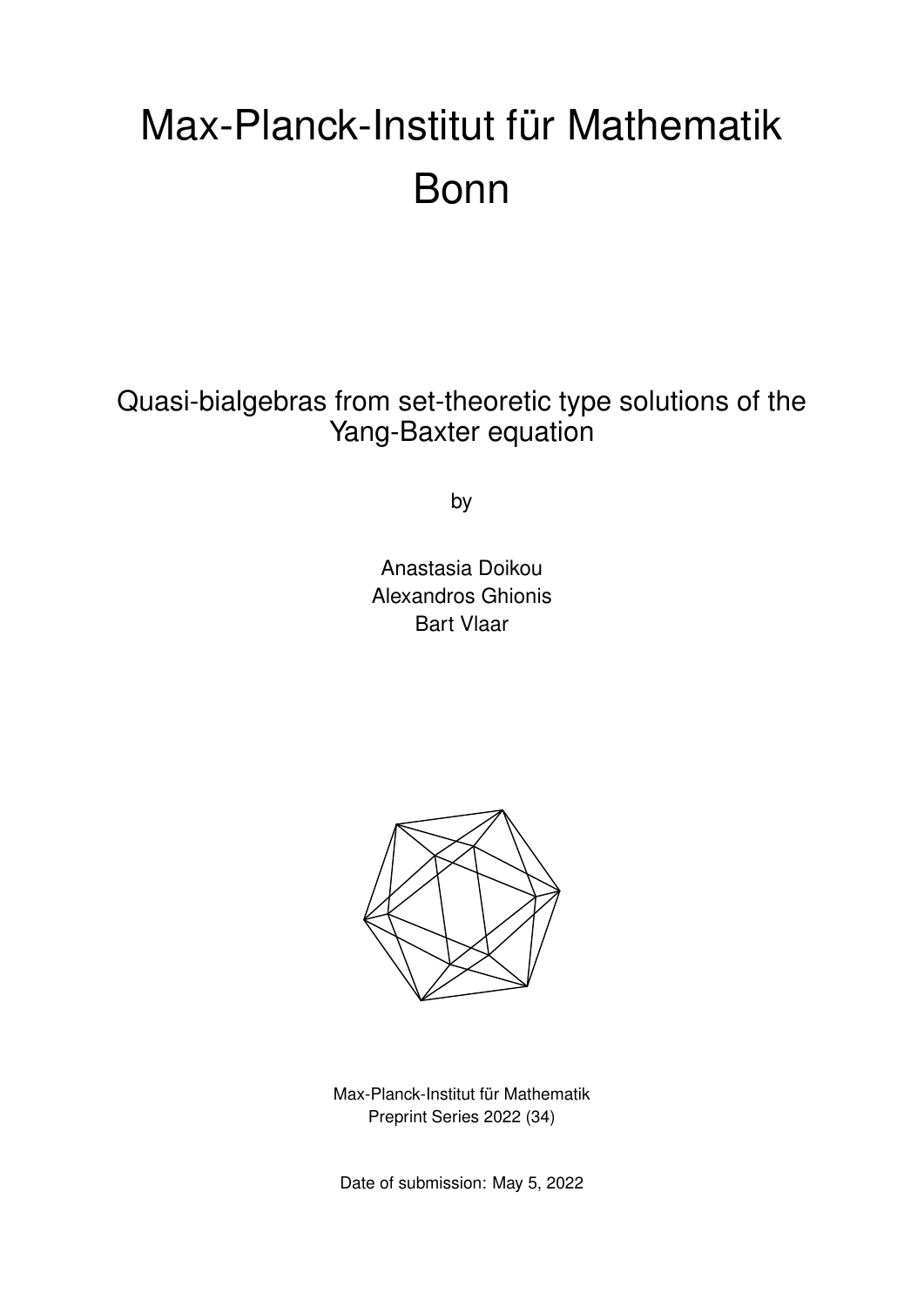# Quasi-bialgebras from set-theoretic type solutions of the Yang-Baxter equation

by

Anastasia Doikou Alexandros Ghionis Bart Vlaar

Max-Planck-Institut für Mathematik Vivatsgasse 7 53111 Bonn Germany

Department of Mathematics Heriot-Watt University Edinburgh EH14 4AS UK

Maxwell Institute for Mathematical Sciences **Edinburgh** UK

MPIM 22-34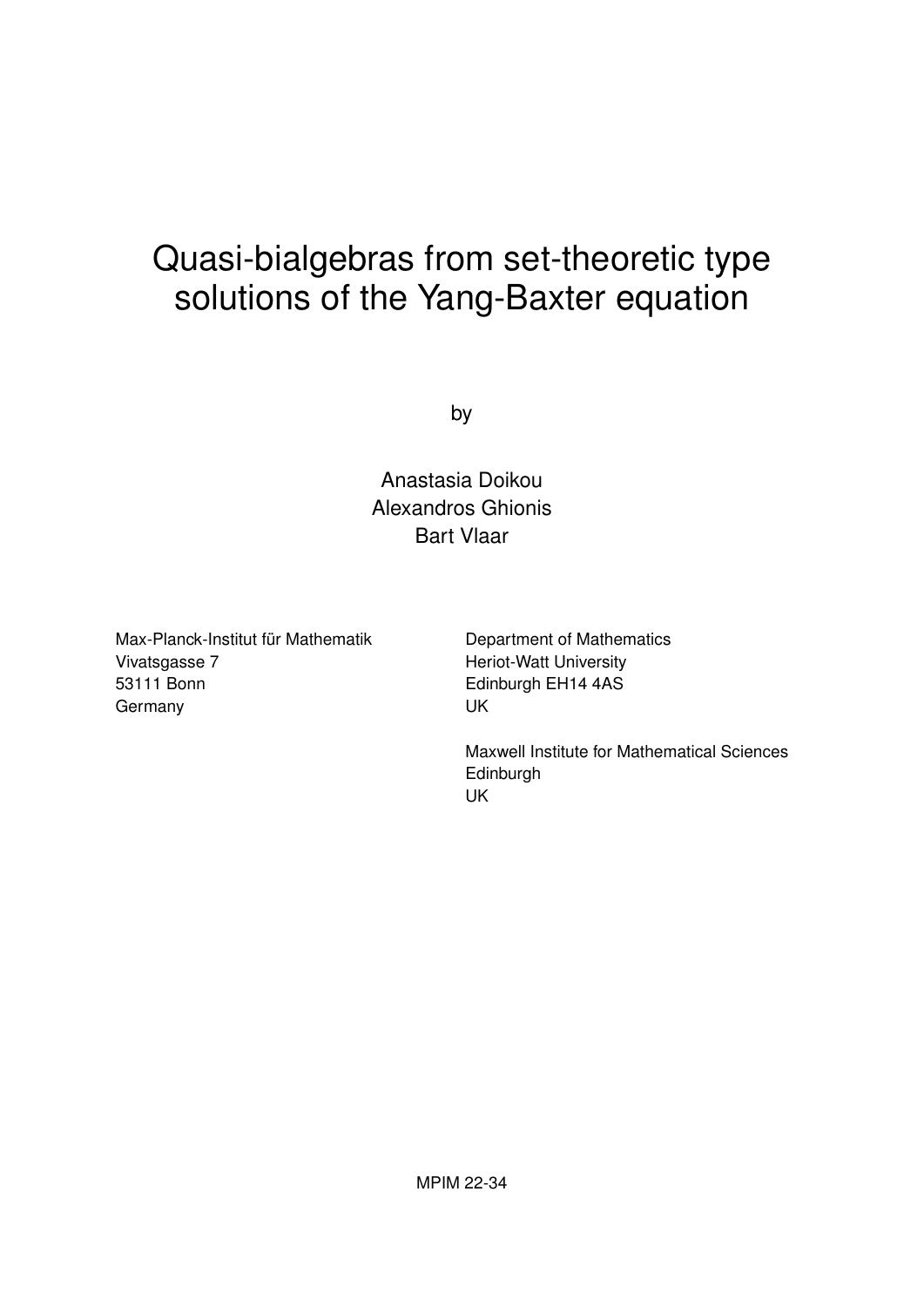### QUASI-BIALGEBRAS FROM SET-THEORETIC TYPE SOLUTIONS OF THE YANG-BAXTER EQUATION

#### ANASTASIA DOIKOU, ALEXANDROS GHIONIS AND BART VLAAR

Abstract. We examine classes of quantum algebras emerging from involutive, non-degenerate set-theoretic solutions of the Yang-Baxter equation and their  $q$ -analogues. After providing some universal results on quasi-bialgebras and admissible Drinfeld twists we show that the quantum algebras produced from set-theoretic solutions and their q-analogues are in fact quasi-triangular quasi-bialgebras. Specific illustrative examples compatible with our generic findings are worked out. In the q-deformed case of set-theoretic solutions we also construct admissible Drinfeld twists similar to the set-theoretic ones, subject to certain extra constraints dictated by the q-deformation. These findings greatly generalize recent relevant results on set-theoretic solutions and their q-deformed analogues.

#### **INTRODUCTION**

The primary focus in this article is the investigation of classes of quantum algebras arising from settheoretic solutions of the Yang-Baxter equation (YBE) [5, 41] and their q-deformed analogues, and their connections to quasi-triangular quasi-bialgebras. The problem of identifying and classifying set-theoretic solutions of the Yang-Baxter equation was first posed by Drinfield in early 90s [12] and ever since a considerable research activity has been developed on this topic (see for instance [15, 16, 24], [1, 34, 40]). A lot of attention has been focused recently on certain algebraic structures that generalize nilpotent rings, called braces and generate all involutive, non-degenerate solutions of the YBE [35, 36]. Skew-braces on the other hand are used [23] to describe non-involutive set-theoretic solutions of the YBE, and they may be instrumental in identifying universal R-matrices. This rising research field has been particularly fertile and numerous relevant studies have been produced over the past several years (see for instance [2, 3, 6, 7], [9]-[11], [18]-[20], [21, 22], [23, 25, 26, 30],  $[37]$ - $[39]$ ).

Novel connections between set-theoretic solutions, quantum integrable systems and the associated quantum algebras were uncovered in [9, 10]. More precisely, quantum groups associated to Baxterized solutions of the Yang-Baxter equation coming from braces were derived via the FRT construction [17], new classes of quantum discrete integrable systems with periodic and open boundary conditions were produced and the symmetries of these integrable systems were also identified. Furthermore, the explicit forms of admissible twists for involutive set-theoretic solutions of the YBE were derived and their admissibility was proven in [11]. Admissible twists for non-involutive set-theoretic solutions coming from skew braces were also subsequently introduced in [22].

The notion of an admissible twist  $\mathcal{F}$ , which links distinct Hopf or quasi-Hopf algebras was originally introduced by Drinfeld in [14]. If the Hopf algebra is in addition equipped with a quasitriangular structure, i.e. a universal R-matrix exists, then the twisted Hopf algebra also has a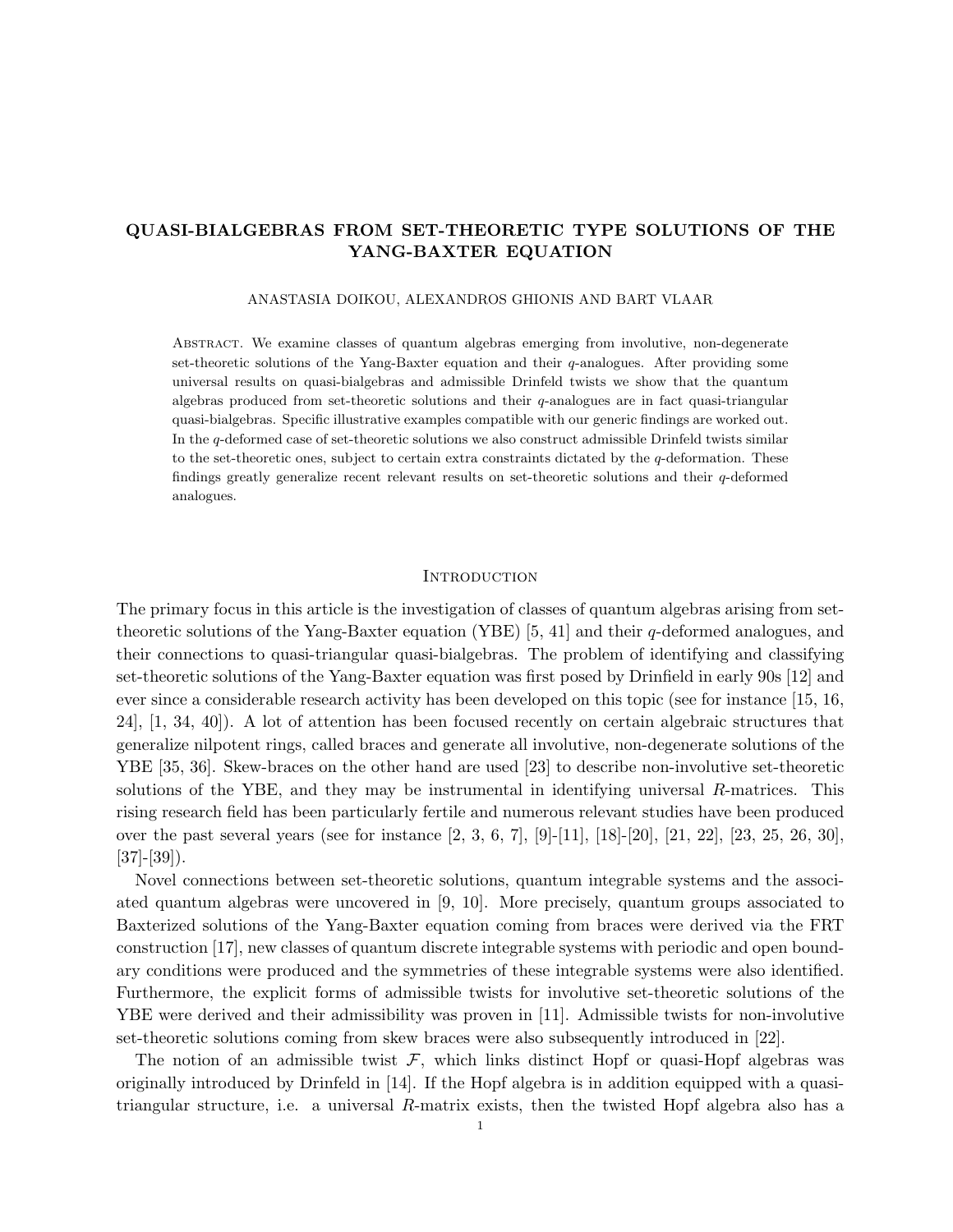quasi-triangular structure. In Drinfeld's works such twists as well as the associated universal Rmatrices are always considered to have semi-classical limits [13, 14], i.e. they can be expressed as formal series expansions in powers of some deformation parameter, with the leading term being the unit element. In the analysis of  $[9, 10, 11]$  on the other hand Baxterized R-matrices coming from set-theoretic solutions of the Yang-Baxter equation were identified, being of the form  $R(\lambda) = r + \frac{1}{\lambda} \mathcal{P}$ , where r is the set-theoretic solution of the Yang-Baxter equation and  $P$  is the permutation operator. Interestingly, the r-matrix in this case does not contain any free parameter (deformation parameter), and consequently the R-matrix has no semi-classical analogue. A similar observation can be made about the associated admissible twist [11]. This is a crucial difference between the studies in [9, 10, 11] and Drinfeld's analysis [14]. Moreover, whenever the notion of the twist is discussed in Drinfeld's original work and in the literature in general a quite restrictive action of the co-unit on the twist is almost always assumed, i.e. (id  $\otimes \epsilon$ ) $\mathcal{F} = (\epsilon \otimes id)\mathcal{F} = 1_{\mathcal{A}}(\mathcal{A}$  is the associated quantum algebra). It is however worth noting that in [14] Drinfeld describes how to use certain twists without this restricted counit action to twist quasi-bialgebras with nontrivial unit constraints to quasi-bialgebras to trivial constraints. For our purposes here we allow quasi-bialgebras with nontrivial unit constraints. We will further discuss this point in subsection 1.2.

It was shown in [11] that all involutive, set-theoretic solutions of the YBE can be obtained from the permutation operator via a suitable admissible twist that was explicitly derived. The action of the co-unit on the twist in this case was also identified and is given as (id ⊗  $\epsilon$ ) $\mathcal{F} = 1_{\mathcal{A}}$  and  $(\epsilon \otimes id)\mathcal{F} \neq 1_{\mathcal{A}}$ . Bearing these findings in mind, we relax in this study the restrictive condition  $(id \otimes \epsilon)\mathcal{F} = (\epsilon \otimes id)\mathcal{F} = 1_{\mathcal{A}}$  and consider a general scenario, which leads to intriguing new results. One would expect that the quantum algebra emerging from any R-matrix that satisfies the Yang-Baxter equation would be a bialgebra. It was noted however in [11], using a special class of set-theoretic solutions, that the corresponding quantum algebra was not co-associative and the related associator was derived. This was indeed the first hint that set-theoretic solutions of the YBE give rise to quasi-bialgebras. In this article we greatly extend these findings after providing some universal results on quasi-bialgebras and admissible Drinfeld twists.

More specifically, we describe below what is achieved in each of the subsequent sections.

(1) In section 1 we show some new results on quasi-bialgebras and general admissible Drinfelds's twists that lay out the main frame for studying quantum algebras arising from the settheoretic and q-deformed set-theoretic solutions of the YBE. More precisely, in subsection 1.1 before we present the main results we first recall fundamental definitions on quasibialgebras and quasi-triangular quasi-bialgebras. We then show that given certain imposed conditions the non-associative version of the YBE reduces to the familiar YBE; however the underlying quantum algebra is still a quasi-bialgebra.

In subsection 1.2 we move on to study generic admissible twists by relaxing the conditions  $(id \otimes \epsilon)\mathcal{F} = (\epsilon \otimes id)\mathcal{F} = 1_{\mathcal{A}}$  and we also examine the consequences of such a general choice. We then give particular emphasis on cases where the twists send a quasi-bialgebra to a bialgebra. These cases are relevant to the findings of sections 2 and 3. An explicit illustrative example is also worked out at the end of the subsection.

(2) In section 2 we focus on the quantum algebras emerging from involutive, non-degenerate set-theoretic solutions of the YBE. More specifically, in subsection 2.1 we present some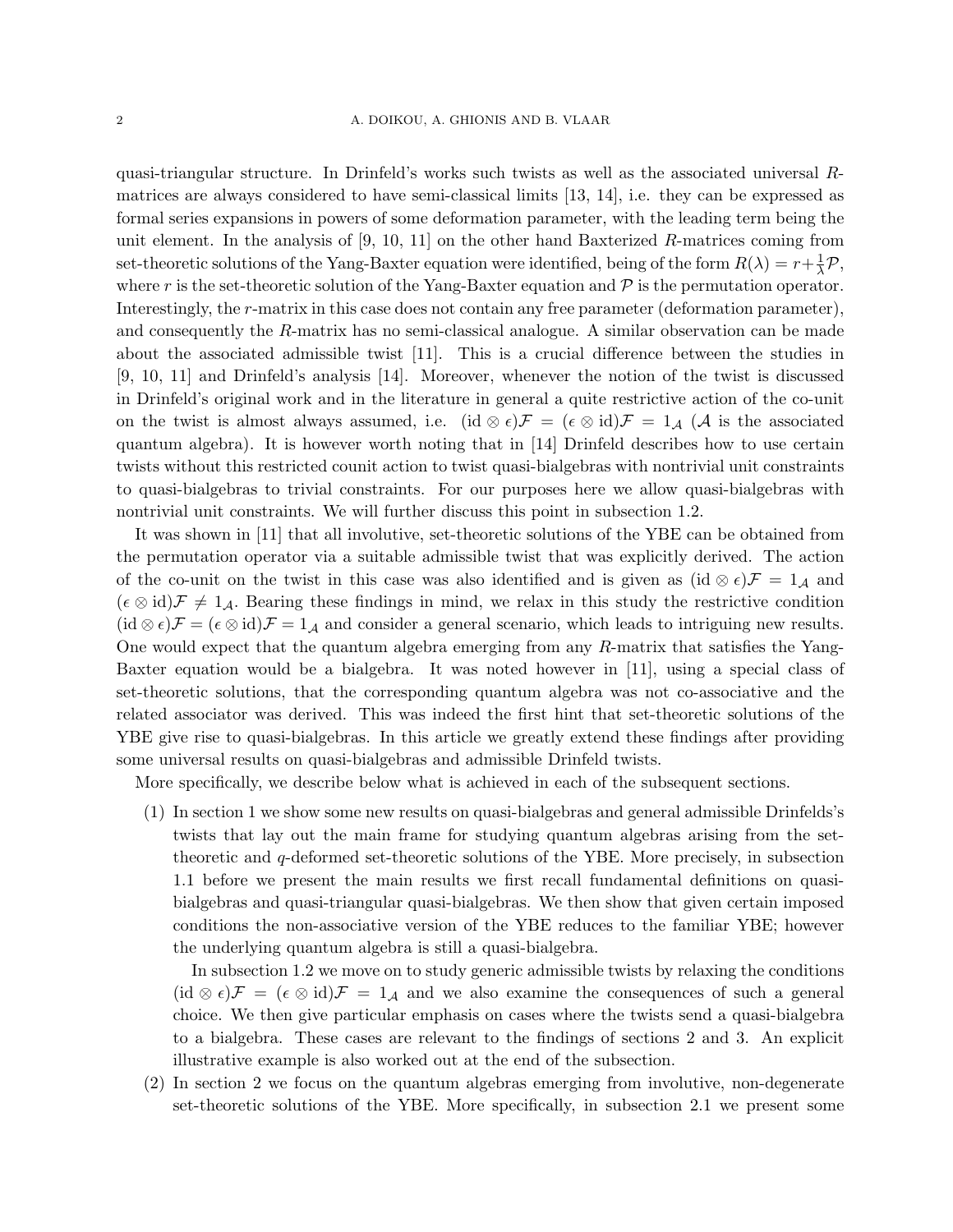background information regarding set-theoretic solutions of the Yang-Baxter equation as well as a brief review on the recent findings of [9] on the links between set-theoretic solutions of the Yang-Baxter equation and quantum algebras.

In subsection 2.2 we review basic definitions and facts about the  $\mathfrak{gl}_n$  Yangian, useful for the purposes of our analysis. We first recall the definition of the  $\mathfrak{gl}_n$  Yangian, which is most relevant in our present investigation [13, 8]. We then recall that the Yangian is a Hopf algebra and we comment on the action of the antipode after suitably twisting the algebra.

In subsection 2.3 we study set-theoretic solutions of the Yang-Baxter equation associated to quasi-bialgebras. We first review some fundamental results on the admissible Drinfeld twist for involutive, set-theoretic solution of the YBE derived in [11]. Specifically, it was shown in [11] that Baxterized set-theoretic solutions are always coming from the  $\mathfrak{gl}_n$  Yangian R-matrix via a suitable twist. We show here a key proposition by introducing a family of group-like elements commuting with the Yangian R-matrix, which leads to the main statement that the respective twisting of the  $\mathfrak{gl}_n$  Yangian yields a quasi-triangular quasibialgebra in accordance to the findings of section 1. A special case of set-theoretic solution called the Lyubashenko solution [12] is also presented as an illustrative example.

(3) In section 3 we discuss the q-generalizations of set-theoretic solutions. Although these generalizations strictly speaking are not set-theoretic solutions of the Yang-Baxter equation they are certainly inspired by the results of [10] and [11]. First, in subsection 3.1 we provide basic definitions and information regarding the algebra  $\mathfrak{U}_q(\mathfrak{gl}_n)$  [13, 27, 28] and we also comment on the action of the antipode after suitably twisting the algebra.

In subsection 3.2, motivated by the set-theoretic solutions and the associated twists [11], we generalize results regrading the twist of the  $\mathfrak{U}(\mathfrak{gl}_n)$  R-matrix. We exploit the admissible twists found for the set-theoretic solutions to derive generalized q-deformed solutions. The findings of this section greatly generalize the preliminary results of [10] and produce a generic class of solutions, i.e. the q-deformed alanogues of the set-theoretic solutions. The q-analogue of Lyuabshenko's solution, first introduced in [10], is also discussed as an example of this construction.

#### 1. Quasi-triangular quasi-bialgebras

In this section we recall fundamental definitions on quasi-bialgebras and quasi-triangular quasibialgebras (see also for instance [4, 8, 14, 29, 32]), and we show various novel propositions on special classes of quasi-bialgebras as well as on generic admissible Drinfeld twists. Particular emphasis is given on Drinfeld twists that send a quasi-bialgebra to a bialgebra as this case is pertinent to the findings of sections 2 and 3.

1.1. Quasi-bialgebras and the usual YBE. Before we present the main results we first recall some fundamental definitions on quasi-bialgebras and the associated notion of quasi-triangularity. Throughout Section 1, k is any field. Later on we will restrict to the case  $k = \mathbb{C}$ . It is worth noting that if A is a k-algebra then  $A \otimes A$  (in fact  $A^{\otimes n}$ ,  $\forall n \in \mathbb{N}^*$ ) is a k-algebra in a natural way. If V and W are A-modules, then  $V \otimes W$  is an  $A \otimes A$ -module and not necessarily an A-module. The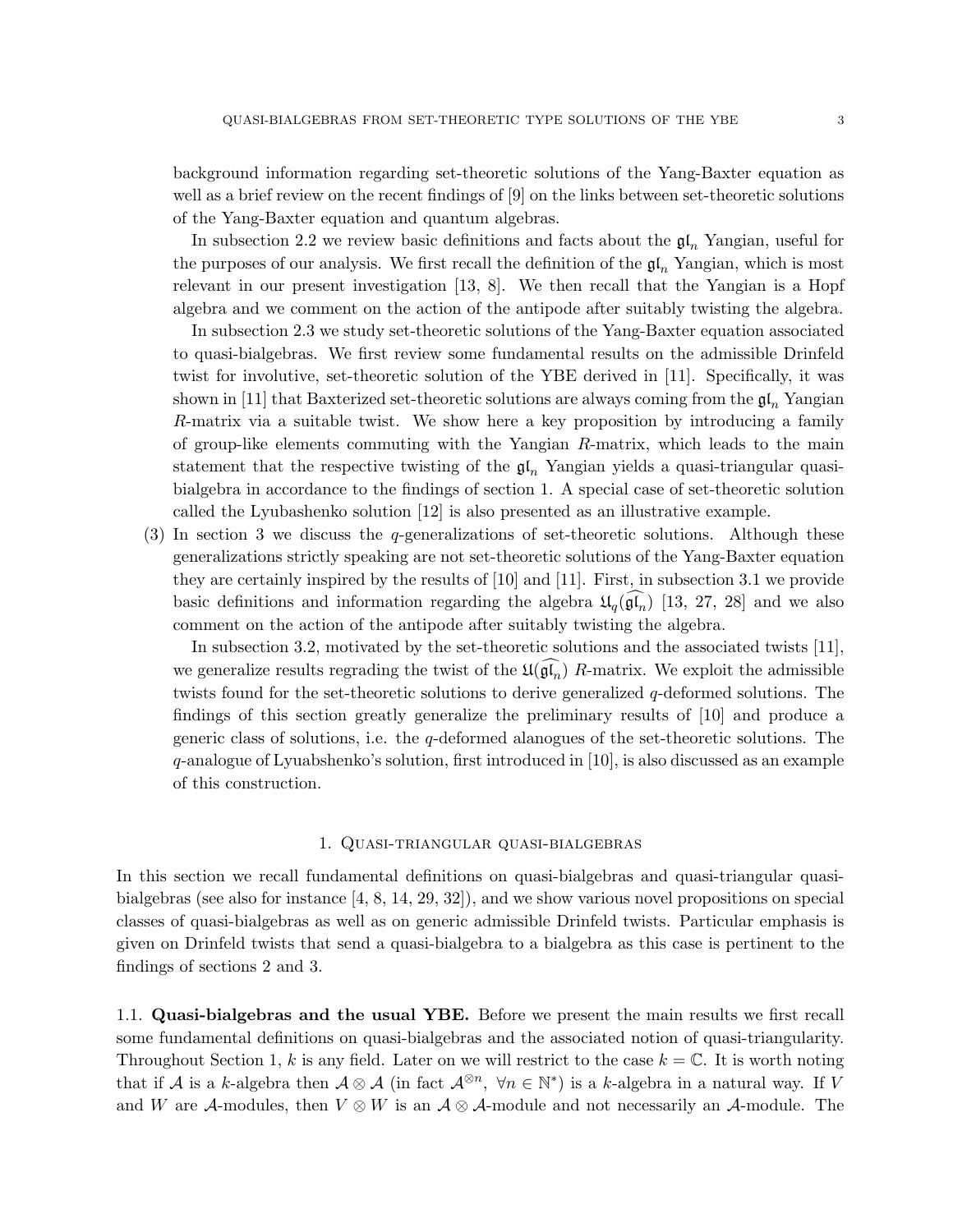following definition due to Drinfeld [14] provides a general setup where the category  $\text{Rep}(\mathcal{A})$  of all A-modules naturally has a tensor structure.

**Definition 1.1.** A quasi-bialgebra  $(A, \Delta, \epsilon, \Phi, c_r, c_l)$  is a unital associative algebra A over some field k with the following algebra homomorphisms:

- the co-product  $\Delta : \mathcal{A} \to \mathcal{A} \otimes \mathcal{A}$
- the co-unit  $\epsilon : A \rightarrow k$

together with the invertible element  $\Phi \in \mathcal{A} \otimes \mathcal{A} \otimes \mathcal{A}$  (the associator) and the invertible elements  $c_l, c_r \in \mathcal{A}$  (unit constraints), such that:

(1) 
$$
(id \otimes \Delta)\Delta(a) = \Phi((\Delta \otimes id)\Delta(a))\Phi^{-1}, \forall a \in \mathcal{A}.
$$
  
\n(2)  $((id \otimes id \otimes \Delta)\Phi)((\Delta \otimes id \otimes id)\Phi) = (1 \otimes \Phi)((id \otimes \Delta \otimes id)\Phi)(\Phi \otimes 1).$   
\n(3)  $(\epsilon \otimes id)\Delta(a) = c_l^{-1}ac_l$  and  $(id \otimes \epsilon)\Delta(a) = c_r^{-1}ac_r, \forall a \in \mathcal{A}.$   
\n(4)  $(id \otimes \epsilon \otimes id)\Phi = c_r \otimes c_l^{-1}.$ 

In the special case where  $\Phi = 1 \otimes 1 \otimes 1$  one recovers a bialgebra, i.e. co-associativity is restored. Before we move on to the definition of a quasi-triangular quasi-bialgebra we first introduce some useful notation. Let  $\sigma : \mathcal{A} \otimes \mathcal{A} \to \mathcal{A} \otimes \mathcal{A}$  be the "flip" map, such that  $a \otimes b \mapsto b \otimes a \; \forall a, b \in \mathcal{A}$ , then we set  $\Delta^{(op)} := \sigma \circ \Delta$ . A quasi-bialgebra is called *cocommutative* if  $\Delta^{(op)} = \Delta$ . We also consider the general element  $A = \sum_j a_j \otimes b_j \in A \otimes A$ , then in the "index" notation we denote:  $A_{12} := \sum_j a_j \otimes b_j \otimes 1, A_{23} := \sum_j 1 \otimes a_j \otimes b_j \text{ and } A_{13} := \sum_j a_j \otimes 1 \otimes b_j.$  In fact, given an algebra A with homomorphisms  $\Delta : \mathcal{A} \to \mathcal{A} \otimes \mathcal{A}$  and  $\epsilon : \mathcal{A} \to k$ , the conditions (1)-(4) listed in the Definition 1.1 are equivalent to the statement that the category of A-modules, equipped with the tensor product of the category of k-linear spaces, is itself a tensor category (see e.g. [29, Proposition] XV.1.2]).

By means of the axioms of Definition 1.1 we can derive further counit formulas for the associator and unit constraints.

**Lemma 1.2.** Let  $(A, \Delta, \epsilon, \Phi, c_r, c_l)$  be a quasi-bialgebra, then:

$$
(\epsilon \otimes id \otimes id)\Phi = \Delta(c_l^{-1})(c_l \otimes 1), \qquad (id \otimes id \otimes \epsilon)\Phi = (1 \otimes c_r^{-1})\Delta(c_r) \tag{1.1}
$$
  

$$
\epsilon(c_l) = \epsilon(c_r) \tag{1.2}
$$

Proof. By applying the counit on the second and third tensor factors in axioms (2) and using axiom (3), we obtain (1.1). Hence, applying the counit on the remaining (or third) tensor factor in axiom (4) and using axiom (3) we obtain (1.2).  $\Box$ 

**Remark 1.3.** We may define the normalized quantities  $\hat{c}_l = \epsilon(c_l^{-1})$  $\epsilon_l^{-1}$ ) $c_l$  and  $\hat{c}_r = \epsilon(c_r^{-1})c_r$ . Then  $(A, \Delta, \epsilon, \Phi, \hat{c}_r, \hat{c}_l)$  is a quasi-bialgebra over k with  $\epsilon(\hat{c}_l) = \epsilon(\hat{c}_r) = 1$ ; indeed the normalization of  $c_l, \ c_r$  leaves the quasi-bialgebra axioms invariant. Considering the latter statement we may assume, without loss of generality, that  $\epsilon(c_r) = \epsilon(c_l) = 1$ . In this case axiom (4) of Definition (1.1) implies that we may recover  $c_l$  and  $c_r$  from  $\Phi$  via

$$
c_l^{-1} = (\epsilon \otimes \epsilon \otimes id)\Phi, \qquad c_r = (id \otimes \epsilon \otimes \epsilon)\Phi.
$$
 (1.3)

Henceforth, we will always assume that  $\epsilon(c_r) = \epsilon(c_l) = 1$  and define a quasi-bialgebra structure just by specifying  $(A, \Delta, \epsilon, \Phi)$ ; in particular, we impose the axioms of Definition 1.1, where c<sub>l</sub> and c<sub>r</sub>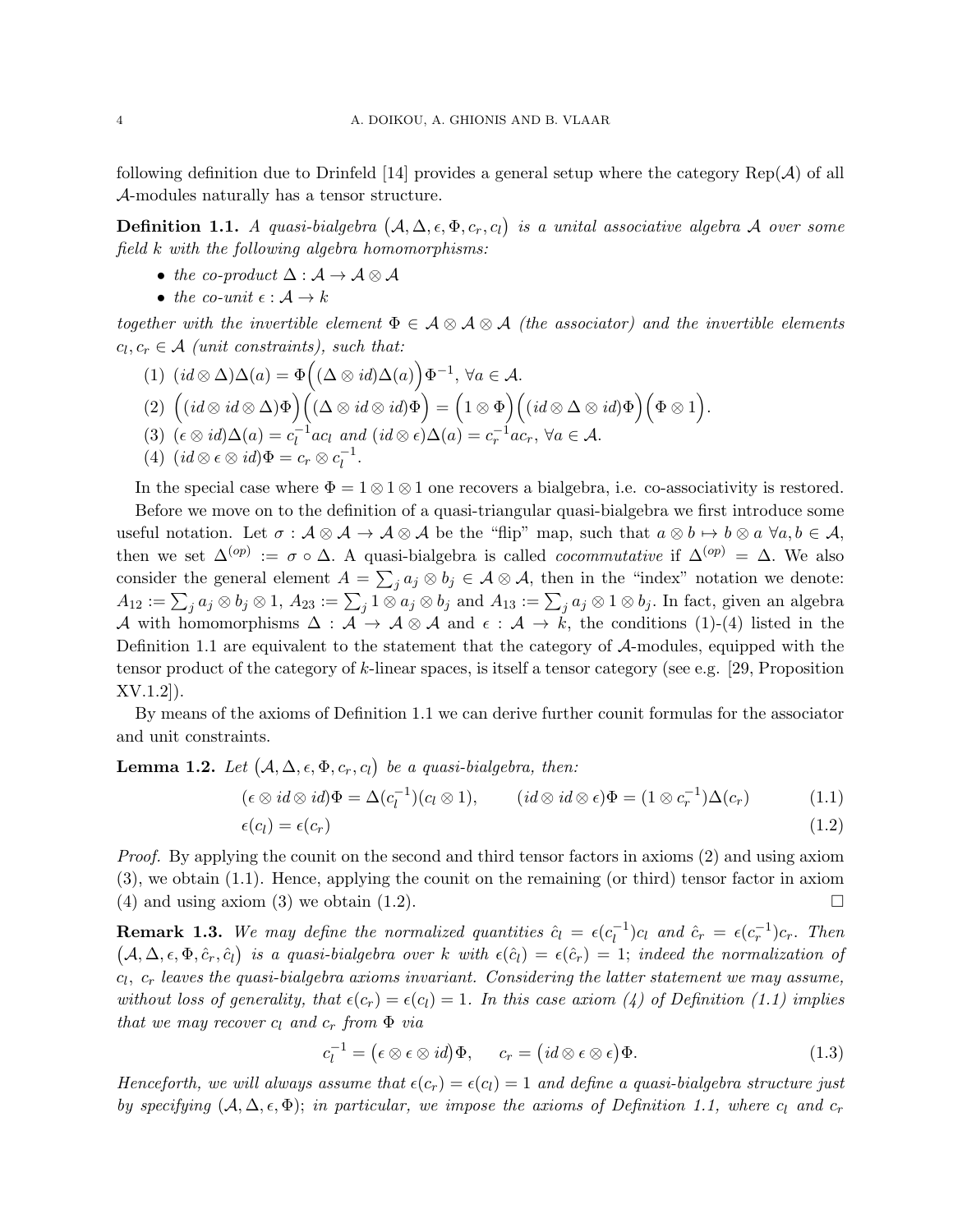are shorthand notations defined in (1.3). It is worth emphasizing that the common assumption for quasi-bialgebras is  $c_l = c_r = 1$  [14], so even though we have a counit-normalization here we still discuss a more general situation (see also later in the text the relevant Corollary 1.8).

Following [14], see also [29], the notion of quasitriangularity for bialgebras extends to quasibialgebras and can be defined category-theoretically. The following definition captures the equivalent algebraic characterization.

**Definition 1.4.** A quasi-bialgebra  $(A, \Delta, \epsilon, \Phi)$  is called quasi-triangular (or braided) if an invertible element  $\mathcal{R} \in \mathcal{A} \otimes \mathcal{A}$  (universal R-matrix) exists, such that

- (1)  $\Delta^{(op)}(a) \mathcal{R} = \mathcal{R}\Delta(a), \forall a \in \mathcal{A}.$
- (2)  $(id \otimes \Delta)\mathcal{R} = \Phi_{231}^{-1} \mathcal{R}_{13} \Phi_{213} \mathcal{R}_{12} \Phi_{123}^{-1}.$
- (3)  $(\Delta \otimes id)\mathcal{R} = \Phi_{312}\mathcal{R}_{13}\Phi_{132}^{-1}\mathcal{R}_{23}\Phi_{123}.$

By employing conditions (1)-(3) of Definition 1.4 and condition (3) of Definition 1.1 one deduces that  $(\epsilon \otimes id)\mathcal{R} = c_r^{-1}c_l$  and  $(id \otimes \epsilon)\mathcal{R} = c_l^{-1}$  $l_l^{-1}c_r$ . Moreover, by means of conditions (1)-(3) of Definition 1.4, it follows that  $R$  satisfies a non-associative version of the Yang-Baxter equation

$$
\mathcal{R}_{12}\Phi_{312}\mathcal{R}_{13}\Phi_{132}^{-1}\mathcal{R}_{23}\Phi_{123} = \Phi_{321}\mathcal{R}_{23}\Phi_{231}^{-1}\mathcal{R}_{13}\Phi_{213}\mathcal{R}_{12}.
$$
 (1.4)

If A is a quasi-bialgebra in Definition 1.4 then  $(A, \Delta, \epsilon, \Phi, \mathcal{R})$  is a quasi-triangular quasi-bialgebra. The quasi-bialgebra is called *triangular* if in addition to the conditions (1)-(3) of Definition 1.4,  $\mathcal{R}$ also satisfies  $\mathcal{R}_{21}\mathcal{R}_{12}=1$ .

In the special case where  $\Phi = 1 \otimes 1 \otimes 1$  one recovers a quasi-triangular bialgebra. Indeed, the coassociativity is restored (id  $\otimes \Delta \Delta(a) = (\Delta \otimes id)\Delta(a)$ , and  $c_r = c_l = 1$ . Also, (id  $\otimes \Delta \Delta(\mathcal{R}) = \mathcal{R}_{13} \mathcal{R}_{12}$ ,  $(\Delta \otimes id)\mathcal{R} = \mathcal{R}_{13}\mathcal{R}_{23}$ , and the universal  $\mathcal{R}$ -matrix satisfies the usual Yang-Baxter equation

$$
\mathcal{R}_{12}\mathcal{R}_{13}\mathcal{R}_{23} = \mathcal{R}_{23}\mathcal{R}_{13}\mathcal{R}_{12}.
$$
 (1.5)

In the remainder of this paper we consider two special cases of the general algebraic setting for quasi-triangular quasi-bialgebras as described above. This specific setup, introduced in the following proposition, will be central in proving general key properties in this section and will be particularly relevant to the findings of sections 2 and 3.

**Proposition 1.5.** Let  $(A, \Delta, \epsilon, \Phi, \mathcal{R})$  be a quasi-triangular quasi-bialgebra, then the following two statements hold:

(1) Suppose  $\Phi$  satisfies the condition (in the index notation)  $\Phi_{213}R_{12} = R_{12}\Phi_{123}$ , then

$$
(id \otimes \Delta)\mathcal{R} = \Phi_{231}^{-1}\mathcal{R}_{13}\mathcal{R}_{12}, \quad (\Delta \otimes id)\mathcal{R} = \mathcal{R}_{13}\mathcal{R}_{23}\Phi_{123}, \tag{1.6}
$$

and the universal  $R$  matrix satisfies the usual Yang-Baxter equation. Also,  $(\epsilon \otimes id)\mathcal{R} = c_l$ ,  $(id \otimes \epsilon)\mathcal{R} = c_l^{-1}$  $\overline{l}$ <sup>-1</sup> and  $c_r = 1_{\mathcal{A}}$ .

(2) Suppose  $\Phi$  satisfies the condition  $\Phi_{132}\mathcal{R}_{23} = \mathcal{R}_{23}\Phi_{123}$ , then

$$
(id \otimes \Delta)\mathcal{R} = \mathcal{R}_{13}\mathcal{R}_{12}\Phi_{123}^{-1}, \quad (\Delta \otimes id)\mathcal{R} = \Phi_{312}\mathcal{R}_{13}\mathcal{R}_{23}, \tag{1.7}
$$

and the universal  $R$  matrix satisfies the usual Yang-Baxter equation. Also,  $(\epsilon \otimes id)\mathcal{R} = c_r^{-1}$ ,  $(id \otimes \epsilon)\mathcal{R} = c_r$  and  $c_l = 1_{\mathcal{A}}$ .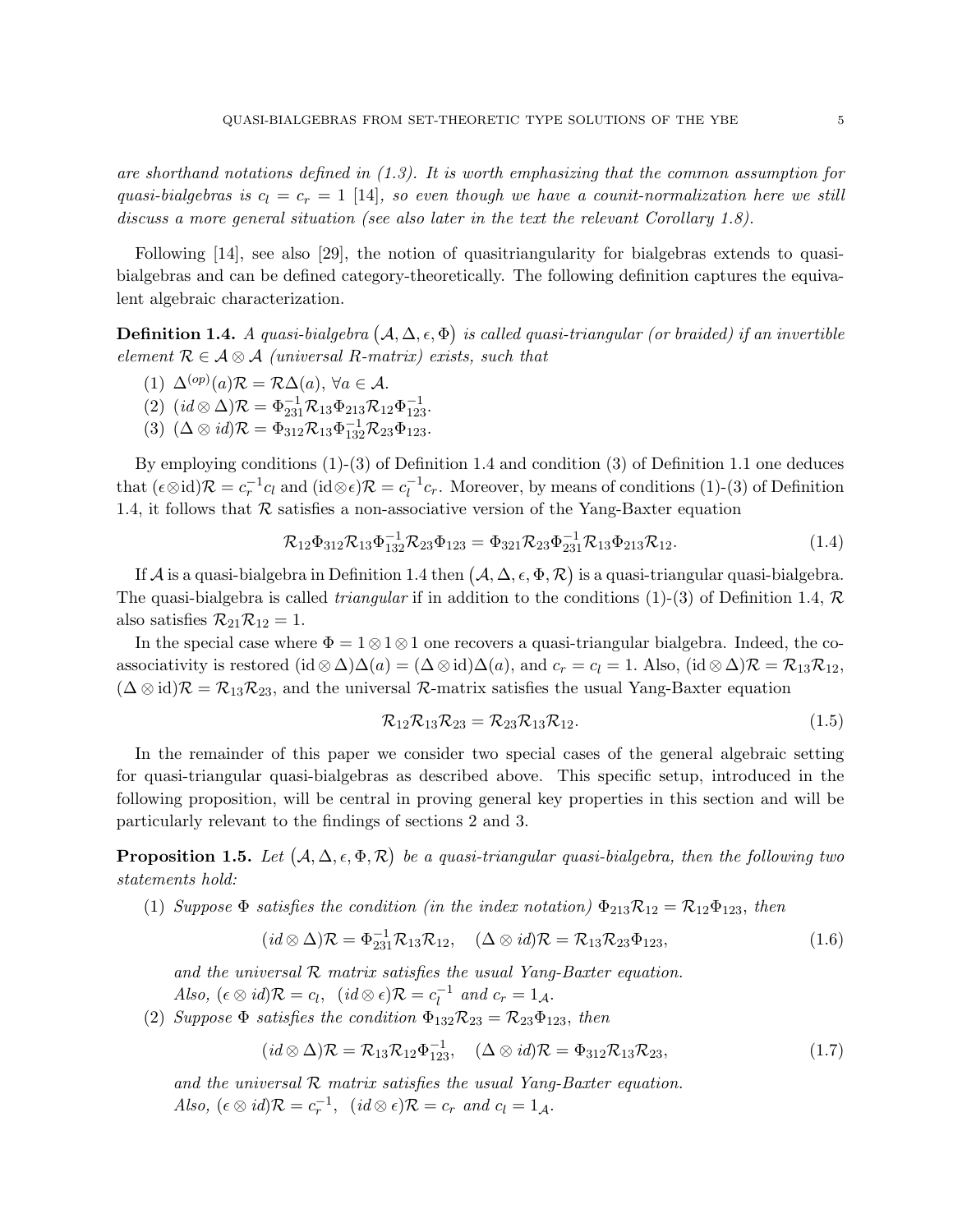*Proof.* The proof of  $(1.6)$  and  $(1.7)$  is straightforward by means of relations  $(2)$  and  $(3)$  of Definition 1.4 and the conditions of cases (1), (2) of the Proposition.

By considering case (1) of Proposition 1.5 we conclude that the modified Yang-Baxter equation (1.4) becomes

$$
\mathcal{R}_{12}\mathcal{R}_{13}\mathcal{R}_{23}\Phi_{123} = \mathcal{R}_{23}\mathcal{R}_{13}\mathcal{R}_{12}\Phi_{123},\tag{1.8}
$$

and because  $\Phi$  is an invertible element, equation (1.8) reduces to the usual Yang-Baxter equation (1.5). We end up to the same conclusion by considering case (2). The remaining statements are shown as follows:

(1) We act on the second of the equations (1.6) with id ⊗  $\epsilon \otimes id$ :

$$
(\mathrm{id}\otimes\epsilon\otimes\mathrm{id})((\Delta\otimes\mathrm{id})\mathcal{R})=(\mathrm{id}\otimes\epsilon\otimes\mathrm{id})(\mathcal{R}_{13}\mathcal{R}_{23}\Phi_{123})\Rightarrow
$$
  
\n
$$
(c_r^{-1}\otimes 1)\mathcal{R}_{13}(c_r\otimes 1)=\mathcal{R}_{13}((\mathrm{id}\otimes\epsilon\otimes\mathrm{id})\mathcal{R}_{23})(c_r\otimes c_l^{-1})\Rightarrow
$$
  
\n
$$
\mathcal{R}_{13}^{-1}(c_r^{-1}\otimes 1)\mathcal{R}_{13}(1\otimes c_l)=(\mathrm{id}\otimes\epsilon\otimes\mathrm{id})\mathcal{R}_{23}.
$$
\n(1.9)

We now act with  $\epsilon$  on the first position of the tensor product (1.9) and we obtain (recall  $\epsilon(c_l) = \epsilon(c_r) = 1$ )  $(\epsilon \otimes id)\mathcal{R} = c_l$ . By substituting the latter on (1.9) we conclude that  $c_r = 1_A$ .

Similarly, we can act on the first of equs. (1.6) with id ⊗ id ⊗  $\epsilon$ , and arrive at

$$
(\mathrm{id}\otimes \mathrm{id}\otimes \epsilon)\mathcal{R}_{13}=(c_l^{-1}\otimes 1)\mathcal{R}_{12}(1\otimes c_r)\mathcal{R}_{12}^{-1},
$$

which after acting with  $\epsilon$  on the second position of the tensor product leads to  $(id \otimes \epsilon) \mathcal{R} = c_1^{-1}$ l and  $c_r = 1_A$ .

(2) Likewise, assuming that  $\Phi_{132}R_{23} = R_{23}\Phi_{123}$  holds we show, following the logic of the proof above, that  $(\epsilon \otimes id)\mathcal{R} = c_r^{-1}$ ,  $(id \otimes \epsilon)\mathcal{R} = c_r$  and  $c_l = 1_{\mathcal{A}}$ .

**Remark 1.6.** Let  $u \in A$  be a group-like element, i.e. u is invertible and  $\Delta(u) = u \otimes u$ , and consequently  $\epsilon(u) = 1$ . Let also  $\Phi = 1 \otimes 1 \otimes u^{-1}$  and  $\mathcal{R} = u^{-1} \otimes u$ . With this choice of  $\Phi$  and  $\mathcal R$  a quasi-triangular quasi-bialgebra structure is defined. Indeed, the case  $(1)$  of Proposition 1.5 holds, *i.e.* conditions (1.6) are satisfied and R trivially satisfies the Yang-Baxter equation. Also,  $c_r = 1_A$ ,  $c_l = u$  and  $(\epsilon \otimes id)\mathcal{R} = u$ ,  $(id \otimes \epsilon)\mathcal{R} = u^{-1}$ .

1.2. Drinfeld twists. One of the main results on quasi-triangular (quasi-)bialgebras as shown by Drinfeld [13, 14] is the fact that the property of being quasi-triangular (quasi-)bialgebra is preserved by twisting (see also [31]). As far as we can tell whenever the notion of Drinfeld twist is discussed in the literature a trivial action of the co-unit on the twist is almost always assumed. In the following proposition we are going to relax this condition and consider the most general scenario. In [14] (Drinfeld 1989, Section 1) it is explained how to use certain Drinfeld twists without this restricted counit action to twist quasi-bialgebras with nontrivial unit constraints to quasi-bialgebras to trivial constraints. For our purposes it is convenient to allow quasi-bialgebras with nontrivial unit constraints. We come back to this point later. We are then going to discuss a specific case that is associated to the study of quantum algebras emerging from set-theoretic solutions of the Yang-Baxter equation corresponding also to the conditions of Proposition 1.5.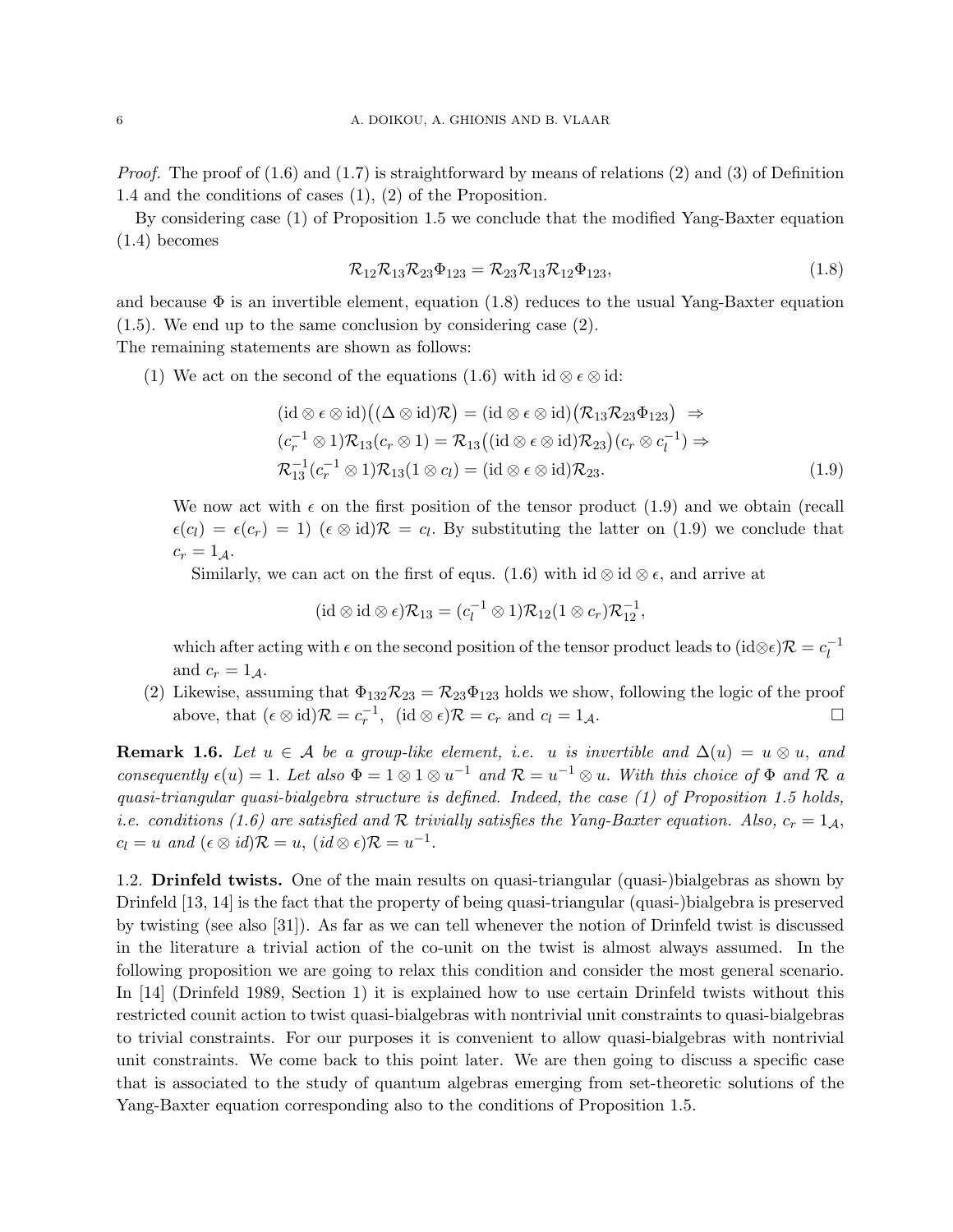The following result is the natural extension of Drinfeld's result [14] on twists for quasi-bialgebras to the case of nontrivial unit constraints. Recall that we assume that, without loss of generality, the unit constraints are expressed in terms of the associator by means of equation (1.3).

**Proposition 1.7.** Let  $(A, \Delta, \epsilon, \Phi, \mathcal{R})$  be a quasi-triangular quasi-bialgebra and let  $\mathcal{F} \in \mathcal{A} \otimes \mathcal{A}$  be an invertible element, such that

$$
\Delta_{\mathcal{F}}(a) = \mathcal{F}\Delta(a)\mathcal{F}^{-1}, \quad \forall a \in \mathcal{A}
$$
\n(1.10)

$$
\Phi_{\mathcal{F}}(\mathcal{F}\otimes 1)((\Delta\otimes id)\mathcal{F})=(1\otimes \mathcal{F})((id\otimes \Delta)\mathcal{F})\Phi
$$
\n(1.11)

$$
\mathcal{R}_{\mathcal{F}} = \mathcal{F}^{(op)} \mathcal{R} \mathcal{F}^{-1},\tag{1.12}
$$

where  $\mathcal{F}^{(op)} := \sigma(\mathcal{F})$ . Then  $(A, \Delta_{\mathcal{F}}, \epsilon, \Phi_{\mathcal{F}}, \mathcal{R}_{\mathcal{F}})$  is also a quasi-triangular quasi-bialgebra.

*Proof.* Let as consider the general twist  $\mathcal{F} = \sum_j f_j \otimes g_j$ . In terms of the invertible elements  $v := \sum_j \epsilon(f_j) g_j, \ \ w := \sum_j \epsilon(g_j) f_j,$  we have

$$
(\epsilon \otimes id)\mathcal{F} = v, \quad (\mathrm{id} \otimes \epsilon)\mathcal{F} = w. \tag{1.13}
$$

Axioms (1)-(2) of Definition 1.1 as well as axioms of Definition 1.4 are checked as in the original proof by Drinfeld (see also [14, 29]). For these the action of the counit on the twist is never used. The check of these axioms is somehow tedious, but nevertheless straightforward. Let us for instance check the axioms (1)-(3) of Definition 1.4:

• Axiom (1) of Definition 1.4: we compute

$$
\Delta_{\mathcal{F}}^{(op)}(a)\mathcal{R}_{\mathcal{F}} = \mathcal{F}^{(op)}\Delta^{(op)}(a)(\mathcal{F}^{(op)})^{-1}\mathcal{F}^{(op)}\mathcal{R}\mathcal{F}^{-1}
$$
  
=  $\mathcal{F}^{(op)}\mathcal{R}\Delta(a)\mathcal{F}^{-1} = \mathcal{R}_{\mathcal{F}}\Delta_{\mathcal{F}}(a).$  (1.14)

• Axioms (2) and (3) of Definition 1.4: we compute

$$
(\mathrm{id} \otimes \Delta_{\mathcal{F}}) \mathcal{R}_{\mathcal{F}} = ((\mathrm{id} \otimes \mathcal{F})(\mathrm{id} \otimes \Delta) \mathcal{F}^{(op)}) ((\mathrm{id} \otimes \Delta) \mathcal{R}) ((\mathrm{id} \otimes \Delta) \mathcal{F}^{-1} (\mathrm{id} \otimes \mathcal{F}^{-1})).
$$

It is convenient to introduce some useful notation:

$$
\mathcal{F}_{1,23} := (\mathrm{id} \otimes \Delta)\mathcal{F}, \qquad \mathcal{F}_{12,3} := (\Delta \otimes \mathrm{id})\mathcal{F}, \tag{1.15}
$$

and by the quasi-bialgebra axioms  $\mathcal{F}_{21,3}\mathcal{R}_{12} = \mathcal{R}_{12}\mathcal{F}_{12,3}$ ,  $\mathcal{F}_{1,32}\mathcal{R}_{23} = \mathcal{R}_{23}\mathcal{F}_{1,23}$ ; also recall  $(\mathcal{R}_{\mathcal{F}})_{12} = \mathcal{F}_{21} \mathcal{R}_{12} \mathcal{F}_{12}^{-1}$ . We then denote according to the index notation  $(id \otimes \Delta)\mathcal{F}^{(op)} =$  $\mathcal{F}_{23,1}$ , and we re-express condition (1.11) as  $\mathcal{F}_{12}\mathcal{F}_{12,3} = \mathcal{F}_{23}\mathcal{F}_{1,23}\Phi_{123}$ , then

$$
(\mathrm{id} \otimes \Delta_{\mathcal{F}}) \mathcal{R}_{\mathcal{F}} = \mathcal{F}_{23} \mathcal{F}_{23,1} ((\mathrm{id} \otimes \Delta) \mathcal{R}) \mathcal{F}_{1,23}^{-1} \mathcal{F}_{23}^{-1}
$$
  
\n
$$
= (\Phi_{\mathcal{F}})_{231}^{-1} \mathcal{F}_{31} \mathcal{F}_{2,31} \Phi_{231} (\Phi_{231}^{-1} \mathcal{R}_{13} \Phi_{213} \mathcal{R}_{12} \Phi_{123}^{-1}) \mathcal{F}_{1,23}^{-1} \mathcal{F}_{23}^{-1}
$$
  
\n
$$
= (\Phi_{\mathcal{F}})_{231}^{-1} (\mathcal{R}_{\mathcal{F}})_{13} \mathcal{F}_{13} \mathcal{F}_{2,13} \Phi_{213} \mathcal{R}_{12} \mathcal{F}_{123}^{-1}
$$
  
\n
$$
= (\Phi_{\mathcal{F}})_{231}^{-1} (\mathcal{R}_{\mathcal{F}})_{13} (\Phi_{\mathcal{F}})_{213}^{-1} \mathcal{F}_{21} \mathcal{F}_{21,3} \mathcal{R}_{12} \mathcal{F}_{123}^{-1}
$$
  
\n
$$
= (\Phi_{\mathcal{F}})_{231}^{-1} (\mathcal{R}_{\mathcal{F}})_{13} (\Phi_{\mathcal{F}})_{213}^{-1} (\mathcal{R}_{\mathcal{F}})_{12} \mathcal{F}_{12} \mathcal{F}_{12,3} \Phi_{123}^{-1} \mathcal{F}_{1,23}^{-1} \mathcal{F}_{23}^{-1}
$$
  
\n
$$
= (\Phi_{\mathcal{F}})_{231}^{-1} (\mathcal{R}_{\mathcal{F}})_{13} (\Phi_{\mathcal{F}})_{213}^{-1} (\mathcal{R}_{\mathcal{F}})_{12} (\Phi_{\mathcal{F}})_{123}^{-1}.
$$
  
\n(1.16)

Similarly, for  $(\Delta_{\mathcal{F}} \otimes id)\mathcal{R}_{\mathcal{F}}$ .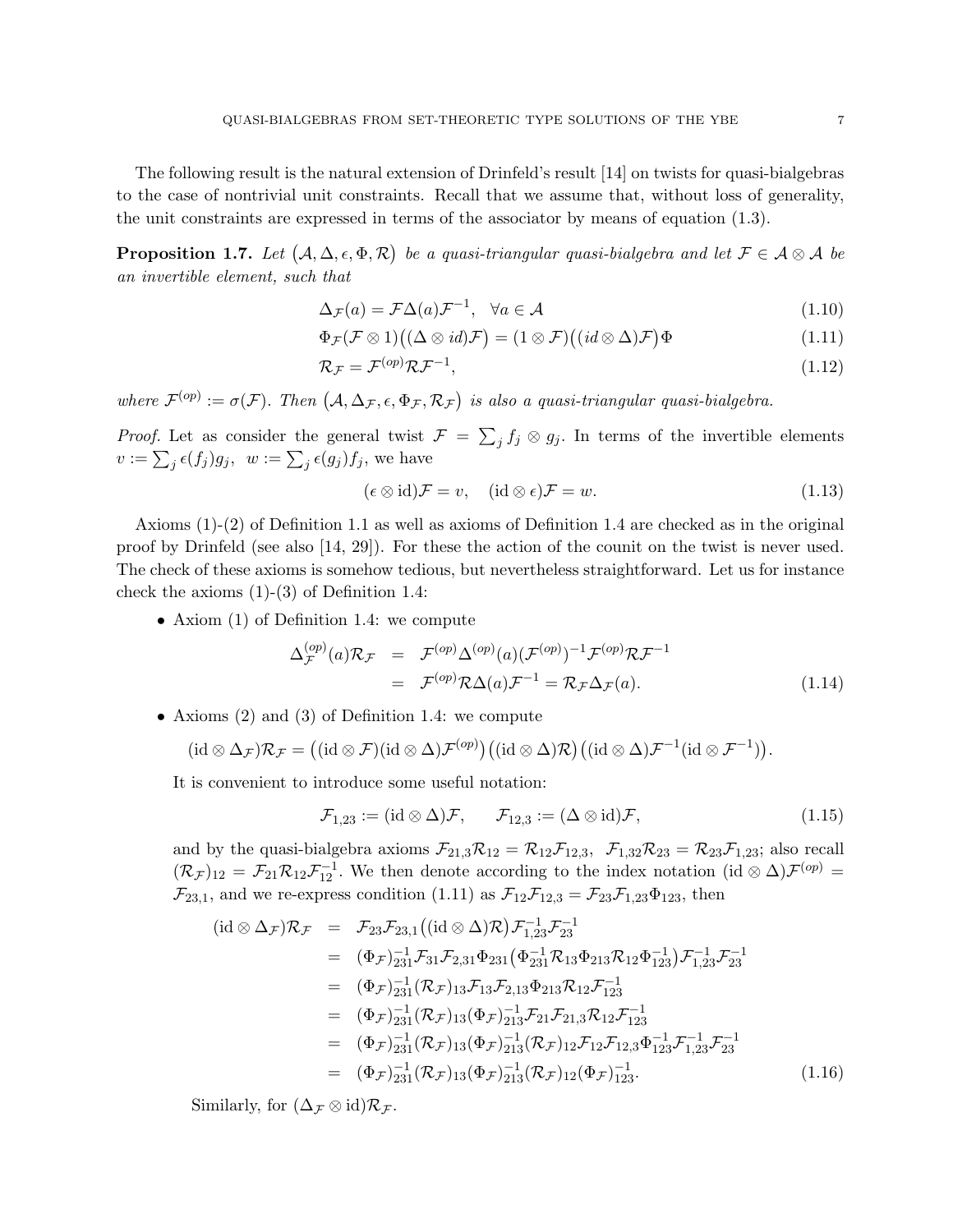We shall now examine axioms (3)-(4) of Definition 1.1, and working out the action of the counit on the twisted R-matrix.

- Axiom (3) of Definition 1.1: we recall (1.13) and axiom (3) of Definition 1.1, then ( $\epsilon \otimes$  $\text{id})\Delta_{\mathcal{F}}(a) = (\epsilon \otimes \text{id}) (\mathcal{F}\Delta(a)\mathcal{F}^{-1}) = (c_l^{\mathcal{F}})^{-1} ac_l^{\mathcal{F}}, \text{where } c_l^{\mathcal{F}} = c_l v^{-1}. \text{ Similarly, } (\text{id} \otimes \epsilon) \Delta_{\mathcal{F}}(a) =$  $(c_r^{\mathcal{F}})^{-1}ac_r^{\mathcal{F}}$ , where  $c_r^{\mathcal{F}} = c_rw^{-1}$ ,  $\forall a \in \mathcal{A}$ .
- Axiom (4) of Definition 1.1: we recall that  $(id \otimes \epsilon \otimes id)(1 \otimes \mathcal{F}) = 1 \otimes v$ ,  $(id \otimes \epsilon \otimes id)(\mathcal{F} \otimes 1) =$  $w \otimes 1$ , and (id⊗ $\epsilon \otimes$ id)(id $\otimes \Delta$ ) $\mathcal{F} = (1 \otimes c_1^{-1})$  $\mathcal{L}_l^{-1}\mathcal{F}(1\otimes c_l), (\mathrm{id}\otimes \epsilon\otimes \mathrm{id})(\Delta\otimes \mathrm{id})\mathcal{F}=(c_r^{-1}\otimes 1)\mathcal{F}(c_r\otimes 1),$ bearing also in mind (1.11) and the fact that  $(id \otimes \epsilon \otimes id)\Phi = c_r \otimes c_l^{-1}$  $\overline{l}$ <sup>-1</sup>, we deduce that  $(id \otimes \epsilon \otimes id)\Phi_{\mathcal{F}} = c_r^{\mathcal{F}} \otimes (c_l^{\mathcal{F}})^{-1}$ , and this concludes our proof as all the axioms of the quasi-triangular quasi-bialgebra are satisfied.

We also examine (id ⊗  $\epsilon$ ) $\mathcal{R}_{\mathcal{F}}$  and ( $\epsilon \otimes$  id) $\mathcal{R}_{\mathcal{F}}$ , recalling (1.12) and (1.13) we conclude that (id  $\otimes$  $\epsilon$ ) $\mathcal{R}_{\mathcal{F}} = v((\mathrm{id} \otimes \epsilon)\mathcal{R})w^{-1}$  and  $(\epsilon \otimes \mathrm{id})\mathcal{R}_{\mathcal{F}} = w((\epsilon \otimes \mathrm{id})\mathcal{R})v^{-1}$ . When one of the quasi-bialgebras is a bialgebra, e.g. set  $\Phi_{\mathcal{F}} = 1 \otimes 1 \otimes 1$   $(c_l^{\mathcal{F}} = c_r^{\mathcal{F}} = 1)$ , then  $(\epsilon \otimes id)\mathcal{R}_{\mathcal{F}} = (id \otimes \epsilon)\mathcal{R}_{\mathcal{F}} = 1$ , and consequently  $(id \otimes \epsilon)\mathcal{R} = v^{-1}w$  and  $(\epsilon \otimes id)\mathcal{R} = w^{-1}v$ . Recalling also that  $c_l^{\mathcal{F}} = c_l v^{-1}$  and  $c_r^{\mathcal{F}} = c_r w^{-1}$  we deduce that  $c_l = v$  and  $c_r = w$ .

When also  $\Phi = 1 \otimes 1 \otimes 1$ , i.e. we are dealing with two bialgebras then we also have  $({\epsilon \otimes id})\mathcal{R} =$  $(id \otimes \epsilon)\mathcal{R} = 1$  and hence  $v = w$ , and due to Axiom (3) of (quasi) bialgebras we immediately deduce that  $u = 1$ .

We note that in the case of a triangular quasi-bialgebra the extra condition  $\mathcal{R}^{(op)}\mathcal{R} = 1_{\mathcal{A}\otimes\mathcal{A}}$ holds, and due to (1.12) we deduce that  $\mathcal{R}^{(op)}_{\mathcal{F}} \mathcal{R}_{\mathcal{F}} = 1_{\mathcal{A}\otimes\mathcal{A}}$ , so triangularity is also preserved.

We examine in the next Corollary a special case of the Proposition 1.7, namely the case where the Drinfeld twist is a special pure tensor (see also [14], Dinfeld 1989).

Corollary 1.8. Let  $(A, \Delta, \epsilon, \Phi, \mathcal{R})$  be a quasi-triangular quasi-bialgebra and consider the special twist  $\mathcal{F} = c_r \otimes c_l$ , where  $c_r$  and  $c_l$  are derived from  $\Phi$  according to Remark 1.3. Then the twisted quasi-triangular quasi-bialgebra  $(A, \Delta_{\mathcal{F}}, \epsilon, \Phi_{\mathcal{F}}, \mathcal{R}_{\mathcal{F}})$  [14], has trivial unit constraints i.e.  $c_l^{\mathcal{F}} = c_r^{\mathcal{F}} =$  $1_{\mathcal{A}}$ .

*Proof.* For any quasi-triangular quasi-bialgebra  $(\epsilon \otimes id)\mathcal{R} = c_r^{-1}c_l$  and  $(id \otimes \epsilon)\mathcal{R} = c_l^{-1}$  $l_l^{-1}c_r$ . According to Remark 1.3 any quasi-triangular quasi-bialgebra can be suitably counit- normalized such that  $\epsilon(c_r) = \epsilon(c_l) = 1$ . We now consider the special twist  $\mathcal{F} = c_r \otimes c_l$ , which in the context of quasitriangular quasi-bialgebras is admissible. The  $F$ -twisted quasi-triangular quasi-bialgebra has an R-matrix:  $\mathcal{R}_{\mathcal{F}} = (c_l \otimes c_r) \mathcal{R}(c_r^{-1} \otimes c_l^{-1})$  $\ell_l^{-1}$ ), which satisfies:  $(\epsilon \otimes id)\mathcal{R}_{\mathcal{F}} = (\mathrm{id} \otimes \epsilon)\mathcal{R}_{\mathcal{F}} = 1$ . The latter statement together with axiom (3) of Definition 1.1 lead to the "trivialization" of the quasibialgebra, i.e.  $c_l^{\mathcal{F}} = c_r^{\mathcal{F}}$  $\mathcal{F}_r = 1_{\mathcal{A}}.$ 

Note that twists can be in general composed, i.e. if the twist  $\mathcal F$  sends quasi-bialgebra  $\mathcal A$  to quasi-bialgebra  $\mathcal{B}$ , with trivial unit constraints, and the twist  $\mathcal{G}$  sends  $\mathcal{B}$  to a third quasi-bialgebra C, then the product  $\mathcal{GF}$  is a twist as well, sending A to C. This type of factorization might make the technicalities of describing certain admissible twists a bit easier to follow, breaking it up into possibly more manageable building blocks. In particular, if  $A$  is an arbitrary quasi-triangular quasi-bialgebra and  $\mathcal C$  is a quasi-triangular bialgebra, then there always exist a quasi-triangular quasi-bialgebra  $\beta$  with trivial unit constraints, and twists  $\mathcal F$  and  $\mathcal G$  such that: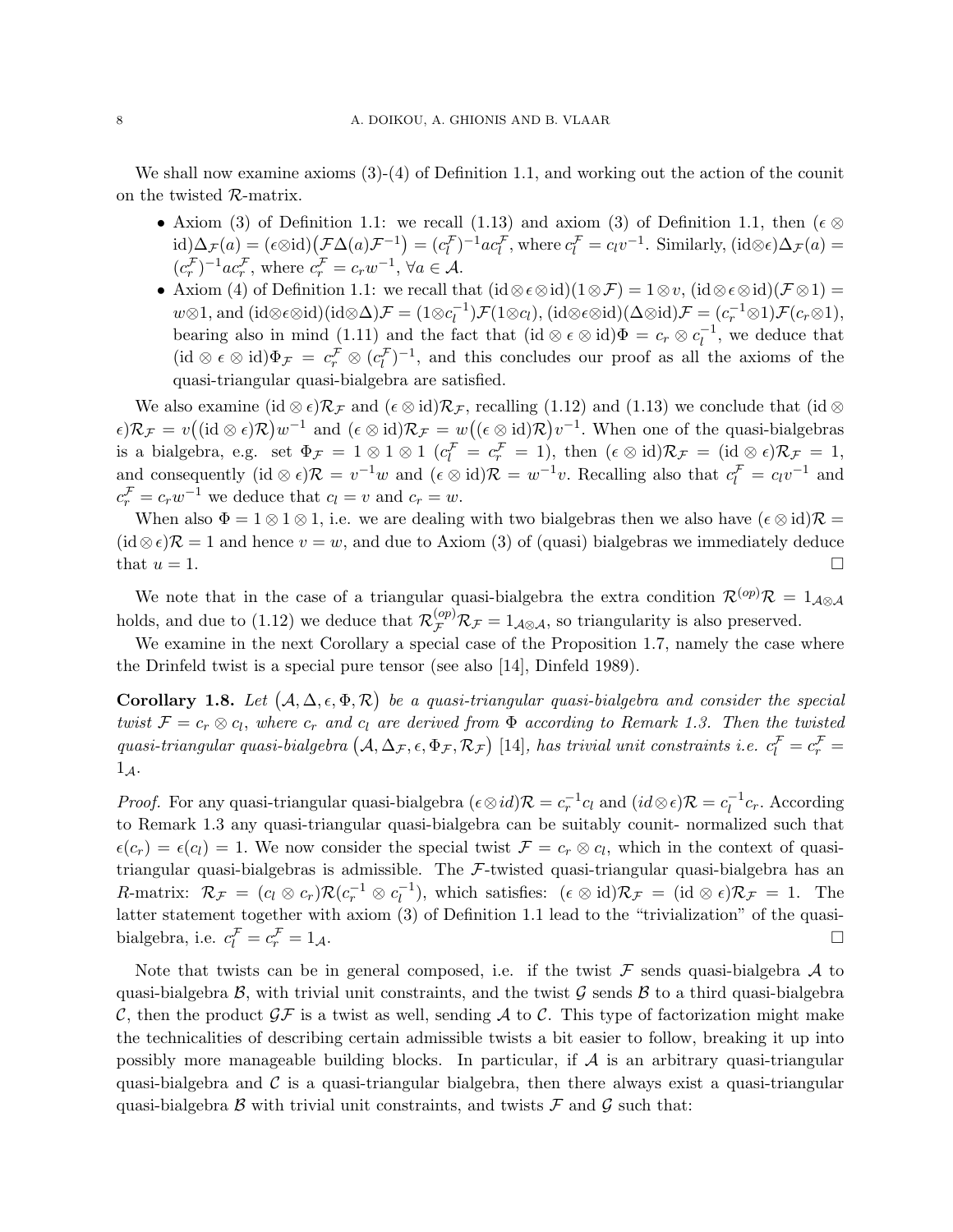- (1)  $\mathcal F$  is as described in Corollary 1.8,
- (2) G satisfies  $(\epsilon \otimes id)\mathcal{G} = (id \otimes \epsilon)\mathcal{G} = 1$ ,
- (3)  $\beta$  is obtained from  $\mathcal A$  by twisting with  $\mathcal F$ ,
- (4)  $\mathcal C$  is obtained from  $\mathcal B$  by twisting with  $\mathcal G$ .

We shall be focusing henceforth on situations of twisting between a (quasi-)bialgebra and a bialgebra in accordance to Propositions 1.7 for the special case of (quasi-)bialgebras of 1.5, specifically  $\Phi_{\mathcal{F}} = 1 \otimes 1 \otimes 1$  and  $\Phi \neq 1 \otimes 1 \otimes 1$ . We are considering thus two specific cases that consist the appropriate framework to describe the quantum algebras [9, 10] emerging from set-theoretic solutions of the Yang-Baxter equation expressed as suitable Drinfeld twists [11] as will be discussed in the subsequent section. We introduce now some useful notation and a worked out example appropriate for our frame here when examining quantum algebras emerging form set-theoretic solutions of the YBE and their q-analogues (Sections 2 and 3), compatible also with the analysis in [11].

**Remark 1.9.** According to Proposition 1.5 we distinguish two cases: Let  $(A, \Delta, \epsilon, \Phi, \mathcal{R})$  be a quasitriangular quasi-bialgebra and  $(A, \Delta_{\mathcal{F}}, \epsilon, \mathcal{R}_{\mathcal{F}})$  a quasi-triangular bialgebra and let the conditions of Proposition 1.5 hold. We first recall the useful notation introduced in the proof of Proposition 1.7:  $\mathcal{F}_{1,23} := (id \otimes \Delta)\mathcal{F}$  and  $\mathcal{F}_{12,3} := (\Delta \otimes id)\mathcal{F}$ , and by the quasi-bialgebra axioms  $\mathcal{F}_{21,3}\mathcal{R}_{12} = \mathcal{R}_{12}\mathcal{F}_{12,3}$ ,  $\mathcal{F}_{1,32}\mathcal{R}_{23} = \mathcal{R}_{23}\mathcal{F}_{1,23}.$ 

(1) If the associator satisfies  $\Phi_{213}R_{12} = R_{12}\Phi_{123}$ , we denote (index notation):

$$
\mathcal{F}_{12,3}^* := ((\Delta \otimes id)\mathcal{F})\Phi^{-1},\tag{1.17}
$$

then condition (1.11) can be re-expressed as  $\mathcal{F}_{123} := \mathcal{F}_{23}\mathcal{F}_{1,23} = \mathcal{F}_{12}\mathcal{F}_{12,3}^*$ . Due to constraint (1.6) we also deduce  $\mathcal{F}_{21,3}^* \mathcal{R}_{12} = \mathcal{R}_{12} \mathcal{F}_{12,3}^*$ . This is compatible also with the first part of Proposition 1.5.

(2) If the associator satisfies  $\Phi_{132}R_{23} = R_{23}\Phi_{123}$ , we denote

$$
\mathcal{F}_{1,23}^* = ((id \otimes \Delta)\mathcal{F})\Phi,\tag{1.18}
$$

then condition (1.11) is re-expressed as  $\mathcal{F}_{123} := \mathcal{F}_{23}\mathcal{F}_{1,23}^* = \mathcal{F}_{12}\mathcal{F}_{12,3}$ . In this case, due to constraint (1.6), we also deduce  $\mathcal{F}_{1,32}^*\mathcal{R}_{23} = \mathcal{R}_{23}\mathcal{F}_{1,23}^*$ . This is compatible with the second part of Proposition 1.5.

Remark 1.10. Under the conditions of Proposition 1.5 the universal R-matrix satisfies the usual *YBE*, and hence the object  $T_{1,23} := \mathcal{R}_{13} \mathcal{R}_{12}$  satisfies the RTT relation [17]:

 $\mathcal{R}(T \otimes 1)(1 \otimes T) = (1 \otimes T)(T \otimes 1)\mathcal{R}$ . Also, due to the properties described in Remark 1.9:

$$
(T_{\mathcal{F}})_{1,23} := (\mathcal{R}_{\mathcal{F}})_{13} (\mathcal{R}_{\mathcal{F}})_{12} = \mathcal{F}_{231} T_{1,23} \mathcal{F}_{123}^{-1}.
$$
 (1.19)

The above is checked as in [11] (the N-generalization also holds as described in [11]).

Before we focus on set-theoretic solutions of the YBE we will first work out a particular example compatible with the special case of Remark 1.6.

**Example 1.11.** Let  $(A, \Delta_{\mathcal{A}}, \epsilon, \mathcal{R}_{\mathcal{A}})$  be a quasi-triangular bialgebra. Let also  $u \in \mathcal{A} \otimes \mathcal{A}$  be a grouplike element, i.e. u is invertible and  $\Delta_{\mathcal{A}}(u) = u \otimes u$ , and consequently  $\epsilon(u) = 1, \ [\Delta_{\mathcal{A}}(u), \ \mathcal{R}_{\mathcal{A}}] = 0$ . Consider also the Drinfeld twist  $\mathcal{F} = 1 \otimes u : \mathcal{R} = \mathcal{F}^{(op)}{}^{-1} \mathcal{R}_\mathcal{A} \mathcal{F}$  and  $\Delta(a) = \mathcal{F}^{-1} \Delta_{\mathcal{A}}(a) \mathcal{F}, a \in \mathcal{A}$ .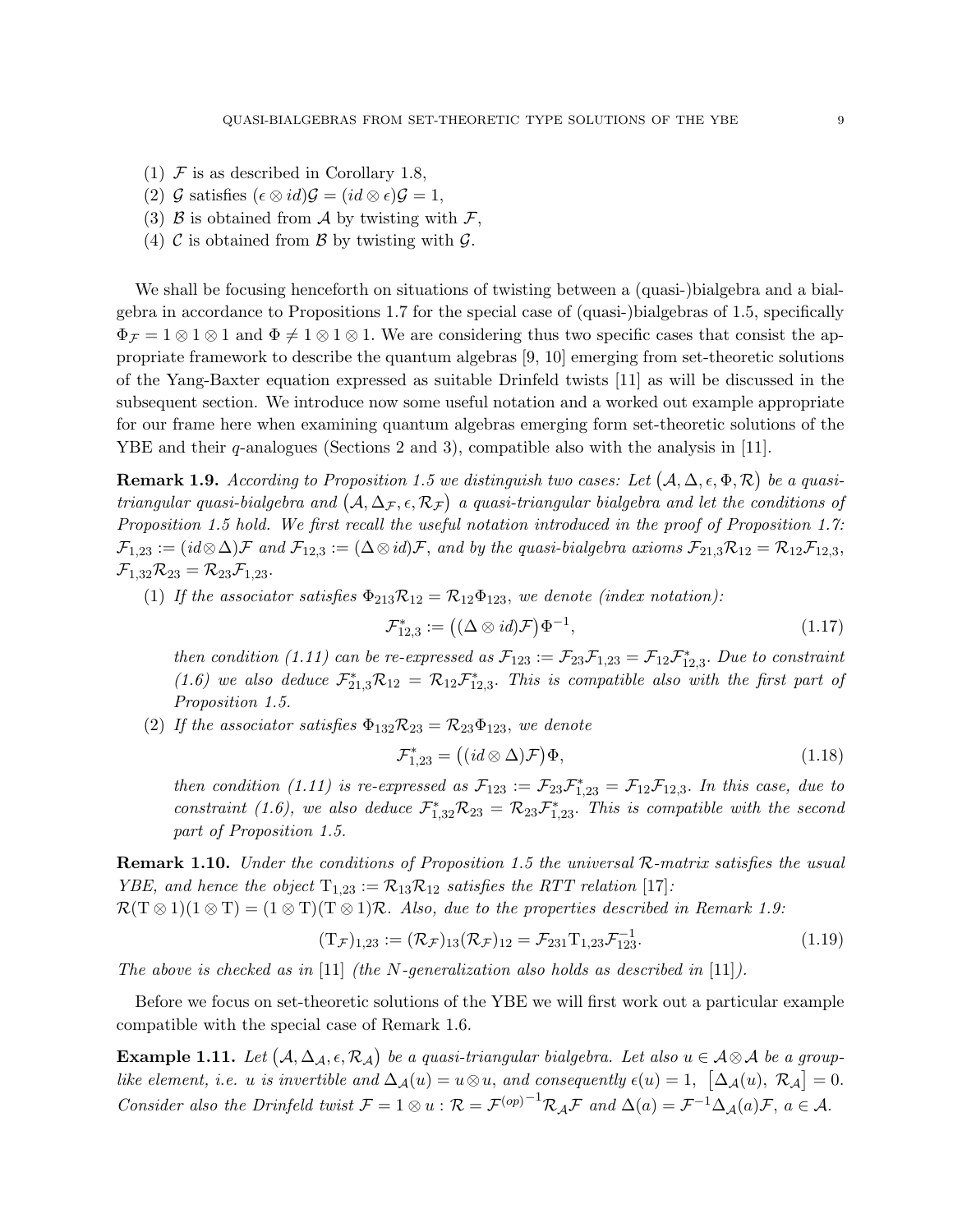Then  $(A, \Delta, \epsilon, \Phi, \mathcal{R})$  is a quasi-triangular quasi-bialgebra:

- $\Phi = 1 \otimes 1 \otimes u^{-1}.$
- $c_r = 1, c_l = u$ .
- $(\Delta \otimes id)\mathcal{R} = \mathcal{R}_{13}\mathcal{R}_{23}\Phi_{123}$  and  $(id \otimes \Delta) = \Phi_{231}^{-1}\mathcal{R}_{13}\mathcal{R}_{12}.$

We recall the twist:  $\mathcal{F} = 1 \otimes u$ , we can then readily check that  $(\epsilon \otimes id)\mathcal{F} = u$ , and via  $\epsilon(u) = 1$ , we conclude  $(id \otimes \epsilon)F = 1$ . Even though the condition  $(\epsilon \otimes id)\mathcal{F} = 1$ , is now relaxed, the twist is still admissible, indeed this is a rather trivial statement:  $\mathcal F$  satisfies the following

$$
\mathcal{F}_{123} := \mathcal{F}_{12}\mathcal{F}_{12,3}^* = \mathcal{F}_{23}\mathcal{F}_{1,23} \tag{1.20}
$$

where  $\mathcal{F}_{1,23} := (id \otimes \Delta)\mathcal{F} = 1 \otimes u \otimes u$  and  $\mathcal{F}_{12,3}^* := ((\Delta \otimes id)\mathcal{F})\Phi^{-1} = 1 \otimes 1 \otimes u^2$ . The N-fold twist is then defined as

$$
\mathcal{F}_{12...N} := \mathcal{F}_{23..N} \mathcal{F}_{1,23..N} = \mathcal{F}_{12...N-1} \mathcal{F}_{12...N-1,N},
$$
\n(1.21)

more specifically  $\mathcal{F}_{12..N} = 1 \otimes u \otimes u^2 \otimes \ldots \otimes u^{N-1}$ . The twist is admissible and hence the YBE is also satisfied by  $R$  (see also [12] and Proposition 1.7).

Notice also that  $\Phi_{213}R_{12} = R_{12}\Phi_{123}$ , so Proposition 1.5 holds as well as Proposition 1.7 and Remark 1.9, then all the axioms of Definitions 1.1 and 1.4 are satisfied, indeed:

- $(id \otimes \Delta)\Delta(a) = (1 \otimes 1 \otimes u^{-1})((\Delta \otimes id)\Delta(a))(1 \otimes 1 \otimes u), \forall a \in \mathcal{A}.$
- Axiom 2 of Definition 1.1 is trivially satisfied.
- $(\epsilon \otimes id)\Delta(a) = u^{-1}au$  and  $(id \otimes \epsilon)\Delta(a) = a$
- $(id \otimes \epsilon \otimes id)\Phi = 1 \otimes u^{-1}.$
- $\Delta^{(op)}(a) \mathcal{R} = \mathcal{R} \Delta(a), \ \forall a \in \mathcal{A}.$
- $(id \otimes \Delta)\mathcal{R} = \Phi_{231}^{-1}\mathcal{R}_{13}\mathcal{R}_{12}$  and  $(\Delta \otimes id)\mathcal{R} = \mathcal{R}_{13}\mathcal{R}_{12}\Phi_{123}$ .

And due to Proposition 1.5 the  $R$ -matrix satisfies the Yang-Baxter equation. It is also straightforward to show, using that  $\epsilon$  is an algebra homomorphism, that  $(\epsilon \otimes id)\mathcal{R} = u$ ,  $(id \otimes \epsilon)\mathcal{R} = u^{-1}$ , as expected due to Proposition 1.5. In this example it is clear that in the quasi-bialgebra setting Drinfeld twists do not require a counit constraint.

#### 2. Quasi-bialgebras from Yangians

In this section we focus on the quantum algebras emerging from involutive, non-degenerate, settheoretic solutions of the YBE. From now on we work over the field  $k = \mathbb{C}$ . It was shown in [11] after identifying a suitable admissible twist that Baxterized set-theoretic solutions are always coming from the  $\mathfrak{gl}_n$  Yangian R-matrix via the mentioned twist. We will show here that the respective twisting of the  $\mathfrak{gl}_n$  Yangian leads to a quasi-triangular quasi-bialgebra in accordance to the findings of section 1.

2.1. Set-theoretic solutions of the YBE. We present in this section basic background information regarding set-theoretic solutions of the Yang-Baxter equation as well as a brief review on the recent findings of [9] on the links between set-theoretic solutions of the Yang-Baxter equation and quantum algebras.

Let  $X = \{x_1, x_2, \ldots, x_n\}$  be a finite set and  $\check{r}: X \times X \to X \times X$ , such that

$$
\check{r}(x,y) = (\sigma_x(y), \tau_y(x)).
$$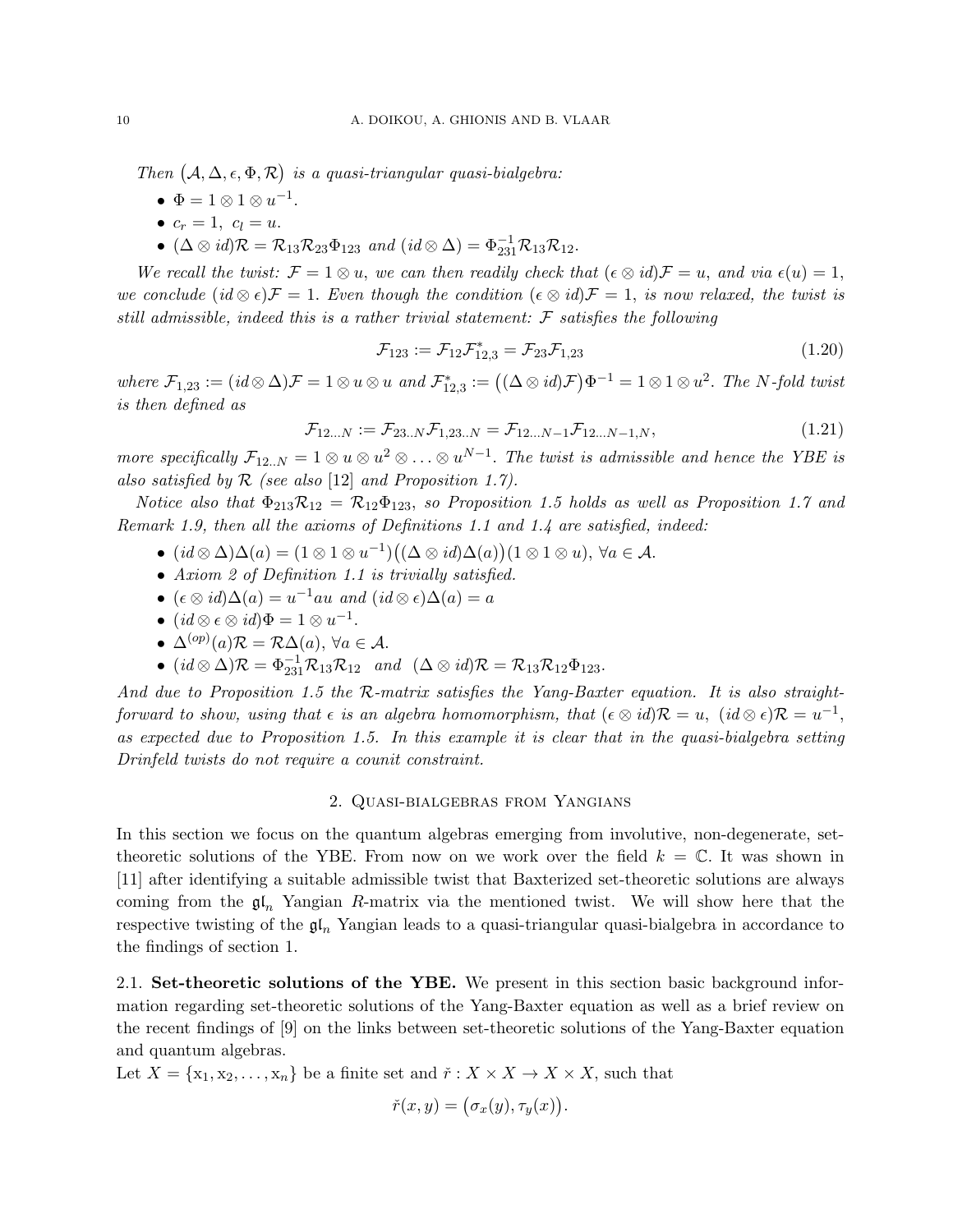We say that  $\check{r}$  is non-degenerate if  $\sigma_x$  and  $\tau_y$  are bijective functions. Also, the solution  $(X, \check{r})$  is involutive:  $\check{r}(\sigma_x(y), \tau_y(x)) = (x, y), (\check{r}^2(x, y)) = (x, y)$ . We focus on non-degenerate, involutive solutions of the set-theoretic braid equation:

$$
(\check{r} \times id_X)(id_X \times \check{r})(\check{r} \times id_X) = (id_X \times \check{r})(\check{r} \times id_X)(id_X \times \check{r}).
$$

Let V be the space of dimension equal to the cardinality of  $X$ , and with a slight abuse of notation, let  $\check{r}$  also denote the matrix associated to the linearisation of  $\check{r}$  on  $V = \mathbb{C}X$  (see [39] for more details), i.e.  $\check{r}$  is the  $n^2 \times n^2$  matrix:

$$
\check{r} = \sum_{x,y \in X} e_{x,\sigma_x(y)} \otimes e_{y,\tau_y(x)}.
$$
\n(2.1)

where  $e_{x,y}$  is the  $n \times n$  matrix:  $(e_{x,y})_{z,w} = \delta_{x,z} \delta_{y,w}$ . The matrix  $\check{r} : V \otimes V \to V \otimes V$  satisfies as expected the (constant) Braid equation:

$$
(\check{r}\otimes I_V)(I_V\otimes \check{r})(\check{r}\otimes I_V)=(I_V\otimes \check{r})(\check{r}\otimes I_V)(I_V\otimes \check{r}),
$$

where  $I_V$  the identity matrix. Note also that  $\check{r}$  is involutive, i.e.  $\check{r}^2 = I_{V \otimes V}$ .

We define also,  $r = \mathcal{P}\check{r}$ , where  $\mathcal{P} = \sum_{x,y \in X} e_{x,y} \otimes e_{y,x}$  is the permutation operator; consequently  $r = \sum_{x,y \in X} e_{y,\sigma_x(y)} \otimes e_{x,\tau_y(x)}$ . The Yangian [41] is a special case:  $\check{r} = \sum_{x,y \in X} e_{x,y} \otimes e_{y,x}$ .

We recall now the Yang-Baxter equation in the braid form in the presence of spectral parameters  $\lambda_1, \lambda_2 \ (\delta = \lambda_1 - \lambda_2)$ :

$$
\check{R}_{12}(\delta) \; \check{R}_{23}(\lambda_1) \; \check{R}_{12}(\lambda_2) = \check{R}_{23}(\lambda_2) \; \check{R}_{12}(\lambda_1) \; \check{R}_{23}(\delta). \tag{2.2}
$$

where  $\check{R}: V \otimes \to V \otimes V$  and let in general  $\check{R} = \sum_j a_j \otimes b_j$ , then in the index notation  $\check{R}_{12} =$  $\sum_j a_j \otimes b_j \otimes I_V, \, \check{R}_{23} = \sum_j I_V \otimes a_j \otimes b_j \, \, \text{and} \, \, \check{R}_{13} = \sum_j a_j \otimes I_V \otimes b_j.$ 

We focus henceforth on involutive, non-degenerate set-theoretic solutions of the YBE, given by (2.1). The set-theoretic solution  $\check{r}$  (2.1) is a representation of the A-type Hecke algebra for  $q=1$ (see also [9]), as  $\check{r}$  satisfies the braid relations and also  $\check{r}^2 = I_{X \otimes X}$ . The set-theoretic  $\check{r}$  provides a representation of the A-type Hecke algebra, hence Baxterized solutions of the Yang-Baxter equation can be derived [9]:

$$
\check{R}(\lambda) = \lambda \check{r} + I_X \otimes I_X,\tag{2.3}
$$

where  $I_X$  is the identity matrix of dimension equal to the cardinality of the set X. Let also  $R(\lambda) = \mathcal{P} \check{R}(\lambda)$ , (recall the permutation operator  $\mathcal{P} = \sum_{x,y} e_{x,y} \otimes e_{y,x}$ ), then the following properties for R-matrices coming from set-theoretic solutions were shown in [9]:

- (1) Unitarity:  $R_{12}(\lambda) R_{21}(-\lambda) = (-\lambda^2 + 1)I_{X\otimes X}$ .
- (2) Crossing Unitarity:  $R_{12}^{t_1}(\lambda) R_{12}^{t_2}(-\lambda n) = \lambda(-\lambda n)I_{X \otimes X}$ .
- (3)  $R_{12}^{t_1t_2}(\lambda) = R_{21}(\lambda)$ , where <sup>t<sub>1,2</sub></sup> denotes transposition on the first, second space respectively.

We give a brief account on the quantum algebra emerging from Baxterized set-theoretic solutions of the Yang-Baxter equation. Our approach on deriving the quantum group associated to settheoretic solutions [9, 10] is based on the FRT construction [17], which is in a sense dual to the Hopf algebraic description [13]. Given a solution of the Yang-Baxter equation, the quantum algebra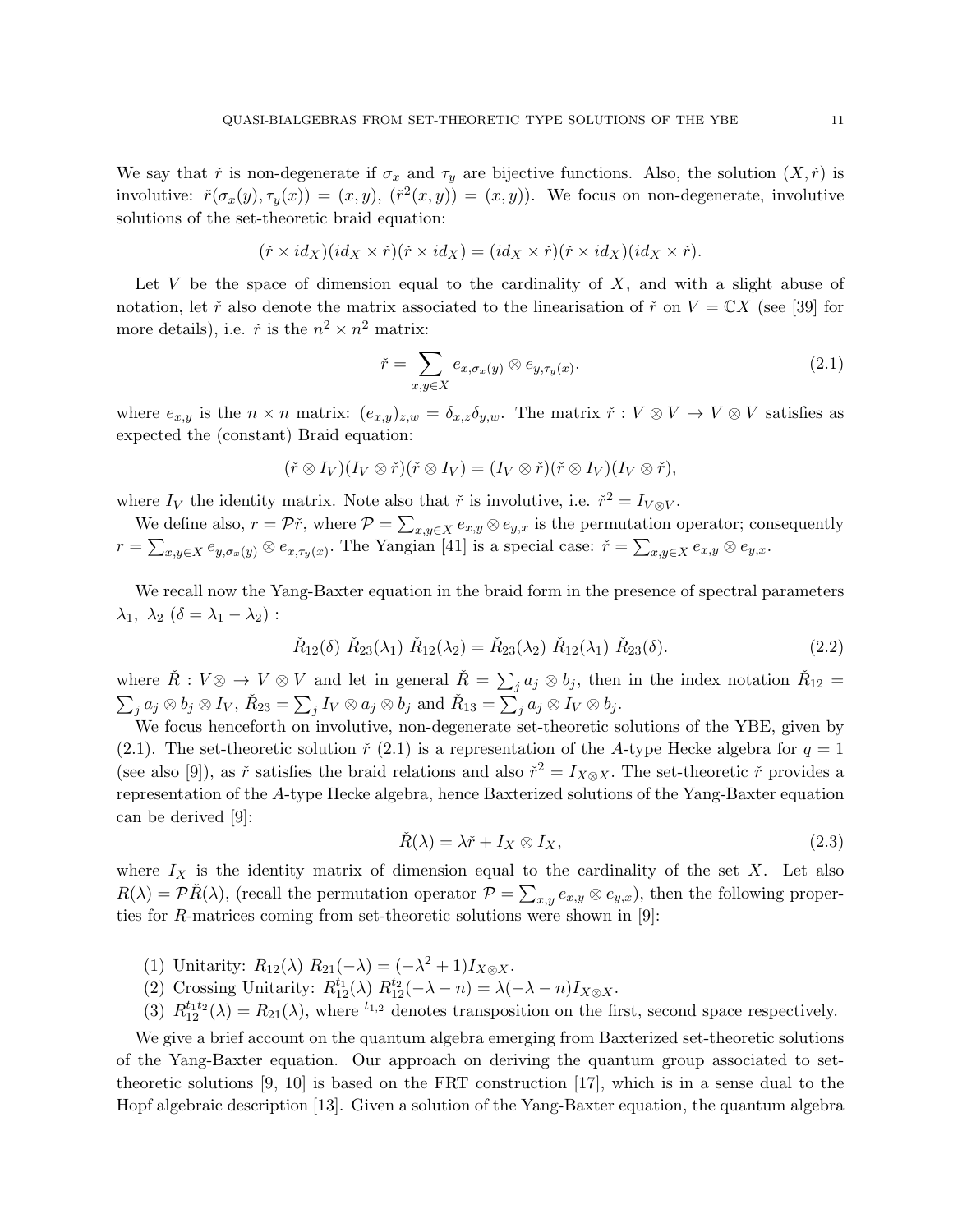is defined via the fundamental relation [17](we have multiplied the familiar RTT relation with the permutation operator):

$$
\check{R}_{12}(\lambda_1 - \lambda_2) L_1(\lambda_1) L_2(\lambda_2) = L_1(\lambda_2) L_2(\lambda_1) \check{R}_{12}(\lambda_1 - \lambda_2), \tag{2.4}
$$

where  $\check{R}(\lambda) \in \text{End}(\mathbb{C}^n) \otimes \text{End}(\mathbb{C}^n)$ ,  $L(\lambda) \in \text{End}(\mathbb{C}^n) \otimes \mathcal{A}$  and  $\mathcal{A}$  is the quantum algebra defined by (2.4). We focus on solutions given by (2.3), (2.1). The defining relations of the corresponding quantum algebra were derived in [9]:

The quantum algebra associated to the set-theoretic  $R$ -matrix  $(2.3)$ ,  $(2.1)$  is defined by generators  $L_{zw}^{(m)}$ ,  $z, w \in X$ , and defining relations

$$
L_{z,w}^{(n)} L_{\hat{z},\hat{w}}^{(m)} - L_{z,w}^{(m)} L_{\hat{z},\hat{w}}^{(n)} = L_{z,\sigma_w(\hat{w})}^{(m)} L_{\hat{z},\tau_{\hat{w}}(w)}^{(n+1)} - L_{z,\sigma_w(\hat{w})}^{(m+1)} L_{\hat{z},\tau_{\hat{w}}(w)}^{(n)}
$$

$$
- L_{\sigma_z(\hat{z}),w}^{(n+1)} L_{\tau_{\hat{z}}(z),\hat{w}}^{(m)} + L_{\sigma_z(\hat{z}),w}^{(n)} L_{\tau_{\hat{z}}(z),\hat{w}}^{(m+1)}.
$$
(2.5)

The proof is based on the fundamental relation (2.4) and the form of the Baxterized set-theoretic R-matrix (for the detailed proof see [9]). Recall also that in the index notation we define  $\check{R}_{12} =$  $R \otimes id_A$ :

$$
L_1(\lambda) = \sum_{z,w \in X} e_{z,w} \otimes I_X \otimes L_{z,w}(\lambda), \qquad L_2(\lambda) = \sum_{z,w \in X} I_X \otimes e_{z,w} \otimes L_{z,w}(\lambda) \tag{2.6}
$$

where  $L_{z,w}(\lambda) = \sum_{m=0}^{\infty} \lambda^{-m} L_{z,w}^{(m)}$  and  $L_{z,w}^{(m)}$  are the generators of the affine algebra A and  $\tilde{R}$  is given in (2.3), (2.1). Note that the element  $T_{1,23}(\lambda) = L_{13}(\lambda)L_{12}(\lambda)$ , also satisfies (2.4) [17, 13], i.e it is a tensor representation of the quantum algebra.

2.2. The Yangian  $\mathcal{Y}(\mathfrak{gl}_n)$ . We now present a brief review on the  $\mathfrak{gl}_n$  Yangian useful for our purposes here. We first briefly recall the definition of the  $\mathfrak{gl}_n$  Yangian, which is most relevant in our present investigation (for a review on Yangians see e.g. [13, 8, 33]). We also review the Yangian as a Hopf algebra and we then comment on the action of the antipode after a suitable twist of the algebra.

**Definition 2.1.** The  $\mathfrak{gl}_n$  Yangian  $\mathcal{Y}(\mathfrak{gl}_n)$ , is a non-abelian algebra with generators  $Q_{ab}^{(p)}$ ,  $p \in$  $\{1, 2, \dots\}, a, b \in \{1, 2, \dots, n\}$  and defining relations given below

$$
\begin{bmatrix}\n\mathbf{Q}_{ab}^{(1)}, \ \mathbf{Q}_{cd}^{(1)}\n\end{bmatrix} = \delta_{cb}\mathbf{Q}_{ad}^{(1)} - \delta_{ad}\mathbf{Q}_{cb}^{(1)} \n\begin{bmatrix}\n\mathbf{Q}_{ab}^{(1)}, \ \mathbf{Q}_{cd}^{(2)}\n\end{bmatrix} = \delta_{cb}\mathbf{Q}_{ad}^{(2)} - \delta_{ad}\mathbf{Q}_{cb}^{(2)} \n\begin{bmatrix}\n\mathbf{Q}_{ab}^{(1)}, \ \mathbf{Q}_{cd}^{(2)}\n\end{bmatrix} = \delta_{cb}\mathbf{Q}_{ad}^{(3)} - \delta_{ad}\mathbf{Q}_{cb}^{(3)} + \frac{1}{4}\mathbf{Q}_{ad}^{(1)}(\sum_{e} \mathbf{Q}_{ce}^{(1)}\mathbf{Q}_{eb}^{(1)}) - \frac{1}{4}(\sum_{e} \mathbf{Q}_{ae}^{(1)}\mathbf{Q}_{ed}^{(1)})\mathbf{Q}_{cb}^{(1)}\n\end{bmatrix} (2.7)
$$

also relations

$$
\begin{bmatrix}\nQ_{ab}^{(1)}, \begin{bmatrix}\nQ_{cd}^{(2)}, Q_{ef}^{(2)}\n\end{bmatrix}\n\end{bmatrix} - \begin{bmatrix}\nQ_{ab}^{(2)}, \begin{bmatrix}\nQ_{cd}^{(1)}, Q_{ef}^{(2)}\n\end{bmatrix}\n\end{bmatrix} =\n\frac{1}{4} \sum_{p,q} \left( \begin{bmatrix}\nQ_{ab}^{(1)}, \begin{bmatrix}\nQ_{cp}^{(1)}Q_{pd}^{(1)}, Q_{eq}^{(1)}Q_{qf}^{(1)}\n\end{bmatrix}\n\end{bmatrix} - \begin{bmatrix}\nQ_{ap}^{(1)}Q_{pb}^{(1)}, \begin{bmatrix}\nQ_{cd}^{(1)}, Q_{eq}^{(1)}Q_{qf}^{(1)}\n\end{bmatrix}\n\end{bmatrix},\n\dots (higher orders)
$$
\n(2.8)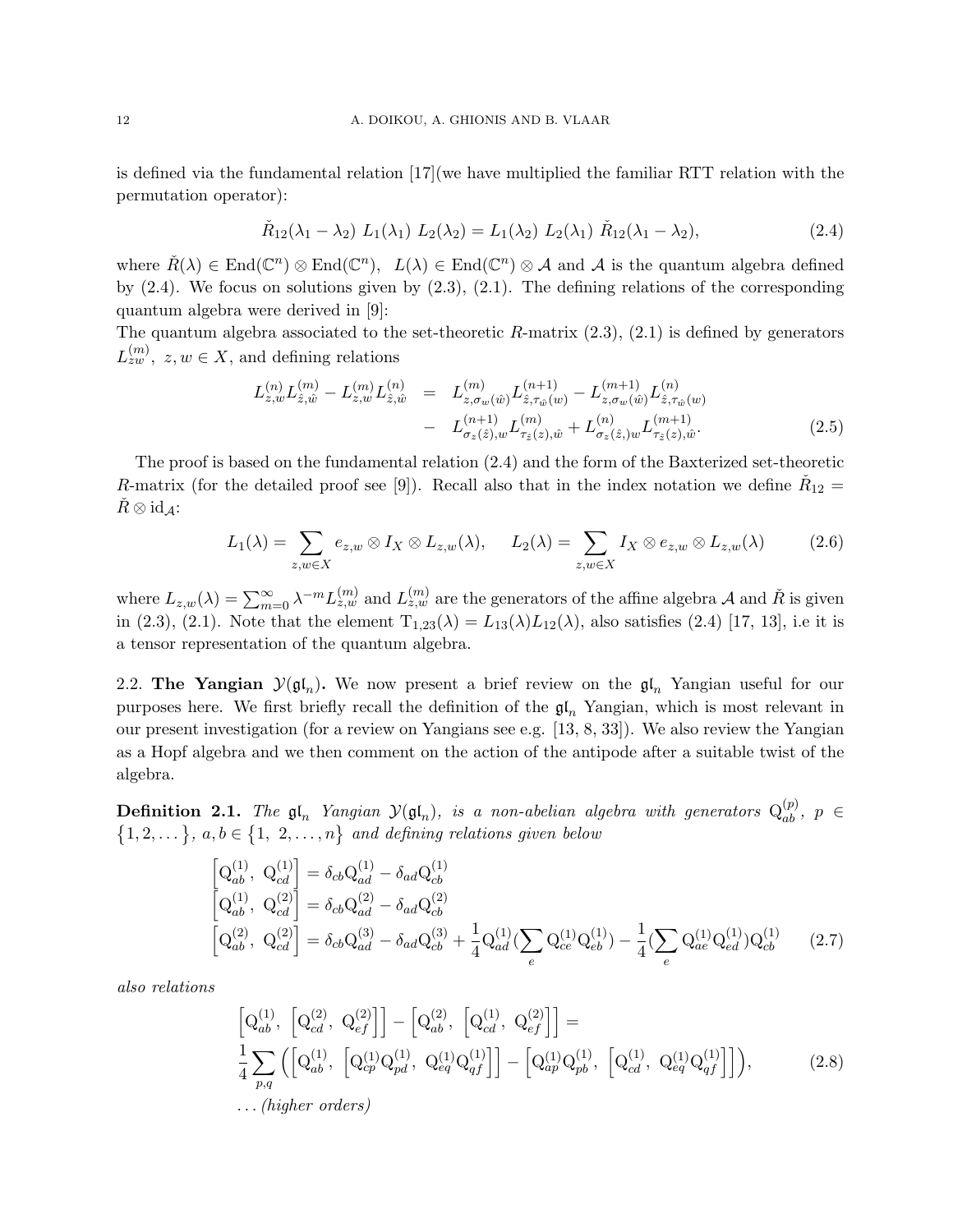It will be useful for what follows to introduce at this point the definition of a quasi-Hopf algebra [13].

**Definition 2.2.** A quasi-Hopf algebra A is a quasi-bialgebra  $(A, \Delta, \epsilon, \Phi)$  for which there exist  $\alpha, \beta \in \mathcal{A}$  and a bijective algebra anti-homomorphism  $S : \mathcal{A} \to \mathcal{A}$  (the antipode) such that

(1)  $\sum_j S(f_j) \alpha h_j = \epsilon(w) \alpha$  and  $\sum_j f_j \beta S(h_j) = \epsilon(w) \beta$ where  $\Delta(w) = \sum_j f_j \otimes h_j$ ,  $\forall w \in \mathcal{A}$ . (2)  $\sum_j x_j \beta S(y_j) \alpha z_j = 1_{\mathcal{A}}$  and  $\sum_j S(\hat{x}_j) \alpha \hat{y}_j \beta S(\hat{z}_j) = 1_{\mathcal{A}}$ where  $\Phi = \sum_j x_j \otimes y_j \otimes z_j$  and  $\Phi^{-1} = \sum_j \hat{x}_j \otimes \hat{y}_j \otimes \hat{z}_j$ .

Quasi-Hopf algebras generalize Hopf algebras in the same way that quasi-bialgebras generalize bialgebras.

The Yangian  $(\mathcal{Y}(\mathfrak{gl}_n), \Delta_Y, \epsilon, S_Y, \mathcal{R}_Y)$  is a quasi-triangular Hopf algebra over  $\mathbb C$  equipped with:

• A coproduct  $\Delta_Y : \mathcal{Y}(\mathfrak{gl}_n) \to \mathcal{Y}(\mathfrak{gl}_n) \otimes \mathcal{Y}(\mathfrak{gl}_n)$  such that

$$
\Delta_Y(Q_{ab}^{(1)}) = Q_{ab}^{(1)} \otimes 1 + 1 \otimes Q_{ab}^{(1)}
$$
\n
$$
\Delta_Y(Q_{ab}^{(2)}) = Q_{ab}^{(2)} \otimes 1 + 1 \otimes Q_{ab}^{(2)} + \frac{1}{2} \sum_{d=1}^n (Q_{ad}^{(1)} \otimes Q_{db}^{(1)} - Q_{db}^{(1)} \otimes Q_{ad}^{(1)}).
$$
\n(2.9)

The *l*-fold co-product (*l* is an integer greater than 2)  $\Delta_Y^{(l)} : \mathcal{Y}(\mathfrak{gl}_n) \to \mathcal{Y}^{\otimes (l)}(\mathfrak{gl}_n)$  is defined as

$$
\Delta_Y^{(l)} = (\mathrm{id} \otimes \Delta_Y^{(l-1)}) \Delta_Y = (\Delta_Y^{(l-1)} \otimes \mathrm{id}) \Delta_Y. \tag{2.10}
$$

• A co-unit  $\epsilon : \mathcal{Y}(\mathfrak{gl}_n) \to \mathbb{C}$ , such that

$$
\epsilon(Q_{ab}^{(1)}) = \epsilon(Q_{ab}^{(2)}) = 0,\t\t(2.11)
$$

• An antipode  $S_Y : \mathcal{Y}(\mathfrak{gl}_n) \to \mathcal{Y}(\mathfrak{gl}_n)$  such that

$$
S_Y(\mathbf{Q}_{ab}^{(1)}) = -\mathbf{Q}_{ab}^{(1)}, \qquad S_Y(\mathbf{Q}_{ab}^{(2)}) = -\mathbf{Q}_{ab}^{(2)} + \frac{1}{2}\mathbf{Q}_{ab}^{(1)} \tag{2.12}
$$

• Also, there exists an invertible element  $\mathcal{R}_Y \in \mathcal{Y}(\mathfrak{gl}_n) \otimes \mathcal{Y}(\mathfrak{gl}_n)$  (the universal  $\mathcal{R}$ -matrix), such that

$$
(1) \ \mathcal{R}_Y \Delta_Y(\mathcal{Q}_{ab}^{(p)}) = \Delta_Y^{(op)}(\mathcal{Q}_{ab}^{(p)}) \mathcal{R}_Y.
$$

(2)  $(\Delta_Y \otimes id)\mathcal{R}_Y = (\mathcal{R}_Y)_{13}(\mathcal{R}_Y)_{23}$  and  $(id \otimes \Delta_Y)\mathcal{R}_Y = (\mathcal{R}_Y)_{13}(\mathcal{R}_Y)_{12}$ .

We recall now Example 1.11 and we briefly discuss the notion of the antipode in the following:

**Remark 2.3.** We specialize Example 1.11 to the case of the Yangian  $\mathcal{Y}(\mathfrak{gl}_n)$ , i.e.  $(\mathcal{Y}(\mathfrak{gl}_n), \Delta, \epsilon, \Phi, \mathcal{R})$ , where  $\Phi = 1 \otimes 1 \otimes u^{-1}$  for some group-like element u, is a quasi-triangular quasi-bialgebra. We now want to test whether  $(\mathcal{Y}(\mathfrak{gl}_n), \Delta, \epsilon, \Phi, \mathcal{R})$  is a quasi-Hopf algebra, i.e. if there exist S,  $\alpha$ ,  $\beta$ such that axioms (1) and (2) in Definitio 2.2 hold.

Suppose that the group-like element u exists, then  $\Delta(u) = u \otimes u$  and:

- (1)  $S(u)\alpha u = \alpha$  and  $u\beta S(u) = \beta$ , which lead to  $S(u) = \alpha u^{-1} \alpha^{-1} = \beta^{-1} u^{-1} \beta$ .
- (2)  $\beta \alpha u^{-1} = 1_Y$  and  $\alpha \beta S(u) = 1_Y$ , which lead to  $u = \beta \alpha$  and  $S(u) = \beta^{-1} \alpha^{-1}$ .

All the above equations are self-consistent. Similarly, we can show that  $S(u^{-1}) = \alpha \beta$ 

We now check the axioms of Definition 2.2 for the primitive elements  $Q_{ab}^{(1)}$ , with a coproduct after twisting given as  $\Delta(\mathbf{Q}_{ab}^{(1)}) = \mathbf{Q}_{ab}^{(1)} \otimes 1 + 1 \otimes u^{-1} \mathbf{Q}_{ab}^{(1)} u$ .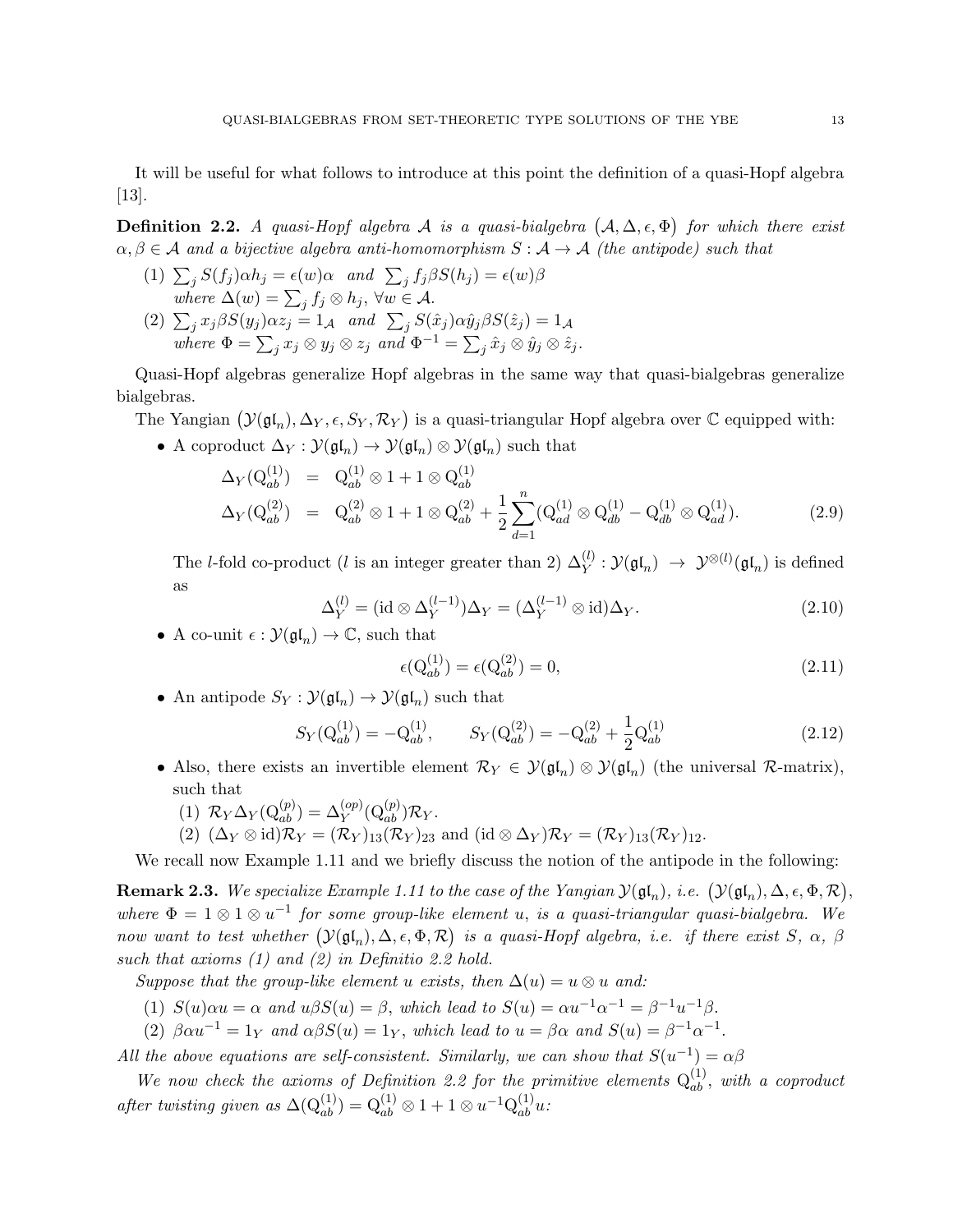(1) 
$$
S(Q_{ab}^{(1)})\alpha + \alpha u^{-1}Q_{ab}^{(1)}u = 0
$$
 and  $Q_{ab}^{(1)}\beta + \beta S(u^{-1}Q_{ab}^{(1)}u) = 0$ , which lead to (by requiring also that S is an algebra anti-homomorphism):  $S(Q_{ab}^{(1)}) = -\alpha u^{-1}Q_{ab}^{(1)}u\alpha^{-1}$  and  $S(Q_{ab}^{(1)}) = -\alpha Q_{ab}^{(1)}\alpha^{-1}$ . The two latter expressions lead to  $[Q_{ab}^{(1)}, u] = 0$ , which is not true in general.

The axioms for the antipode restrict u to be in the center of the algebra. This is very limiting, and in general is not true. Indeed, a simple class of such non-central group-like elements can be defined as  $u = e^{Q_{ab}^{(1)}}$ , where recall  $Q_{ab}^{(1)}$  are primitive elements of the algebra. Also, a specific example of a represented non-central u is used in the next subsection for a special class of set-theoretic solutions.

To conclude, we are not able to define  $S(Q_{ab}^{(1)})$  in a consistent way for a generic u by strictly following the axioms of Definition 2.2. A generalization on the axiomatic formulation for the antipode in quasi-Hopf algebras with nontrivial unit constraints may be in order, however this issue will be thoroughly studied elsewhere.

It is useful for the purposes of the present investigation to introduce the evaluation representation  $\pi_{\lambda}: \mathcal{Y}(\mathfrak{gl}_n) \to \text{End}(\mathbb{C}^n)$ ,  $\lambda \in \mathbb{C}$ , such that

$$
\pi_{\lambda}(\mathbf{Q}_{ab}^{(1)}) = e_{a,b}, \quad \pi_{\lambda}(\mathbf{Q}_{ab}^{(2)}) = f_{a,b} \tag{2.13}
$$

where we define  $f_{a,b} := \lambda e_{a,b}$ . Let  $R_Y : V \otimes V$  to  $V \otimes V$  be the R-matrix associated to Yangian with explicit form  $R_Y(\lambda) = I^{\otimes 2} + \frac{1}{\lambda} \mathcal{P}$ , where  $\mathcal P$  is the permutation operator and I is the  $n \times n$  identity matrix.

We also introduce the following convenient notation:

$$
(\pi_{\lambda_1} \otimes \pi_{\lambda_2})\Delta_Y(\mathbf{Q}_{ab}^{(1)}) = \Delta_Y(e_{a,b}), \qquad (\pi_{\lambda_1} \otimes \pi_{\lambda_2})\Delta_Y(\mathbf{Q}_{ab}^{(2)}) = \Delta_Y(f_{a,b}; \lambda_1, \lambda_2), \tag{2.14}
$$

also,  $(\pi_{\lambda_1} \otimes \pi_{\lambda_2})\Delta^{(op)}_Y$  $\mathcal{L}_Y^{(op)}(Q_{ab}^{(2)}) = \Delta_Y^{(op)}(f_{a,b}; \lambda_1, \lambda_2)$  and  $\Delta_Y^{(op)}(f_{a,b}; \lambda_1, \lambda_2) = \mathcal{P}\Delta_Y(f_{a,b} : \lambda_2, \lambda_1)\mathcal{P}$ , then we explicitly express the coproducts as

$$
\Delta_Y(e_{i,j}) = \Delta^{(op)}(e_{i,j}) = e_{i,j} \otimes I + I \otimes e_{i,j},
$$
  
\n
$$
\Delta_Y(f_{i,j}; \lambda_1, \lambda_2) = \lambda_1 e_{i,j} \otimes I + \lambda_2 I \otimes e_{i,j} + \frac{1}{2} (e_{i,k} \otimes e_{k,j} - e_{k,j} \otimes e_{i,j}).
$$
\n(2.15)

The Yangian R-matrix satisfies the following intertwining relations:

$$
R_Y(\lambda_1 - \lambda_2) \Delta_Y(e_{i,j}) = \Delta_Y(e_{i,j}) R_Y(\lambda_1 - \lambda_2)
$$
  
\n
$$
R_Y(\lambda_1 - \lambda_2) \Delta_Y(f_{i,j}; \lambda_1, \lambda_2) = \Delta_Y^{(op)}(f_{i,j}; \lambda_1, \lambda_2) R_Y(\lambda_1 - \lambda_2).
$$
\n(2.16)

Specifically,  $\check{R}_Y = \mathcal{P}R_Y$  is  $\mathfrak{gl}_n$  invariant, i.e.  $[\check{R}_Y(\lambda), \Delta_Y(e_{x,y})] = 0$ .

And with this we conclude our short discussion on the  $\mathfrak{gl}_n$  Yangian, which will be useful for the findings of the next subsection.

2.3. Set-theoretic solutions of the YBE and quasi-bialgebras. After the brief review on the  $\mathfrak{gl}_n$  Yangian we may now move on to our main aim which is the study of set-theoretic solutions of the Yang-Baxter equation associated to quasi-bialgebras. We first review some fundamental results on the admissible Drinfeld twist for involutive set-theoretic solution of the YBE derived in [11] and we use these admissible twists to produce quasi-bialgebras associated to the Yangian.

From Proposition 3.3 in [10] we can extract explicit forms for the twist  $F \in \text{End}(\mathbb{C}^n) \otimes \text{End}(\mathbb{C}^n)$ and state the following Proposition which is Proposition 3.10 in [11].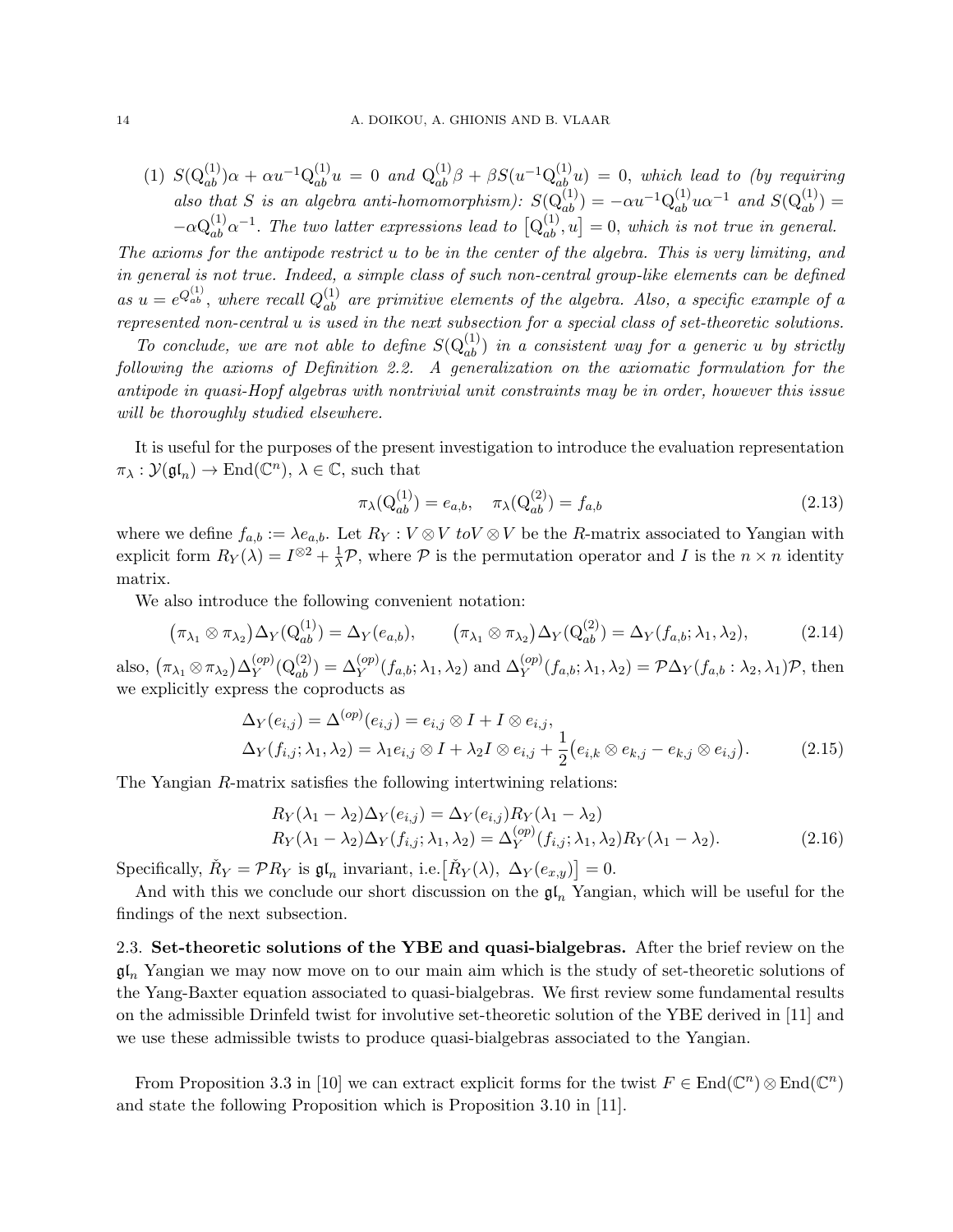**Proposition 2.4.** ([10, 11]) Let  $\check{r} = \sum_{x,y \in X} e_{x,\sigma_x(y)} \otimes e_{y,\tau_y(x)}$  be the set-theoretic solution of the braid YBE,  $\mathcal P$  is the permutation operator and  $\hat{V}_k$ ,  $V_k$  are their respective eigenvectors. Let  $F^{-1}$  =  $\sum_{k=1}^{n^2} \hat{V}_k$   $V_k^T$  be the similarity transformation (twist), such that  $\check{r} = F^{-1} \mathcal{P} F$ . Then the twist can be explicitly expressed as  $F = \sum_{x \in X} e_{x,x} \otimes \mathbb{V}_x$ , where we define  $\mathbb{V}_x = \sum_{y \in X} e_{\sigma_x(y),y}$ .

For a detailed proof of the Proposition we refer the interested reader to [10] and [11]. However, by recalling that  $r = \tilde{P}r$ , and using the fact that  $\sigma_x$ ,  $\tau_y$  are bijections, we confirm by direct computation that  $(F^{(op)})^{-1}F = \sum_{x,\in X} e_{y,\sigma_x(y)} \otimes e_{x,\tau_y(x)} = r$ . This is an admissible twist as was shown in [11] and as will be discussed later in the text.

Let the Baxterized solution of the YBE be  $R(\lambda) = \lambda r + \mathcal{P}$ . If r satisfies the YBE and  $r_{12}r_{21} = I$ then the Baxterized  $R(\lambda)$  matrix also satisfies the YBE. If  $r = \mathcal{P}\check{r}$  is the set-theoretic solution of the YBE then,  $R_{12}(\lambda) = F_{21}^{-1}(R_Y)_{12}(\lambda)F_{12}$ , where  $R_Y(\lambda) = \lambda I + \mathcal{P}$  is the Yangian R-matrix. This immediately follows from the form  $R_Y(\lambda) = \lambda I + \mathcal{P}$ , and the property  $F_{21}^{-1} \mathcal{P}_{12} \mathcal{F}_{12} = \mathcal{P}_{12}$ . Note also that the twist is not uniquely defined, for instance an alternative twist is of the form  $G = \sum_{x,y \in X} e_{\tau_y(x),x} \otimes e_{y,y}$ , and  $\sum_{x, \in X} e_{y,\sigma_x(y)} \otimes e_{x,\tau_y(x)} = G_{21}^{-1}G_{12}$ , see [11].

Before we introduce the next fundamental quantities it is useful to prove the following Proposition.

**Proposition 2.5.** Let  $R_Y : \mathbb{C}^n \otimes \mathbb{C}^n \to \mathbb{C}^n \otimes \mathbb{C}^n$  be the Yangian R-matrix. Let also  $\mathbb{V}_\eta =$  $\sum_{x\in X}e_{\sigma_{\eta}(x),x}$ ,  $\forall \eta \in X$  consist a family of group-like elements, i.e.  $\Delta_Y(\mathbb{V}_\eta) = \mathbb{V}_\eta \otimes \mathbb{V}_\eta$  and  $R(\lambda) = \lambda r + P$ , where r is the set-theoretic solution  $r = \sum_{x,y \in X} e_{y,\sigma_x(y)} \otimes e_{x,\tau_y(x)}$ . Then

$$
\Delta^{(op)}(\mathbb{V}_{\eta})R(\lambda) = R(\lambda)\Delta(\mathbb{V}_{\eta}),\tag{2.17}
$$

where  $\Delta^{(op)}(\mathbb{V}_\eta) = \mathcal{P}\Delta(\mathbb{V}_\eta)\mathcal{P},$ 

$$
\Delta(\mathbb{V}_{\eta}) = \sum_{x \in X} e_{\sigma_{\eta}(x), x} \otimes \sum_{y \in X} e_{\sigma_{\tau_x(\eta)}(y), y} \big|_{C_1 = 0},
$$
\n(2.18)

and  $C_1 = \sigma_{\sigma_{\eta}(x)}(\sigma_{\tau_x(y)}(y)) - \sigma_{\eta}(\sigma_x(y)).$ 

*Proof.* By Proposition 2.4 we have  $R(\lambda) = (F^{(op)})^{-1}R_Y(\lambda)F$ , where we recall  $F = \sum_{x \in X} e_{x,x} \otimes V_x$ . Recall also  $\Delta_Y(\mathbb{V}_\eta) = \mathbb{V}_\eta \otimes \mathbb{V}_\eta$ , then

$$
\Delta_Y(\mathbb{V}_\eta) R_Y(\lambda) = R_Y(\lambda) \Delta_Y(\mathbb{V}_\eta) \Rightarrow
$$
  
\n
$$
(F^{(op)})^{-1} (\Delta_Y(\mathbb{V}_\eta) R_Y(\lambda)) F = (F^{(op)})^{-1} (R_Y(\lambda) \Delta_Y(\mathbb{V}_\eta)) F \Rightarrow
$$
  
\n
$$
\Delta^{(op)}(\mathbb{V}_\eta) R(\lambda) = R(\lambda) \Delta(\mathbb{V}_\eta),
$$
\n(2.19)

where  $\Delta(\mathbb{V}_\eta) = F^{-1}\Delta_Y(\mathbb{V}_\eta)F$ . By recalling that  $F = \sum_{\eta} e_{\eta,\eta} \otimes \mathbb{V}_\eta$  and  $\mathbb{V}_\eta = \sum_{x \in X} e_{\sigma_\eta(x),x}$  we obtain

$$
\Delta(\mathbb{V}_{\eta}) = \left( \sum_{\bar{\eta}, \bar{x} \in X} e_{\bar{\eta}, \bar{\eta}} \otimes e_{\sigma_{\bar{\eta}}(\bar{x}), \bar{x}} \right) \left( \sum_{\xi \in X} e_{\sigma_{\eta}(\xi), \xi} \otimes \sum_{\zeta \in X} e_{\sigma_{\eta}(\zeta), \zeta} \right) \left( \sum_{\hat{\eta}, \hat{x} \in X} e_{\hat{\eta}, \hat{\eta}} \otimes e_{\hat{x}, \sigma_{\hat{\eta}}(\hat{x})} \right)
$$
  
= 
$$
\sum_{\xi, \bar{x}, \hat{x} \in X} e_{\sigma_{\eta}(\xi), \xi} \otimes e_{\bar{x}, \hat{x}}
$$
(2.20)

subject to the following constraints:  $\sigma_{\sigma_{\eta}(\xi)}(\bar{x}) = \sigma_{\eta}(\zeta)$  and  $\zeta = \sigma_{\xi}(\hat{x})$ , which lead to

$$
\sigma_{\sigma_{\eta}(\xi)}(\bar{x}) = \sigma_{\eta}(\sigma_{\xi}(\hat{x})). \tag{2.21}
$$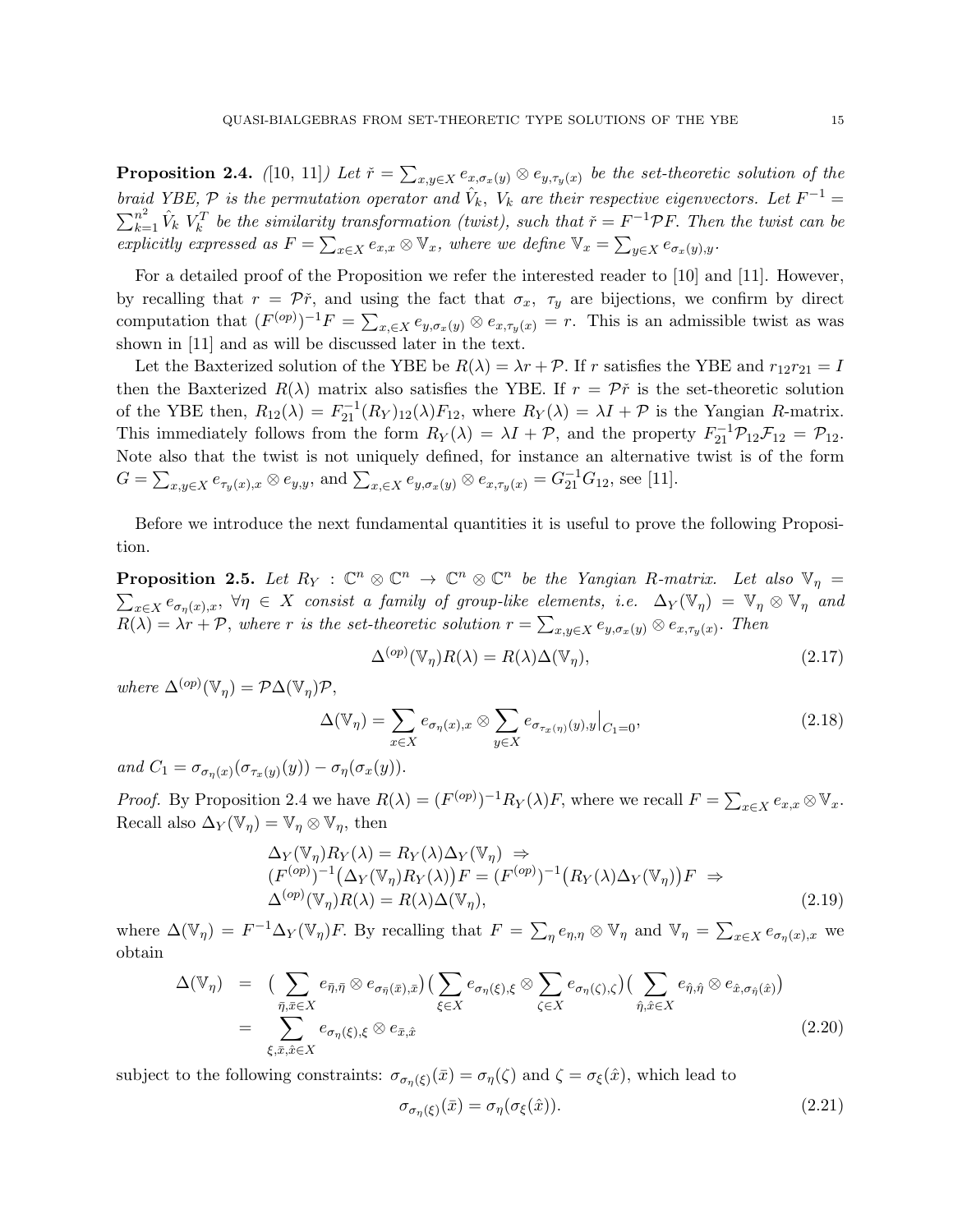Also, the constraint  $C_1 = 0$  holds for the twist F to be admissible, i.e.  $\sigma_{\sigma_{\eta}}(\xi)(\sigma_{\tau_{\xi}(\eta)}(\hat{x})) = \sigma_{\eta}(\sigma_{\xi}(\hat{x})),$ which combined with (2.21) leads to  $\bar{x} = \sigma_{\tau_{\xi}(\eta)}(\hat{x})$ , and thus

$$
\Delta(\mathbb{V}_{\eta}) = \sum_{x \in X} e_{\sigma_{\eta}(x), x} \otimes \sum_{y \in X} e_{\sigma_{\tau_x(\eta)}(y), y} \big|_{C_1 = 0}.
$$
\n(2.22)

Note that the constraint  $C_1 = 0$  holds so that the set-theoretic r-matrix satisfies the YBE (details on the constraints due to YBE in the form used here, see also e.g. [11] and relevant references therein).  $\square$ 

We recall that in Proposition 3.13 in [11] the following quantities were introduced:

$$
F_{1,23} = \sum_{x,y,\eta \in X} e_{\sigma_{\eta}(x),\sigma_{\eta}(x)} \otimes e_{\eta,\tau_x(\eta)} \otimes e_{\sigma_x(y),y} \big|_{C_1=0}
$$
\n(2.23)

$$
F_{12,3}^* = \sum_{x,y,\eta \in X} e_{\sigma_\eta(x),\sigma_\eta(x)} \otimes e_{\tau_x(\eta),\tau_x(\eta)} \otimes e_{\sigma_\eta(\sigma_x(y)),y} \Big|_{C_1=0}
$$
 (2.24)

where  $C_1 = \sigma_{\sigma_{\eta}(x)}(\sigma_{\tau_x(y)}(y)) - \sigma_{\eta}(\sigma_x(y))$ . Let also  $\check{r} = \sum_{x,y \in X} e_{x,\sigma_x(y)} \otimes e_{y,\tau_y(x)}$ , then

$$
\check{r}_{12}F_{12,3}^* = F_{12,3}^*\check{r}_{12}, \quad \check{r}_{23}F_{1,23} = F_{1,23}\check{r}_{23}.
$$
\n(2.25)

The detailed proof of (2.25) is given in [11].

This is a straightforward, but useful comment. Recall,  $r = \mathcal{P}\check{r}$ , where  $\mathcal P$  is the permutation operator. If  $F_{12,3}^*$  $\tilde{r}_{12} = \tilde{r}_{12}F_{12,3}^*$ , and  $F_{1,23}\tilde{r}_{23} = \tilde{r}_{23}F_{1,23}$ , then by multiplying the latter two equalities with  $P$  from the left we conclude:  $F_{21,3}^* r_{12} = r_{12} F_{12,3}^*$ , and  $F_{1,32} r_{23} = r_{23} F_{1,23}$ .

A useful Corollary follows which is key in formulating our main Conjecture later.

**Corollary 2.6.** Consider  $F_{1,23}$  and  $F_{12,3}^*$  defined in (2.23) and (2.24) respectively. Then  $F_{1,23}$  =  $(id \otimes \Delta)F$ , but  $F_{12,3}^* \neq (\Delta \otimes id)F$ . Also, if  $\epsilon(\mathbb{V}_\eta) = 1$ ,  $\forall \eta \in X$ , then  $(\epsilon \otimes id)F \neq I$  and  $(id \otimes \epsilon)F = I$ .

*Proof.* We recall that  $F = \sum_{\eta \in X} e_{\eta,\eta} \otimes \mathbb{V}_{\eta}$ , then  $(\mathrm{id} \otimes \Delta)F = \sum_{\eta \in X} e_{\eta,\eta} \otimes \Delta(\mathbb{V}_{\eta})$ . Recalling also the form of  $\Delta(\mathbb{V}_\eta)$  in (2.18) and the defintion (2.23) we conclude that  $F_{1,23} = (\mathrm{id} \otimes \Delta)F$ . In a similar fashion,  $(\Delta \otimes id)F = \sum_{\eta \in X} \Delta(e_{\eta,\eta}) \otimes \sum_{x \in X} e_{\sigma_{\eta}(x),x} \neq F_{12,3}^{*}$  (2.24).

Also, we can immediately deduce that  $(id \otimes \epsilon)F = \sum_{\eta \in X} e_{\eta,\eta} = I$  and  $(\epsilon \otimes id)F = \sum_{\eta \in X} \epsilon(e_{\eta,\eta}) \mathbb{V}_{\eta} \neq I$ , which is compatible with Proposition 1.7.

The admissibility of the twist is proven in Proposition 3.15 in [11], and is stated below:

**Proposition 2.7.** ([11]) Let  $F_{12} = F \otimes I$  and  $F_{23} = I \otimes F$ , where  $F = \sum_{\eta,x,y \in X} e_{\eta,\eta} \otimes e_{\sigma_{\eta}(x),x}$ . Let also  $F_{12,3}^*$  and  $F_{1,23}$  defined in (2.23) and (2.24). Then

$$
F_{123} := F_{12} F_{12,3}^* = F_{23} F_{1,23}.
$$
\n
$$
(2.26)
$$

The proof is straightforward although tedious. By substituting the expressions for  $F_{12}$ ,  $F_{23}$ ,  $F_{12,3}^*$ and  $F_{1,23}$  (recall  $C_1 = 0$  holds for  $F_{12,3}^*$ ,  $F_{1,23}$ ) we obtain by direct computation:  $F_{12}F_{12,3}^* = F_{23}F_{1,23}$ . The explicit form the 3-twist is given from the expressions above as

 $F_{123} = \sum_{\eta,x,y \in X} e_{\sigma_{\eta}(x),\sigma_{\eta}(x)} \otimes e_{\eta,\tau_x(\eta)} \otimes e_{\sigma_{\eta}(\sigma_x(y)),y} |_{C_1=0},$  [11].

Given the findings of the first section based on Propositions 1.5, 1.7, Remark 1.9 and Corollary 2.6 we formulate the following conjecture: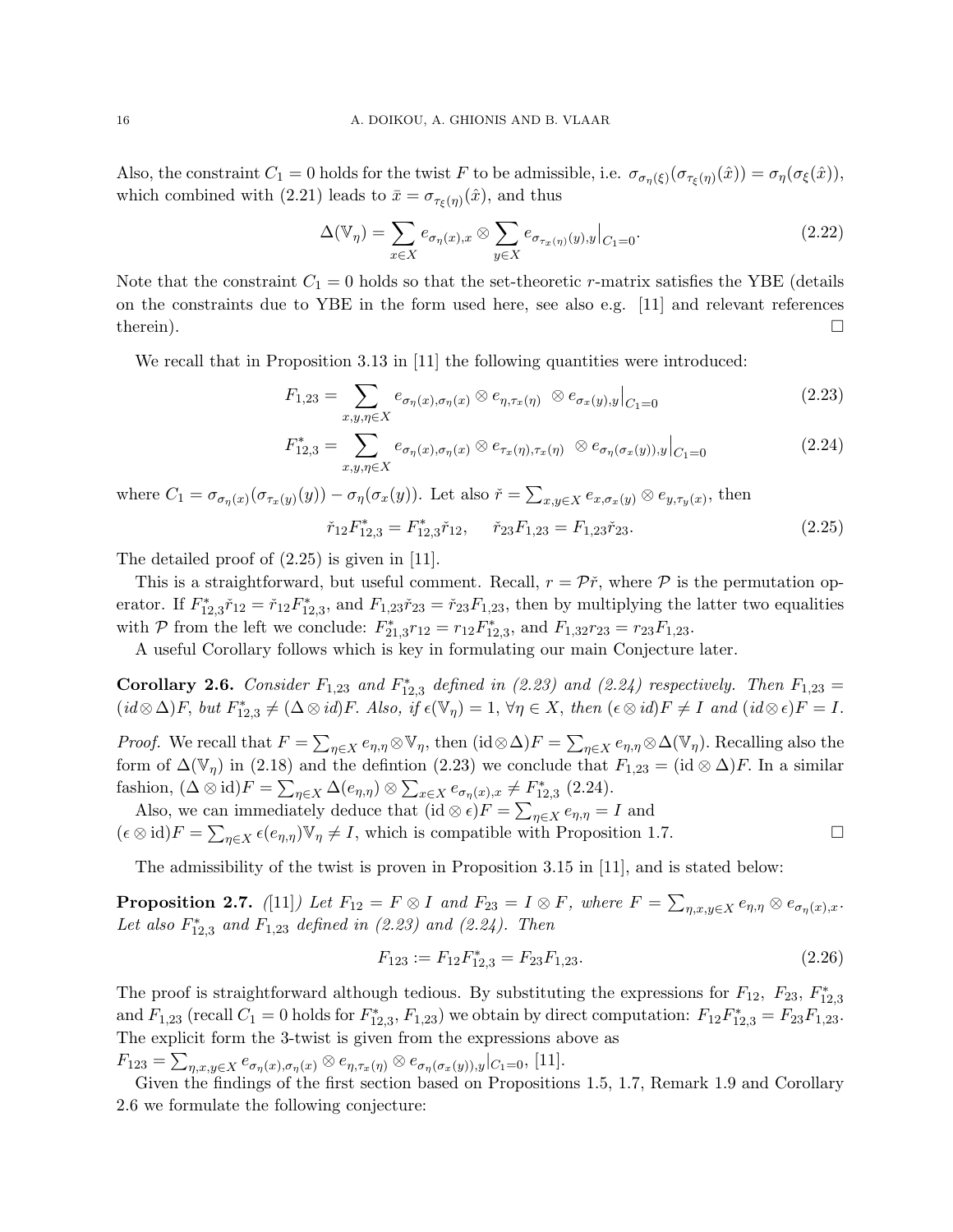Conjecture 2.8. The element  $F_{12,3}^*$  can be expressed as  $F_{12,3}^* = ((\Delta \otimes id)F)\Phi^{-1}$ , where  $\Phi \in$  $End((\mathbb{C}^n)^{\otimes 3})$  is an invertible element such that  $\Phi_{213}r_{12} = r_{12}\Phi_{123}$ .

This conjecture suggests that the quantum group emerging from set-theoretic solutions of the YBE is a quasi-bialgebra and is compatible with Propositions 1.5 and 1.7. A few comments are in order at this point: note that the explicit expression for  $F_{12,3}^*$  is given in (2.24), then following the statement in Conjecture 2.8 and recalling that  $\Delta$  is an algebra homomorphism we can formally write  $\Phi^{-1} = ((\Delta \otimes id)F^{-1})F_{12,3}^*$ . Also, it was shown in [11] that  $[F_{12,3}^*, \tilde{r}_{12}] = 0$  and by definition  $[(\Delta \otimes id)F, \check{r}_{12}] = 0$ , so we conclude that  $\Phi_{123}$  should also commute with  $\check{r}_{12}$ .

We will be discussing below the symmetries of the set-theoretic  $r$ -matrix and the corresponding Baxterized solutions.

**Corollary 2.9.** Let  $R_Y : \mathbb{C}^n \otimes \mathbb{C}^n \to \mathbb{C}^n \otimes \mathbb{C}^n$  be the Yangian R-matrix and  $R(\lambda) = \lambda r + \mathcal{P}$ , where r is the set-theoretic solution  $r = \sum_{x,y \in X} e_{y,\sigma_x(y)} \otimes e_{x,\tau_y(x)}$ . Then

$$
\Delta^{(op)}(e_{z,w})R(\delta) = R(\delta)\Delta(e_{z,w}), \quad \Delta^{(op)}(f_{z,w};\lambda_1,\lambda_2)R(\lambda) = R(\lambda)\Delta(f_{z,w};\lambda_1,\lambda_2) \tag{2.27}
$$

where  $\delta := \lambda_1 - \lambda_2$ , and

$$
\Delta(e_{z,w}) = \sum_{\xi,\zeta \in X} \left( e_{z,w} \otimes e_{\xi,\zeta} + e_{\sigma_z(\xi),\sigma_w(\zeta)} \otimes e_{\tau_{\xi}(z),\tau_{\zeta(w)}} \right)_{\sigma_z(\xi) = \sigma_w(\zeta)}
$$
  

$$
\Delta(f_{z,w}; \lambda_1, \lambda_2) = \sum_{\xi,\zeta \in X} \left( \lambda_1 e_{z,w} \otimes e_{\xi,\zeta} + \lambda_2 e_{\sigma_z(\xi),\sigma_w(\zeta)} \otimes e_{\tau_{\xi}(z),\tau_{\zeta(w)}} \right)_{\sigma_z(\xi) = \sigma_w(\zeta)}.
$$
  

$$
\frac{1}{2} \sum_{y,\hat{y} \in X} \left( e_{z,\sigma_z(y)} \otimes e_{y,\hat{y}} \middle|_{w = \sigma_{\sigma_z(y)}(\hat{y})} - e_{\sigma_w(y),w} \otimes e_{\hat{y},y} \middle|_{z = \sigma_{\sigma_w(y)}(\hat{y})} \right) \tag{2.28}
$$

Moreover, the matrix  $\check{R}(\lambda) = \mathcal{P}R(\lambda)$  is  $\mathfrak{gl}_n$  symmetric.

*Proof.* The Yangian R-matrix satisfies relations (2.16), (2.15), then  $R(\delta)\Delta(e_{z,w}) = \Delta^{(op)}(e_{z,w})R(\delta)$ and  $R(\delta)\Delta(f_{z,w};\lambda_1,\lambda_2) = \Delta^{(op)}(f_{z,w};\lambda_1,\lambda_2)R(\delta)$ , where  $R(\lambda) = \lambda r + \mathcal{P}$  and r is the set-theoretic solution  $r = \sum_{x,y \in X} e_{y\sigma_x(y)} \otimes e_{x,\tau_y(x)}$ , also

$$
\Delta(e_{z,w}) = F^{-1}(e_{z,w} \otimes I + I \otimes e_{z,w})F,
$$
  

$$
\Delta(f_{z,w}, \lambda_1, \lambda_2) = F^{-1}(\lambda_1 e_{z,w} \otimes I + \lambda_2 I \otimes e_{z,w} + \frac{1}{2} \sum_{y \in X} (e_{z,y} \otimes e_{y,w} - e_{y,w} \otimes e_{z,y}))F,(2.29)
$$

where we recall  $F = \sum_{\eta,x \in X} e_{x,x} \otimes \mathbb{V}_x$ . Explicit computation of the latter leads to (2.28).

Also,  $\Delta$  is an algebra homomorphism, hence  $\Delta(e_{x,y})$  also satisfy the  $\mathfrak{gl}_n$  algebra relations, thus  $\check{R} = \mathcal{P}R$  is  $\mathfrak{gl}_n$  symmetric ie.  $\left[\check{R}(\lambda), \Delta(e_{x,y})\right]$  $= 0.$ 

The Lyubashenko solution. We finish this section with a discussion of a special set-theoretic solution known as Lyubashenko's solution that supports Conjecture 2.8. The analysis for this special class of set-theoretic solutions is compatible with Remark 1.6 and Example 1.11.

The Lyubashenko solution is defined as

$$
\check{r} = \sum_{x,y \in X} e_{x,\sigma(y)} \otimes e_{y,\tau(x)},\tag{2.30}
$$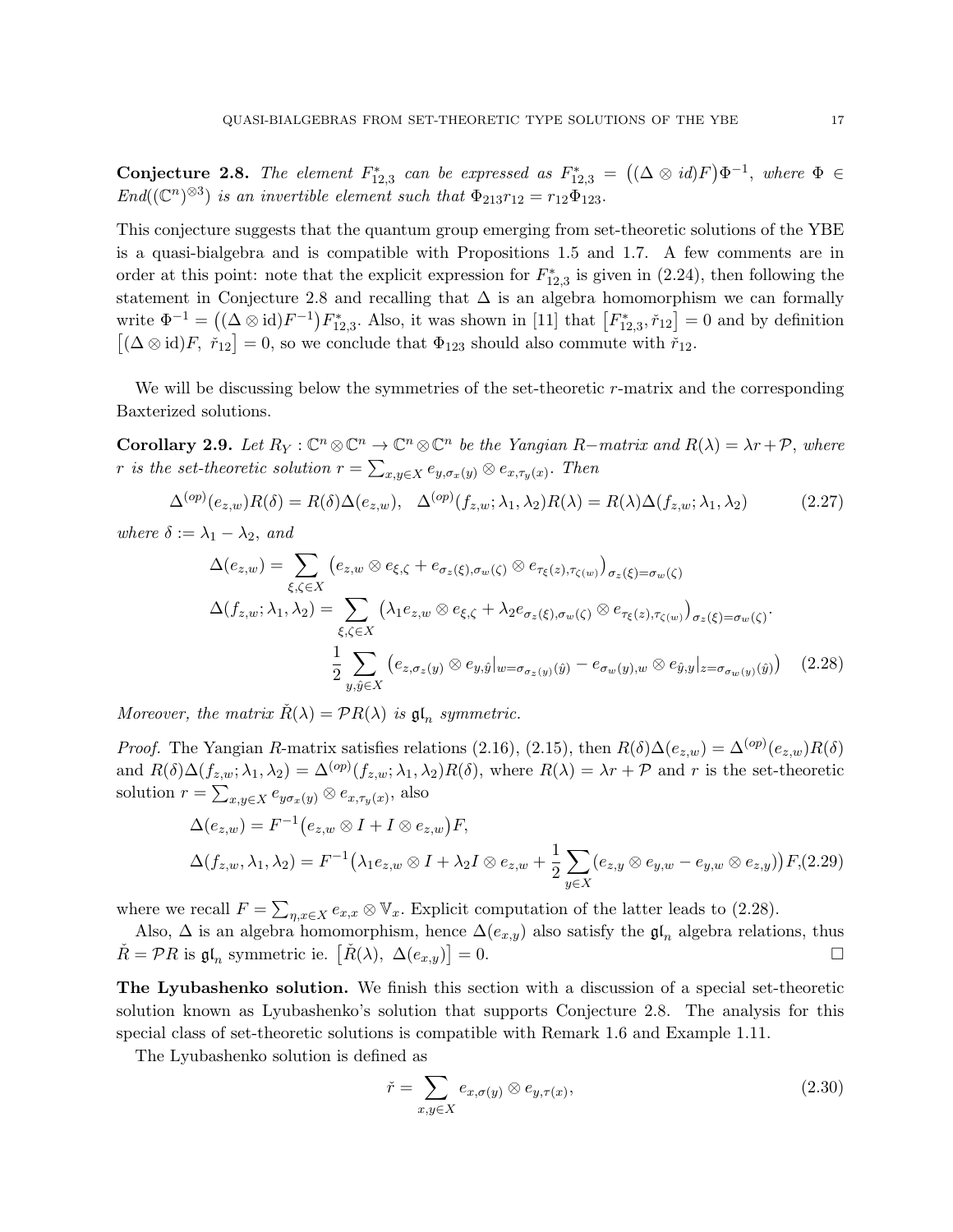where  $\tau$ ,  $\sigma : X \to X$  are bijective functions, such that  $\sigma(\tau(x)) = \tau(\sigma(x)) = x$ . Let  $\mathbb{V} =$  $\sum_{x \in X} e_{x,\tau(x)}$ , then as was shown in [10] the special solution (2.30) can be obtained from the permutation operator as  $\check{r} = (I \otimes V^{-1})\mathcal{P}(I \otimes V)$ , which leads to (2.30). Also,  $r = \mathcal{P}\check{r}$  and the Baxterized solution  $R(\lambda)$  have a simple form for this class of solutions:

$$
r = \mathbb{V}^{-1} \otimes \mathbb{V} \implies R(\lambda) = \lambda \mathbb{V}^{-1} \otimes \mathbb{V} + \mathcal{P}.
$$
 (2.31)

Some examples of the above construction are given below:

1.  $\sigma(x) = x + 1$ ,  $\tau(x) = x - 1$ , where addition is modulo *n* (see also [39]).

2.  $\sigma(x) = n + 1 - x$ ,  $\tau(x) = n + 1 - x$ .

In both examples  $x \in \{1, \ldots, n\}.$ 

In the case of Lyubashenko solution, we consider Example 1.11 (special case), where we set  $A$ to be the Yangian  $\mathcal{Y}(\mathfrak{gl}_n)$ , i.e.  $(\mathcal{Y}(\mathfrak{gl}_n), \Delta, \epsilon, \Phi, \mathcal{R})$   $(\Phi = 1 \otimes 1 \otimes u^{-1})$  is a quasi-triangular quasibialgebra. We recall the evaluation representation  $\pi_{\lambda}: \mathcal{Y}(\mathfrak{gl}_n) \to \text{End}(\mathbb{C}^n)$ , such that  $u \mapsto \mathbb{V}$ ,  $Q_{xy}^{(1)} \mapsto e_{x,y}, Q_{xy}^{(2)} \mapsto \lambda e_{x,y}$  etc. Then the twist becomes  $F = I \otimes V$  and the twisted coproducts are

$$
\Delta(e_{z,w}) = e_{z,w} \otimes I + I \otimes e_{\tau(z),\tau(w)},
$$
  

$$
\Delta(f_{x,y}; \lambda_1, \lambda_2) = \lambda_1 e_{z,w} \otimes I + \lambda_2 I \otimes e_{\tau(z),\tau(w)} + \frac{1}{2} \sum_{y \in X} (e_{z,\sigma(y)} \otimes e_{y,\tau(w)} - e_{\sigma(y),w} \otimes e_{\tau(z),y}).
$$

Recall that in this case  $F = I \otimes V$ , and  $\Phi = I \otimes I \otimes V^{-1}$ , then we have:

$$
F_{1,23} := (\mathrm{id} \otimes \Delta)F = I \otimes \mathbb{V} \otimes \mathbb{V}
$$
  

$$
F_{12,3}^* := ((\Delta \otimes \mathrm{id})F)\Phi^{-1} = I \otimes I \otimes \mathbb{V}^2,
$$

in accordance to the Conjecture 2.8. Also, the N-fold twist is  $F_{12...N} = I \otimes \mathbb{V} \otimes \mathbb{V}^2 \otimes \ldots \otimes \mathbb{V}^{(N-1)}$ (see also relevant findings in [11]).

## 3. QUASI-BIALGEBRAS FROM  $\mathfrak{U}_q(\widehat{\mathfrak{gl}_n})$

We will discuss in this section the q-generalizations of set-theoretic solutions. Although the situations we are going to address here strictly speaking are not set-theoretic solutions of the Yang-Baxter equation they are certainly inspired by the results of the preceding section. After a brief review on $\mathfrak{U}_q(\mathfrak{gl}_n)$  we will consider the q-deformed analogues of the set-theoretic solutions via the twists discussed in the previous section and in [11], subject to certain extra constraints. The findings of this section greatly generalize the preliminary results of [10].

3.1. The algebra  $\mathfrak{U}_q(\widehat{\mathfrak{gl}_n})$ . It will be useful in what follows to recall the basic definitions regarding the algebra  $\mathfrak{U}_q(\widehat{\mathfrak{gl}_n})$  [13, 27, 28]. Let

$$
a_{ij} = 2\delta_{ij} - (\delta_{i j+1} + \delta_{i j-1} + \delta_{i1} \delta_{jn} + \delta_{in} \delta_{j1}), \quad i, j \in \{1, ..., n\}
$$
\n(3.1)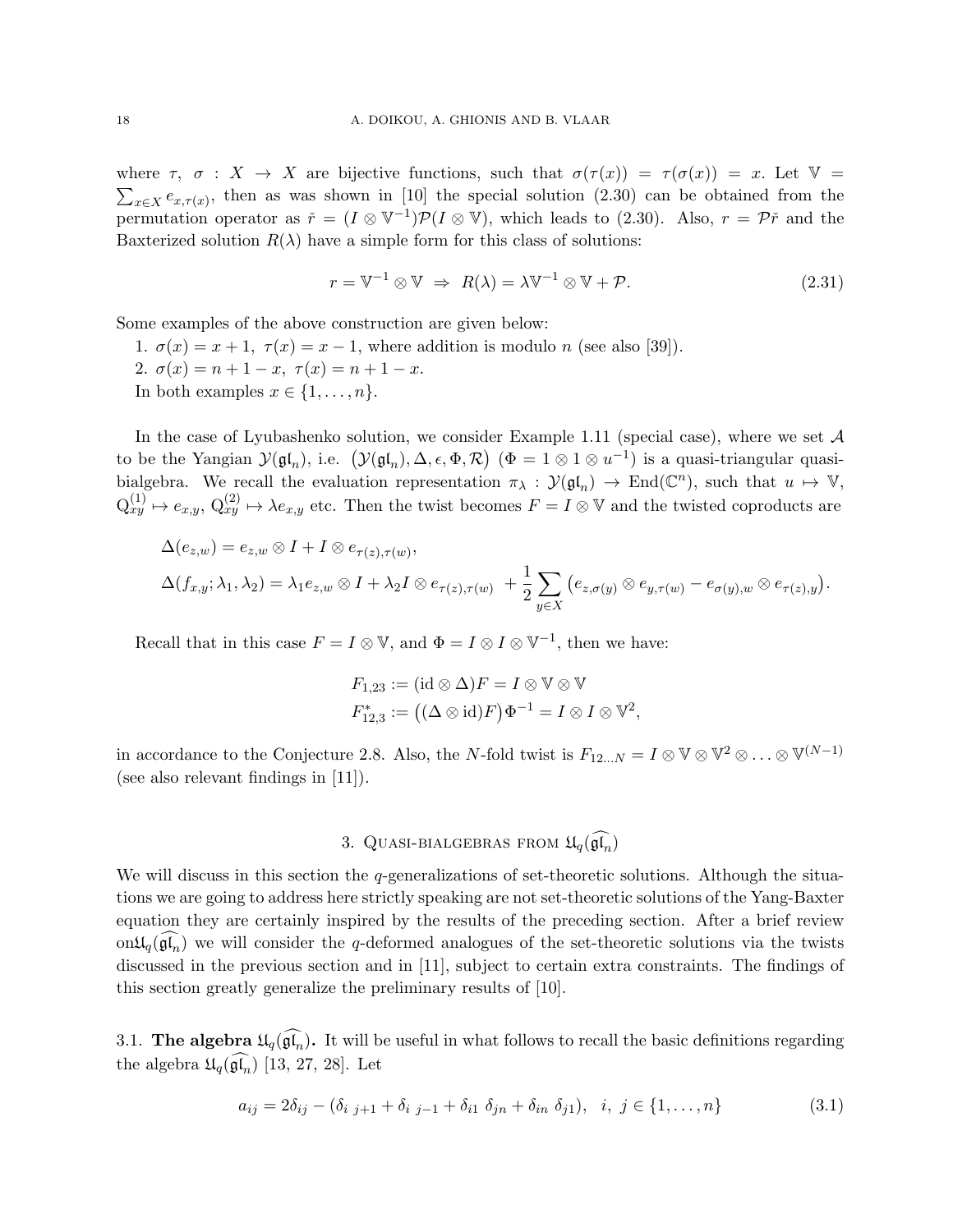be the Cartan matrix of the affine Lie algebra  $\widehat{\mathfrak{sl}_n}^1$ . Also define:

$$
[m]_q = \frac{q^m - q^{-m}}{q - q^{-1}}, \quad [m]_q! = \prod_{k=1}^m [k]_q, \quad [0]_q! = 1
$$
  

$$
\left[\begin{array}{c} m \\ n \end{array}\right]_q = \frac{[m]_q!}{[n]_q! [m - n]_q!}, \quad m > n > 0.
$$
 (3.3)

**Definition 3.1.** The quantum affine enveloping algebra  $\mathfrak{U}_q(\widehat{\mathfrak{sl}_n})$  has the Chevalley-Serre generators  $e_i, f_i, q^{\pm \frac{h_i}{2}}, i \in \{1, \ldots, n\}$  obeying the defining relations:

$$
\left[q^{\pm \frac{h_i}{2}}, q^{\pm \frac{h_j}{2}}\right] = 0 \qquad q^{\frac{h_i}{2}} e_j = q^{\frac{1}{2}a_{ij}} e_j q^{\frac{h_i}{2}} \qquad q^{\frac{h_i}{2}} f_j = q^{-\frac{1}{2}a_{ij}} f_j q^{\frac{h_i}{2}},
$$
  

$$
\left[e_i, f_j\right] = \delta_{ij} \frac{q^{h_i} - q^{-h_i}}{q - q^{-1}}, \qquad i, j \in \{1, \dots, n\}
$$
\n(3.4)

and the q deformed Serre relations

$$
\sum_{n=0}^{1-a_{ij}} (-1)^n \begin{bmatrix} 1-a_{ij} \\ n \end{bmatrix}_q \chi_i^{1-a_{ij}-n} \chi_j \chi_i^n = 0, \quad \chi_i \in \{e_i, f_i\}, \quad i \neq j. \tag{3.5}
$$

**Remark 3.2.** The generators  $e_i$ ,  $f_i$ ,  $q^{\pm h_i}$  for  $i \in \{1, ..., n\}$  form the  $\mathfrak{U}_q(\widehat{\mathfrak{sl}_n})$  algebra. Also,  $q^{\pm h_i} = q^{\pm (\varepsilon_i - \varepsilon_{i+1})}$ ,  $i \in \{1, \ldots, n-1\}$  and  $q^{\pm h_n} = q^{\pm (\varepsilon_n - \varepsilon_1)}$ , where the elements  $q^{\pm \varepsilon_i}$  belong to  $\mathfrak{U}_q(\widehat{\mathfrak{gl}_n})$ . Recall that  $\mathfrak{U}_q(\widehat{\mathfrak{gl}_n})$  is obtained by adding to  $\mathfrak{U}_q(\widehat{\mathfrak{sl}_n})$  the elements  $q^{\pm \varepsilon_i}$   $i \in \{1, \ldots, n\}$  so that  $q^{\sum_{i=1}^{n} \varepsilon_i}$  belongs to the center (for more details see [27]).

We also note that  $(\mathfrak{U}_q(\widehat{\mathfrak{gl}_n}), \Delta_q, \epsilon, S_q, \mathcal{R}_q)$  is a quasi-triangular Hopf algebra over  $\mathbb C$  equipped with [13]:

• A coproduct  $\Delta_q$ :  $\mathfrak{U}_q(\widehat{\mathfrak{gl}_n}) \to \mathfrak{U}_q(\widehat{\mathfrak{gl}_n}) \otimes \mathfrak{U}_q(\widehat{\mathfrak{gl}_n})$  such that

$$
\Delta_q(\xi_i) = q^{-\frac{h_i}{2}} \otimes \xi_i + \xi_i \otimes q^{\frac{h_i}{2}}, \quad \xi_i \in \left\{ e_i, f_i \right\} \tag{3.6}
$$

$$
\Delta_q(q^{\pm \frac{\varepsilon_i}{2}}) = q^{\pm \frac{\varepsilon_i}{2}} \otimes q^{\pm \frac{\varepsilon_i}{2}}, \quad i \in \{1, \dots, n\}.
$$
\n(3.7)

The *l*-fold co-product  $\Delta_q^{(l)}$ :  $\mathfrak{U}_q(\widehat{\mathfrak{gl}_n}) \to \mathfrak{U}_q(\widehat{\mathfrak{gl}_n})^{\otimes (l)}$  is defined as  $\Delta_q^{(l)} = (\text{id} \otimes \Delta_q^{(l-1)})\Delta_q =$  $(\Delta_q^{(l-1)} \otimes id)\Delta_q.$ 

• A co-unit  $\epsilon : \mathfrak{U}_q(\widehat{\mathfrak{gl}_n}) \to \mathbb{C}$  such that

$$
\epsilon(e_j) = \epsilon(f_j) = 0, \quad \epsilon(q^{\varepsilon_j}) = 1.
$$
\n(3.8)

• An antipode  $S_q : \mathfrak{U}_q(\widehat{\mathfrak{gl}_n}) \to \mathfrak{U}_q(\widehat{\mathfrak{gl}_n})$  such that

$$
S_q(q^{\varepsilon_i}) = q^{-\varepsilon_i}, \quad S_q(\xi_i) = -q^{\frac{h_i}{2}} \xi_i q^{\frac{-h_i}{2}}.
$$
\n
$$
(3.9)
$$

• There exists an invertible element  $\mathcal{R}_q \in \mathfrak{U}_q(\mathfrak{gl}_n) \otimes \mathfrak{U}_q(\mathfrak{gl}_n)$ , such that it satisfies the axioms of Definition 1.4 for  $\Phi = 1 \otimes 1 \otimes 1$ .

$$
a_{ij} = 2\delta_{ij} - 2(\delta_{i1} \delta_{j2} + \delta_{i2} \delta_{j1}), \quad i, j \in \{1, 2\}
$$
\n
$$
(3.2)
$$

<sup>&</sup>lt;sup>1</sup>For the  $\widehat{\mathfrak{sl}_2}$  case in particular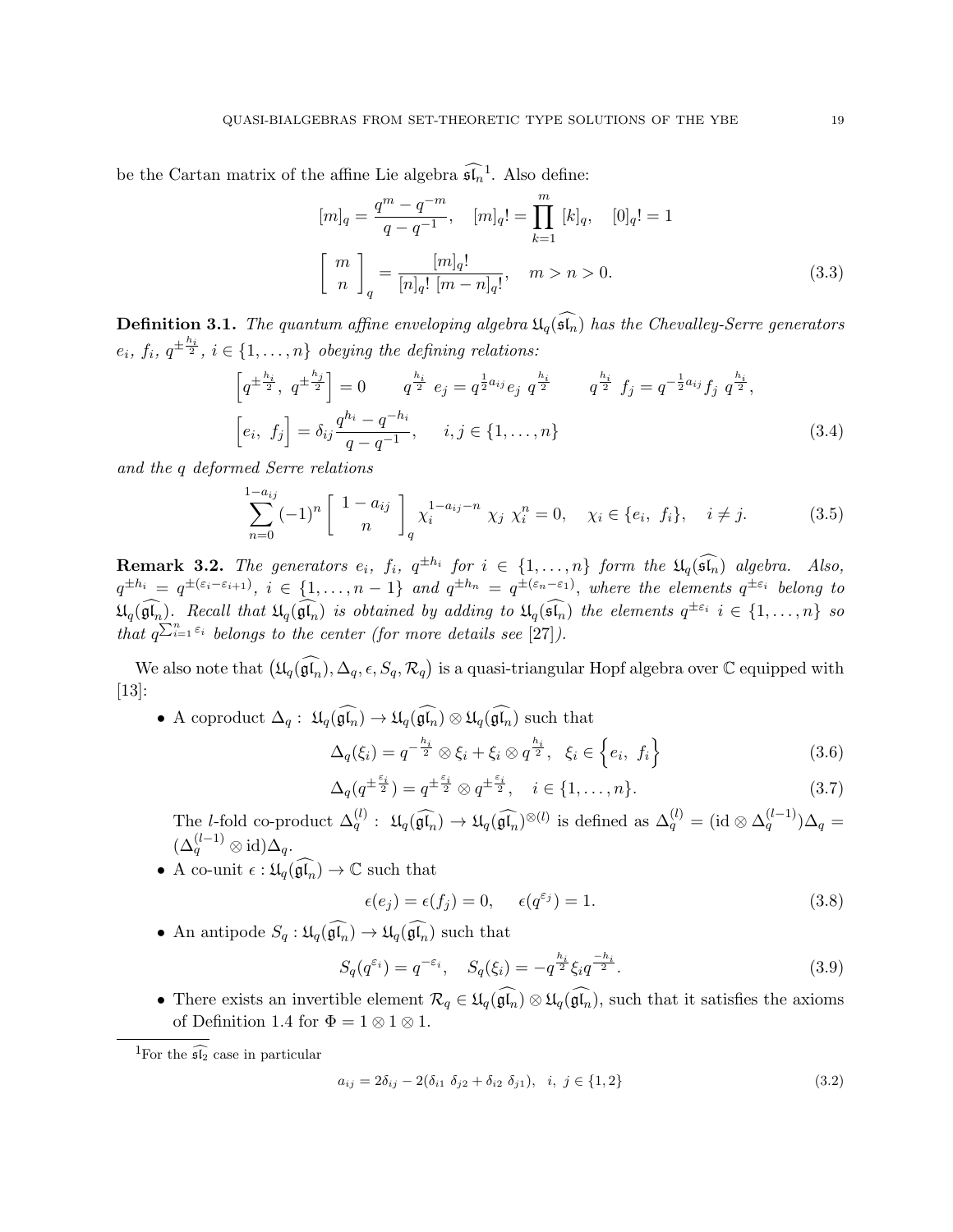We recall now Example 1.11 and we briefly discuss the notion of the antipode for  $\mathfrak{U}_q(\widehat{\mathfrak{gl}_n})$ . We fist introduce a shorthand notation for the unit element of  $\mathfrak{U}_q(\mathfrak{gl}_n)$ :  $1_q := 1_{\mathfrak{U}_q(\widehat{\mathfrak{gl}_n})}$ .

**Remark 3.3.** We specialize Example 1.11 to the case of  $\mathfrak{U}_q(\mathfrak{gl}_n)$ , i.e.  $(\mathfrak{U}_q(\mathfrak{gl}_n), \Delta, \epsilon, \Phi, \mathcal{R})$ , where  $\Phi = 1 \otimes 1 \otimes u^{-1}$  for some group-like element u, is a quasi-triangular quasi-bialgebra. We now want to test whether  $(\mathfrak{U}_q(\mathfrak{gl}_n), \Delta, \epsilon, \Phi, \mathcal{R})$  is a quasi-Hopf algebra, i.e. if there exist  $S, \alpha, \beta$  such that axioms  $(1)$  and  $(2)$  in Definition 2.2 hold. Suppose that the group-like element u exists, then  $\Delta(u) = u \otimes u$  and:

- (1)  $S(u) \alpha u = \alpha$  and  $u\beta S(u) = \beta$ , which lead to  $S(u) = \alpha u^{-1} \alpha^{-1} = \beta^{-1} u^{-1} \beta$ .
- (2)  $\beta \alpha u^{-1} = 1_q$  and  $\alpha \beta S(u) = 1_q$ , which lead to  $u = \beta \alpha$  and  $S(u) = \beta^{-1} \alpha^{-1}$ .
- All the above equations are self-consistent. Similarly, we can show that  $S(u^{-1}) = \alpha \beta$

We now check the axioms of Definition 2.2 for the elements  $e_j$ ,  $f_j$ ,  $q^{\varepsilon_j}$ , with coproducts, after twisting, given as  $\Delta(\xi_j) = q^{-\frac{h_j}{2}} \otimes u^{-1} \xi_j u + \xi_j \otimes u^{-1} q^{\frac{h_j}{2}} u$ ,  $\xi_j \in \{e_j, f_j\}$  and  $\Delta(q^{\varepsilon_j}) = q^{\varepsilon_j} \otimes u^{-1} q^{\varepsilon_j} u$ .

(1) We consider  $S(q^{\varepsilon_j})\alpha u^{-1}q^{\varepsilon_j}u = \alpha$  and  $q^{\varepsilon_j}\beta S(u^{-1}q^{\varepsilon_j}u) = \beta$ , which lead to (by requiring that S is an algebra anti-homomorphism):  $S(q^{\varepsilon_j}) = \alpha q^{-\varepsilon_j} \alpha^{-1} = \beta^{-1} q^{-\varepsilon_j} \beta$ . The latter expression leads to  $[q^{\varepsilon_j}, u] = 0$ . Similar conclusions hold for  $S(\xi_j)$ . Indeed, from axiom (1) of Definition 2.2 we conclude that  $S(\xi_j) = -\alpha q^{\frac{h_j}{2}} \xi_j q^{-\frac{h_j}{2}} \alpha^{-1} = -\beta^{-1} q^{\frac{h_j}{2}} \xi_j q^{-\frac{h_j}{2}} \beta$ , which leads to  $[\xi_j, u] = 0$ .

As in the case of the Yangian studied in the previous section, the axioms for the antipode restrict u to be in the center of the algebra, which in general is not true. Indeed, simple examples of such group-like elements that are not central are given by  $u = q^{\pm \varepsilon_j}$ . Hence, we can not consistently define  $S(w)$ ,  $w \in \mathfrak{U}_q(\mathfrak{gl}_n)$  for a generic u by strictly following the axioms of Definition 2.2.

It will be useful for the findings of the next subsection to recall the evaluation representation of  $\mathfrak{U}_q(\widehat{\mathfrak{gl}_n})$  [27] (homogeneous gradation),  $\pi_\lambda : \mathfrak{U}_q(\widehat{\mathfrak{gl}_n}) \to \text{End}(\mathbb{C}^n)$ ,  $\lambda \in \mathbb{C}$ :

$$
\pi_{\lambda}(e_i) = e_{i,i+1}, \quad \pi_{\lambda}(f_i) = e_{i+1,i}, \quad \pi_{\lambda}(q^{\frac{\varepsilon_i}{2}}) = q^{\frac{e_{i,i}}{2}}, \quad i \in \{1, \dots, n-1\} \n\pi_{\lambda}(e_n) = e^{-2\lambda} e_{n,1}, \quad \pi_{\lambda}(f_n) = e^{2\lambda} e_{1,n}, \quad \pi_{\lambda}(q^{\frac{h_n}{2}}) = e^{\frac{e_{n,n} - e_{1,1}}{2}}
$$
\n(3.10)

and we also introduce some useful notation:

$$
(\pi_{\lambda_1} \otimes \pi_{\lambda_2})\Delta_q(e_j) = \Delta_q(e_{j,j+1}), \quad (\pi_{\lambda_1} \otimes \pi_{\lambda_2})\Delta_q(f_j) = \Delta_q(e_{j+1,j}),
$$
  
\n
$$
j \in \{1, \ldots, n-1\},
$$
  
\n
$$
(\pi_{\lambda_1} \otimes \pi_{\lambda_2})\Delta_q(e_n) = \Delta_q(e_{n,1}; \lambda_1, \lambda_2), \quad (\pi_{\lambda_1} \otimes \pi_{\lambda_2})\Delta_q(f_n) = \Delta_q(e_{1,n}; \lambda_1, \lambda_2)
$$
  
\n
$$
(\pi_{\lambda_1} \otimes \pi_{\lambda_1})\Delta_q(q^{e_j}) = \Delta_q(q^{e_{j,j}}), \quad j \in \{1, \ldots, n\}.
$$
\n(3.11)

We recall also the  $\mathfrak{U}_q(\mathfrak{gl}_n)$ -invariant representation of the A-type Hecke algebra [28]:

$$
g = \sum_{x \neq y \in X} \left( e_{x,y} \otimes e_{y,x} - q^{-sgn(x-y)} e_{x,x} \otimes e_{y,y} \right) + qI. \tag{3.12}
$$

Indeed, the above element satisfies the braid relation  $(I \otimes g)(g \otimes I)(I \otimes g) = (g \otimes I)(I \otimes g)(g \otimes I)$ as well as the Hecke constraint  $(g - q)(g + q^{-1}) = 0$ . The Baxterized  $\mathfrak{U}_q(\widehat{\mathfrak{gl}_n})$  solution of the Yang Baxter equation is the  $R_q(\lambda) = e^{\lambda}g^+ - e^{-\lambda}g^-$ , where  $g^+ = \mathcal{P}g$ ,  $g^- = \mathcal{P}g^{-1}$  ( $\mathcal{P}$  the permutation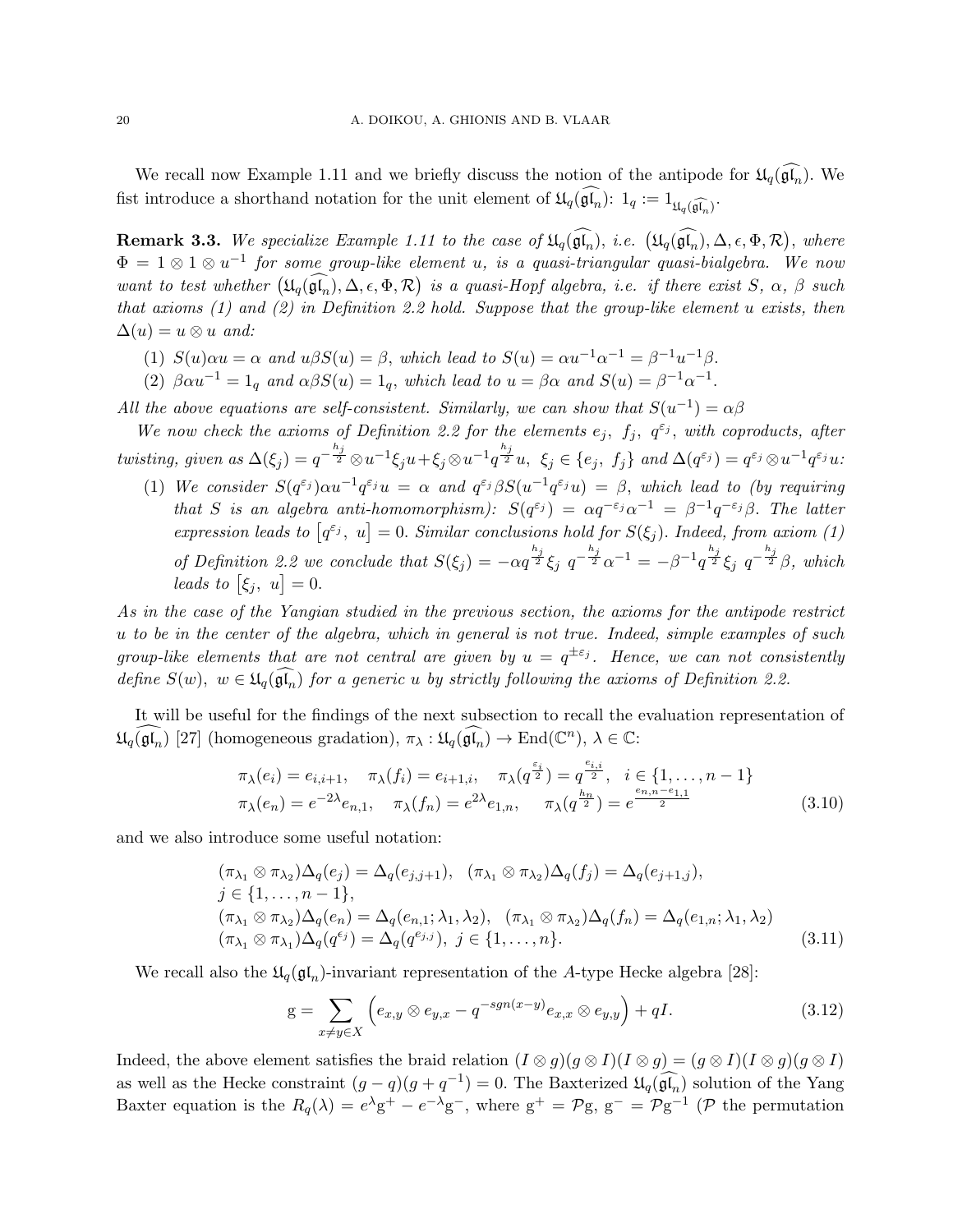operator). We also define  $\Delta_q^{(op)}(w; \lambda_1, \lambda_2) := \mathcal{P} \Delta_q(w; \lambda_2, \lambda_1) \mathcal{P}$ , the  $\mathfrak{U}_q(\widehat{\mathfrak{gl}_n})$   $R_q$ -matrix satisfies the intertwining relations:

$$
R_q(\lambda_1 - \lambda_2) \Delta_q(\zeta) = \Delta_q^{(op)}(\zeta) R_q(\lambda_1 - \lambda_2) \quad \zeta \in \{e_{j,j+1}, e_{j+1,j}, q^{e_{j,j}}, q^{e_{n,n}}\},
$$
  
\n
$$
j \in \{1, ..., n-1\}
$$
  
\n
$$
R_q(\lambda_1 - \lambda_2) \Delta_q(\zeta_n; \lambda_1, \lambda_2) = \Delta_q^{(op)}(\zeta_n; \lambda_1, \lambda_2) R_q(\lambda_1 - \lambda_2), \quad \zeta_n \in \{e_{n,1}, e_{1,n}\}.
$$
 (3.13)

This brief review on  $\mathfrak{U}_q(\widehat{\mathfrak{gl}_n})$  will be particularly useful for the findings of the subsequent subsection.

3.2. The q-analogues of set-theoretic solutions of the YBE  $\&$  quasi-bialgebras. Inspired by the set-theoretic solutions and the associated twists [11], as discussed in the previous section, we generalize in what follows results regarding the twist of the  $\mathfrak{U}(\mathfrak{gl}_n)$  R-matrix. Note that strictly speaking this solution is not a set-theoretic solution of the braid equation. Nevertheless, the admissible twists found for the set-theoretic solutions can be still exploited to yield generalized solutions based on (3.12).

We state below a basic Lemma that will lead to the main Proposition of this section associated to admissible twists of the  $\mathfrak{U}_q(\mathfrak{gl}_n)$  R-matrix. This construction provides the q-analogue of the R-matrices coming from set-theoretic solutions of the YBE and greatly generalizes the preliminary results of [10].

**Lemma 3.4.** Let  $\mathbb{V}_{\eta} = \sum_{x \in X} e_{\sigma_{\eta}(x),x}$ ,  $\forall \eta \in X$  consist a family of group-like elements, i.e.  $\Delta_q(\mathbb{V}_\eta) = \mathbb{V}_\eta \otimes \mathbb{V}_\eta$ , and let g be the  $\mathfrak{U}(\mathfrak{gl}_n)$ -invariant element (3.12). Then  $[\mathfrak{g}, \Delta_q(\mathbb{V}_\eta)] = 0$ , subject to the constraint  $sgn(x - y) = sgn(\sigma_{\eta}(x) - \sigma_{\eta}(y)), \forall \eta, x, y \in X.$ 

Proof. It is convenient to re-express the element g as

$$
g = \mathcal{P} - \sum_{x,y \in X} q^{-sgn(x-y)} e_{x,x} \otimes e_{y,y} + qI,
$$
\n(3.14)

where P is the permutation operator and I is the  $n \times n$  identity matrix. It is obvious that  $\Delta_q(\mathbb{V}_n)$ commutes with P, so it suffices to show that  $\Delta_q(\mathbb{V}_\eta)$  commutes with the second term of (3.14), indeed we compute

$$
\left(\sum_{x,y\in X} q^{-sgn(x-y)} e_{x,x} \otimes e_{y,y}\right) \left(\sum_{\xi,\zeta\in X} e_{\sigma_\eta(\xi),\xi} \otimes e_{\sigma_\eta(\zeta),\zeta}\right) = \sum_{\zeta,\xi\in X} q^{-sgn\big(\sigma_\eta(\xi)-\sigma_\eta(\zeta)\big)} e_{\sigma_\eta(\xi),\xi} \otimes e_{\sigma_\eta(\zeta),\zeta}
$$
\n(3.15)

$$
\left(\sum_{\xi,\zeta\in X}e_{\sigma_{\eta}(\xi),\xi}\otimes e_{\sigma_{\eta}(\zeta),\zeta}\right)\left(\sum_{x,y\in X}q^{-sgn(x-y)}e_{x,x}\otimes e_{y,y}\right)=\sum_{\zeta,\xi\in X}q^{-sgn(\xi-\zeta)}e_{\sigma_{\eta}(\xi),\xi}\otimes e_{\sigma_{\eta}(\zeta),\zeta}.\tag{3.16}
$$

Requiring expressions (3.15) and (3.16) to be equal we conclude that  $[g, \Delta_q(V_\eta)] = 0$ ,  $\forall \eta \in X$ , if and only if  $\sigma_{\eta}$  is an order-preserving permutation of X, i.e.  $sgn(x - y) = sgn(\sigma_{\eta}(x) - \sigma_{\eta}(y)),$  $\forall \eta, x, y \in X.$ 

If X is finite then the identity map is the only order-preserving permutation. It is important however to note that the condition  $sgn(x-y) = sgn(\sigma_{\eta}(x) - \sigma_{\eta}(y))$  possibly holds when considering countably infinite sets. A characteristic example is demonstrated at the end of the section, where the q-analogue of the Lyubaschenko solution is presented. A further detailed analysis of this construction and possible generalizations will be presented in future works.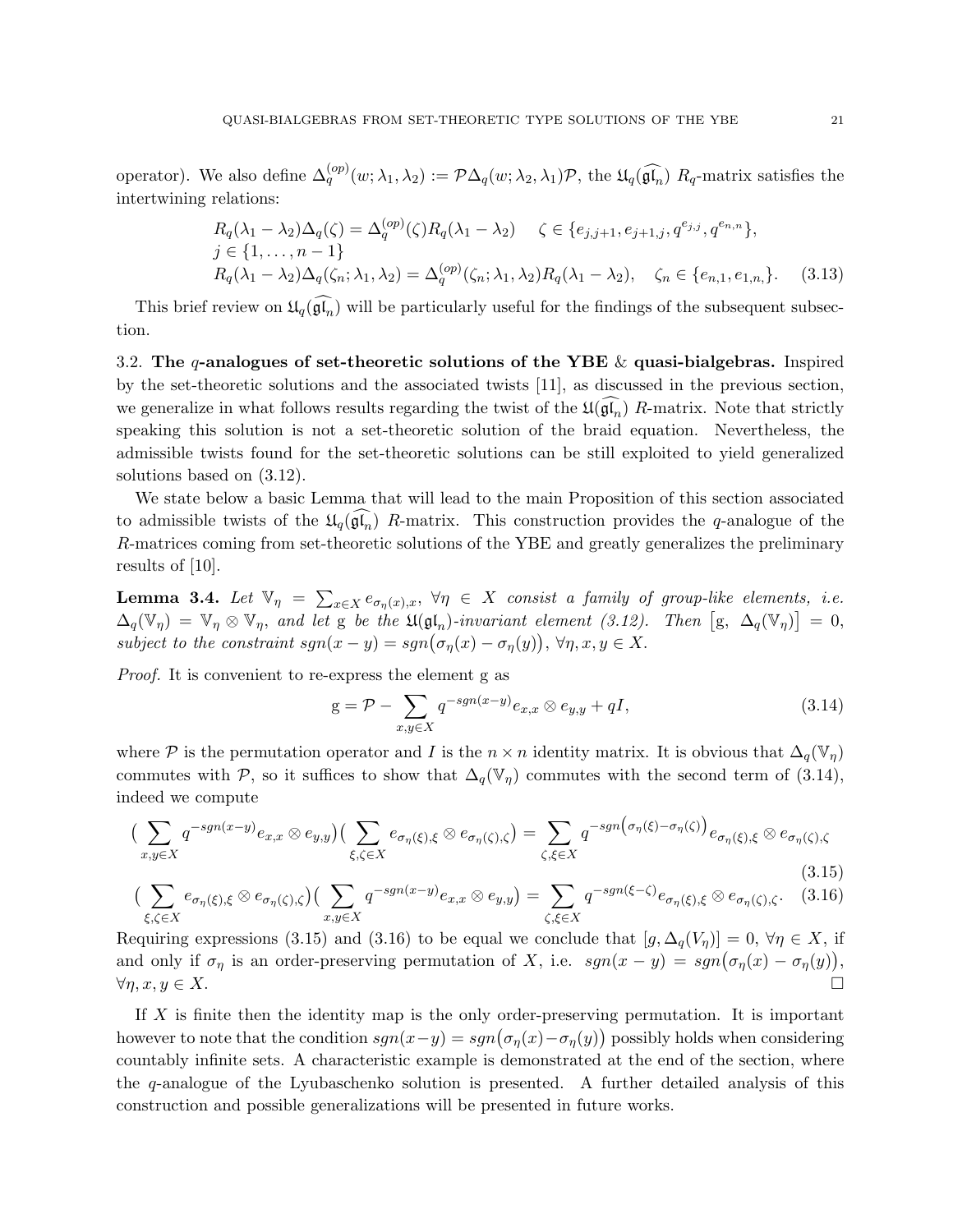We come now to the main proposition of this section.

**Proposition 3.5.** Let g be the  $\mathfrak{U}(\mathfrak{gl}_n)$ -invariant element (3.12) and  $F = \sum_{\eta \in X} e_{\eta,\eta} \otimes \mathbb{V}_{\eta}$  ( $\mathbb{V}_{\eta} =$  $\sum_{x \in X} e_{\sigma_n(x),x}$  be the set-theoretic twist. Let also  $F_{1,23}$  and  $F_{12,3}^*$  be the quantities defined in (2.23), (2.24). We also define  $G = F^{-1}gF$ , then provided that  $C_1 = 0$ ,  $C = 0$   $(C_1 = \sigma_{\eta}(\sigma_x(y))$  –  $\sigma_{\sigma_n(x)}(\sigma_{\tau_x(\eta)}(y)),\ C=sgn(x-y)-sgn(\sigma_\eta(x)-\sigma_\eta(y))).$ 

- (1)  $[G_{12}, F_{12,3}^*] = [G_{23}, F_{1,23}] = 0.$
- (2) The twisted element G satisfies the braid relation and the Hecke constraint (i.e. it provides a representation of the A-type Hecke algebra).

*Proof.* We showed in Lemma 3.4 that  $[g, \Delta_q(\mathbb{V}_\eta)] = 0$ , subject to the constraint  $C = 0$ . This leads to  $[G, \Delta(\mathbb{V}_\eta)]=0, \forall \eta \in X$ , where  $G = F^{-1}gF$  and  $\Delta(\mathbb{V}_\eta) = F^{-1}\Delta_q(\mathbb{V}_\eta)F$ , where  $\Delta_q(\mathbb{V}_\eta)$  is derived subject to  $C_1 = 0$  (see Lemma 3.4).

(1) We recall that  $F_{1,23} = (\text{id} \otimes \Delta)F$ , i.e.  $F_{1,23} = \sum_{\eta \in X} e_{\eta,\eta} \otimes \Delta(\mathbb{V}_{\eta})$ , then using  $[G, \Delta(\mathbb{V}_{\eta})] = 0$ we obtain,  $[G_{23}, F_{1,23}] = 0$ , subject to  $C_1 = C = 0$ .

We show now that  $[G_{12}, F_{12,3}] = 0$ , to achieve this we explicitly derive the form of G:

$$
G = F^{-1}gF = \check{r} - \sum_{x,y \in X} q^{-sgn(x-\sigma_x(y))} e_{x,x} \otimes e_{y,y} + qI,
$$
 (3.17)

where  $\check{r} = \sum_{x,y \in X} e_{x,\sigma_x(y)} \otimes e_{y,\tau_y(x)}$ . We recall also the explicit expression  $F_{12,3}^* = \sum_{\eta,x,y \in X} e_{\eta,\eta} \otimes e_{y,\eta}$  $e_{x,x} \otimes e_{\sigma_n(\sigma_x(y))}|_{C_1=0}$  and we compute:

$$
G_{12}F_{12,3}^* = F_{12,3}^* G_{12} =
$$
\n
$$
\sum_{x,y,z \in X} (e_{x,\sigma_x(y)} \otimes e_{y,\tau_y(x)} - q^{-sgn(x-\sigma_x(y))} e_{x,x} \otimes e_{y,y}) \otimes e_{\sigma_x(\sigma_y(z)),z} + qF_{12,3}^*.
$$
\n(3.18)

(2) Due to the fact that: (1) F is an admissible Drinfeld twist, (2)  $[G_{12}, F_{12,3}^*] = [G_{23}, F_{1,23}] =$ 0, and (3) g satisfies the braid relation, we conclude that G also satisfies the braid equation. Similarly,  $(g - q)(g + q^{-1}) = 0 \Rightarrow (G - q)(G + q^{-1}) = 0.$ 

**Remark 3.6.** The Baxterized solution  $\check{R}(\lambda) = F^{-1}\check{R}_q(\lambda)F = e^{\lambda}G - e^{-\lambda}G^{-1}$  (recall  $\check{R}_q(\lambda) =$  $e^{\lambda}$ g –  $e^{-\lambda}$ g<sup>-1</sup>), and hence  $R(\lambda) = \mathcal{P} \check{R}(\lambda) = e^{\lambda} G^+ - e^{-\lambda} G^-$ , which is a solution of the Yang-Baxter equation. Moreover, by means of  $(3.13)$  and the R-matrix twist we conclude that

$$
R(\lambda_1 - \lambda_2) \Delta(\zeta) = \Delta^{(op)}(\zeta) R_q(\lambda_1 - \lambda_2) \quad \zeta \in \{e_{j,j+1}, e_{j+1,j}, q^{e_{j,j}}, q^{e_{n,n}}\},\tag{3.19}
$$
  
 $j \in \{1, ..., n-1\}$ 

$$
R(\lambda_1 - \lambda_2) \Delta(\zeta_n; \lambda_1, \lambda_2) = \Delta^{(op)}(\zeta_n; \lambda_1, \lambda_2) R(\lambda_1 - \lambda_2), \quad \zeta_n \in \{e_{n,1}, e_{1,n}\},\tag{3.20}
$$

where  $\Delta(a) = F^{-1} \Delta_q(a) F$ ,  $\forall a \in \mathfrak{U}(\widehat{\mathfrak{gl}_n})$ . From (3.19) and recalling that  $\check{R} = \mathcal{P}R$  we deduce

$$
\tilde{R}(\lambda_1 - \lambda_2) \Delta(\zeta) = \Delta(\zeta) \tilde{R}(\lambda_1 - \lambda_2) \quad \zeta \in \{e_{j,j+1}, e_{j+1,j}, q^{e_{j,j}}, q^{e_{n,n}}\},\tag{3.21}
$$
\n
$$
j \in \{1, \ldots, n-1\},
$$

*i.e.* the  $\check{R}$ -matrix is  $\mathfrak{U}_q(\mathfrak{gl}_n)$ -invariant as is the  $\check{R}_q$ -matrix.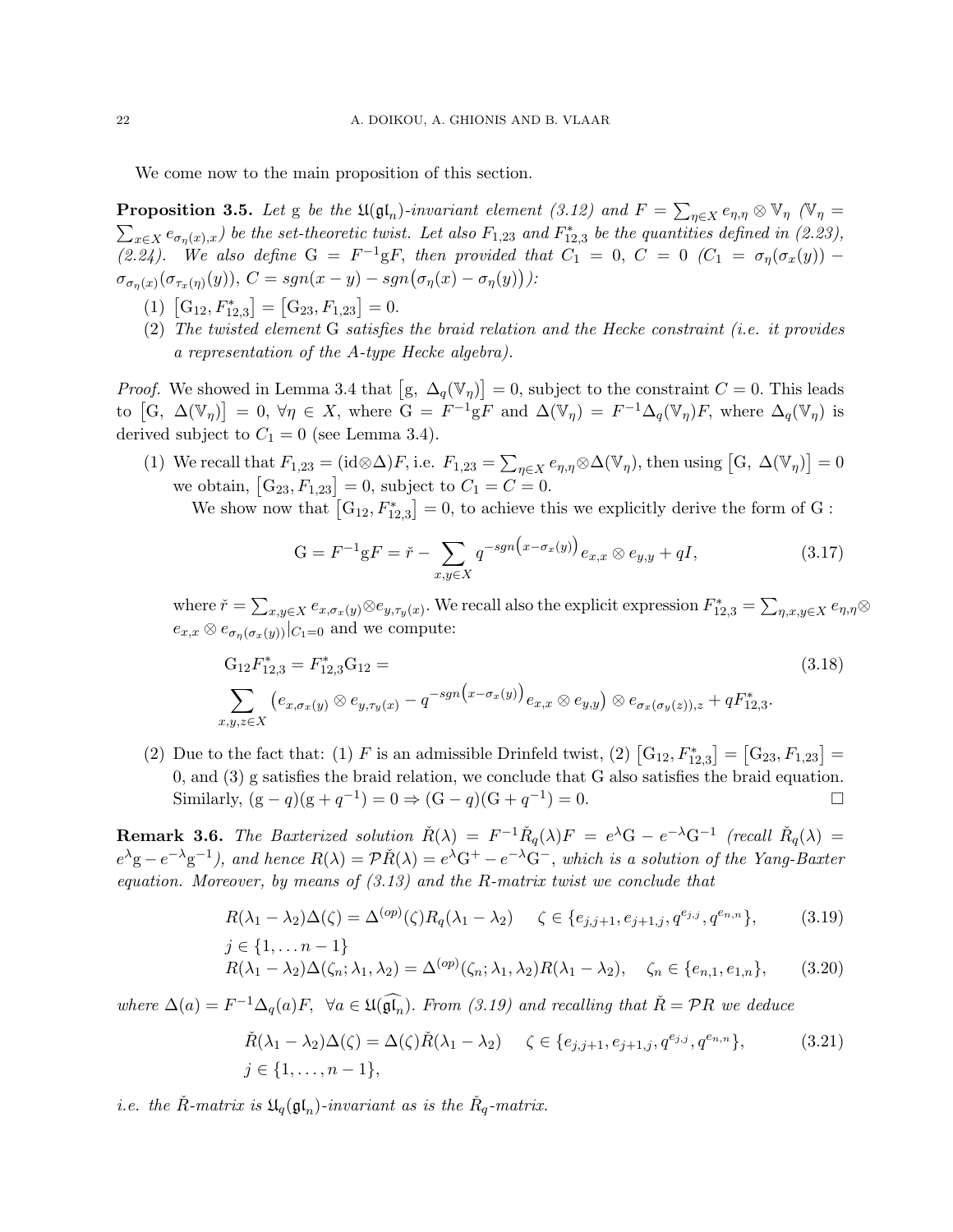**The**  $q$ **-Lyubashenko solution.** We focus in the end of this section on a special example, the q-deformed analogue of Lyubashenko's solution introduced in [10]. The analysis for this special class of q set-theoretic like solutions is compatible with Remark 1.6 and Example 1.11.

Let  $\tau, \sigma: X \to X$  be isomorprhisms, such that  $\sigma(\tau(x)) = \tau(\sigma(x)) = x$  and let  $\mathbb{V} = \sum_{x \in X} e_{x, \tau(x)}$ , then by direct computation it follows that,  $[\mathbb{V} \otimes \mathbb{V}, g] = 0$  provided that  $sgn(x - y) = sgn(\sigma(x) - y)$  $\sigma(y)$ ). We then define  $G = (I \otimes V^{-1})$  g  $(I \otimes V)$ , which leads to

$$
G = \sum_{x,y \in X} \left( e_{x,\sigma(y)} \otimes e_{y,\tau(x)} - q^{-sgn(x-\sigma(y))} e_{x,x} \otimes e_{y,y} \right) + qI \tag{3.22}
$$

i.e. the element G is obtained from the  $\mathfrak{U}_q(\mathfrak{gl}_n)$ -invariant braid solution (3.12), provided that  $sgn(x - y) = sgn(\sigma(x) - \sigma(y))$  [10].

An example compatible with the construction above is:  $\sigma(x) = x + 1$ ,  $\tau(x) = x - 1$ ,  $x \in \mathbb{Z}$  (see also [39]),

We recall Example 1.11, where we set  $\mathcal A$  to be  $\mathfrak{U}_q(\widehat{\mathfrak{gl}_n})$ , i.e.  $(\mathfrak{U}_q(\widehat{\mathfrak{gl}_n}), \Delta, \epsilon, \Phi, \mathcal{R})$   $(\Phi = 1 \otimes 1 \otimes u^{-1})$  is a quasi-triangular quasi-bialgebra. We recall the evaluation representation  $\pi_{\lambda}: \mathfrak{U}_q(\widehat{\mathfrak{gl}_n}) \to \text{End}(\mathbb{C}^n)$ , such that  $u \mapsto \mathbb{V}$ ,  $e_j \mapsto e_{i,j+1}$ ,  $f_j \mapsto e_{j+1,j}$  and  $q^{\varepsilon_j} \mapsto e_{j,j}$ . Then the twist becomes  $F = I \otimes \mathbb{V}$  and the twisted coproducts are

$$
\Delta(q^{e_{i,i}}) = q^{e_{i,i}} \otimes q^{e_{\tau(i),\tau(i)}}, \qquad \Delta(\xi_j) = \xi_j \otimes q^{\frac{h_{\tau(j)}}{2}} + q^{-\frac{h_j}{2}} \otimes \xi_{\tau(j)}.
$$
\n(3.23)

 $h_j = (e_{j,j} - e_{j+1,j+1}), h_{\tau(j)} = (e_{\tau(j),\tau(j)} - e_{\tau(j+1),\tau(j+1)}),$  for  $\xi_j \in \{e_{j,j+1}, e_{j+1,j}\},$  we define respectively:  $\xi_{\tau(j)} \in \left\{ e_{\tau(j),\tau(j+1)}, e_{\tau(j+1),\tau(j)} \right\}$ . We also recall that g (3.12) is  $\mathfrak{U}_q(\mathfrak{gl}_n)$ -invariant, i.e.  $[g, \Delta_q(Y)] = 0$ ,  $Y \in \{e_{j,j+1}, e_{j+1,j}, q^{e_{j,j}}\}$  and the co-products  $\Delta_q$  of the algebra elements are given in (3.6), (3.7) and (3.11). Then it follows that the element G (3.22) is also  $\mathfrak{U}_q(\mathfrak{gl}_n)$ symmetric [10], i.e.  $[G, \Delta(Y)] = 0$ , where the modified co-products are given in (3.23). Naturally the Baxterized  $\hat{R}$ -matrix is also  $\mathfrak{U}_q(\mathfrak{gl}_n)$ -invariant (3.21), (3.23).

As in the case of the Yangian the admissible twist is  $F = I \otimes V$  and  $\Phi = I \otimes I \otimes V^{-1}$ , then we have:  $F_{1,23} = (\mathrm{id} \otimes \Delta)F = I \otimes \mathbb{V} \otimes \mathbb{V}$  and  $F_{12,3}^* = ((\Delta \otimes \mathrm{id})F)\Phi^{-1} = I \otimes I \otimes \mathbb{V}^2$ , in accordance to the Conjecture 2.8. Also, the N-fold twist is  $F_{12...N} = I \otimes \mathbb{V} \otimes \mathbb{V}^2 \otimes \ldots \otimes \mathbb{V}^{(N-1)}$ , (see also [11]).

Acknowledgments. We are grateful to A. Smoktunowicz and B. Rybolowicz for useful discussions. Support from the EPSRC research grants EP/V008129/1 and EP/R009465/1 is acknowledged. A.G. acknowledges support from Heriot-Watt University via a James Watt scholarship.

#### **REFERENCES**

- [1] V.E. Adler, A.I. Bobenko and Yu.B. Suris, Classification of integrable equations on quad-graphs. The consistency approach, Comm. Math. Phys. 233 (2003) 513.
- [2] D. Bachiller, F. Cedó, E. Jespers and J. Okniński, *Iterated matched products of finite braces and simplicity; new* solutions of the Yang-Baxter equation, Trans. Amer. Math. Soc. 370 (2018) 4881–4907.
- [3] D. Bachiller, F. Cedó and L. Vendramin, A characterization of multipermutation solutions of the Yang-Baxter equation, Publ. Mat. 62 (2018) 641-649.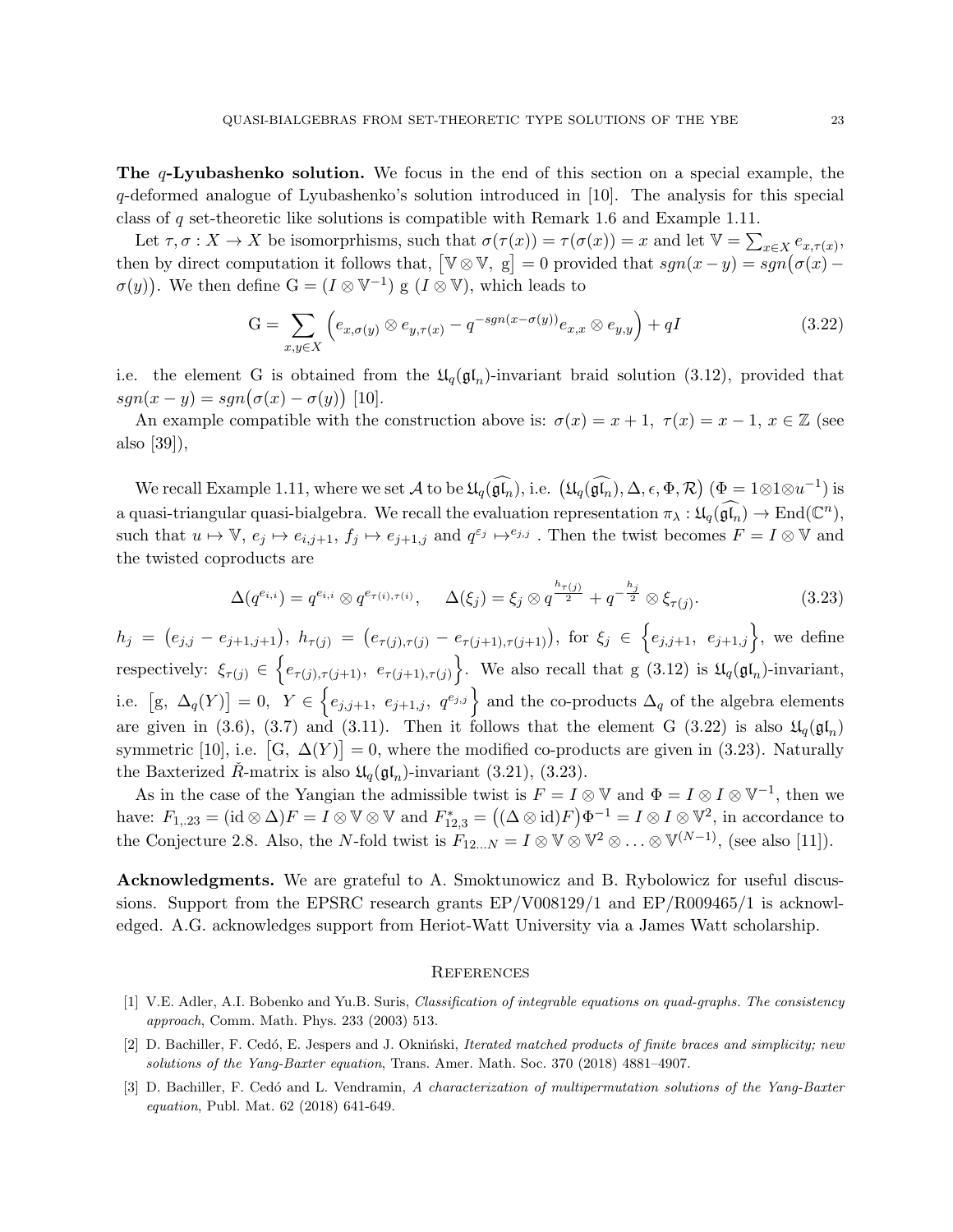- [4] D. Bulacu, S. Caenepeel, F. Panaite and F. Van Oustaeyen, Quasi-Hopf algebras: A categorical approach, Cambridge University Press (2019).
- [5] R.J. Baxter, Exactly solved models in statistical mechanics, Academic Press (1982).
- [6] F. Catino, I. Colazzo, P. Stefanelli, Semi-braces and the Yang-Baxter equation, J. Algebra 483 (2017) 163–187.
- [7] F. Cedó, E. Jespers, and J. Okninski, *Braces and the Yang-Baxter equation*. Comm. Math. Phys., 327(1) (2014) 101–116.
- [8] V. Chari and A. Presley, A guide to quantum groups, Cambridge Unversity Press (1995).
- [9] A. Doikou and A. Smoktunowicz, From Braces to Hecke algebras & Quantum Groups, arXiv:1912.03091 [math-ph] (2019).
- [10] A. Doikou and A. Smoktunowicz, Set-theoretical Yang-Baxter and reflection equations & quantum group symmetries, Lett. Math. Phys. 111 (2021) 105.
- [11] A. Doikou, Set-theoretic Yang–Baxter equation, braces and Drinfeld twists, J. Phys A54 (2021), 415201.
- [12] V.G.Drinfeld, On some unsolved problems in quantum group theory, Lecture Notes in Math., vol. 1510, Springer-Verlag, Berlin (1992) 1-8.
- [13] V.G. Drinfeld, Hopf algebras and the quantum Yang–Baxter equation, Sov. Math. Dokl. 32 (1985) 254. V.G. Drinfeld, Quantum Groups, in Proc. of the I. C. M. Berkeley (1986). V.G. Drinfeld, A new realization of Yangians and quantized affine algebras, Sov. Math. Dokl. 36 (1988) 212. V.G. Drinfeld, Constant quasi-classical solutions of the Yang-Baxter quantum equation, Sov. Math. Dokl. 28 (1983) 667.
- [14] V.G. Drinfeld, Quasi-Hopf algebras, Algebra i Analiz (1989) Volume 1, Issue 6, 114. V.G. Drinfeld, Quasi-Hopf algebras and Knizhnik-Zamolodchikov equations. In Problems of modern quantum field theory, Springer, Berlin, Heidelberg (1989) 1-13.
- [15] P. Etingof, T. Schedler, and A. Soloviev, Set-theoretical solutions to the quantum Yang–Baxter equation, Duke Math. J. 100 (1999)169–209.
- [16] P. Etingof, Geometric crystals and set-theoretical solutions to the quantum Yang-Baxter equation, Commun.algebra 31 (2003) 1961.
- [17] L.D. Faddeev, N.Yu. Reshetikhin and L.A. Takhtajan, Quantization of Lie groups and Lie algebras, Leningrad Math. J. 1 (1990) 193.
- [18] T. Gateva-Ivanova, A combinatorial approach to noninvolutive set-theoretic solutions of the Yang–Baxter equation, arXiv:1808.03938 [math.QA] (2018).
- [19] T. Gateva-Ivanova, Set-theoretic solutions of the Yang–Baxter equation, braces and symmetric groups, Adv. Math., 388(7) (2018) 649–701.
- [20] T. Gateva-Ivanova, Quadratic algebras, Yang-Baxter equation, and Artin- Schelter regularity, Adv. Math. 230 (2012) 2152–2175.
- [21] A. Ghobadi, Skew Braces as Remnants of Co-quasitriangular Hopf Algebras in SupLat, J. Algebra 586 (2021) 607-642.
- [22] A. Ghobadi, Drinfeld Twists on Skew Braces, arXiv:2105.03286 [math.QA] (2021).
- [23] L. Guarnieri and L. Vendramin, Skew braces and the Yang–Baxter equation, Math. Comp., 86(307) (2017) 2519–2534.
- [24] J. Hietarinta, Permutation-type solutions to the Yang-Baxter and other nsimplex equations, J. Phys. A30 (1997) 4757-4771.
- [25] E. Jespers, E. Kubat and A. Van Antwerpen, The structure monoid and algebra of a non-degenerate set-theoretic solution of the Yang-Baxter equation,  $arXiv:1812.02026v1$  [math.RA] (2018).
- [26] E. Jespers, L. Kubat, A. Van Antwerpen and L. Vendramin, Radical and weight of skew braces and their applications to structure groups of solutions of the Yang-Baxter equation, Adv. Math. 385 (2021) 107767.